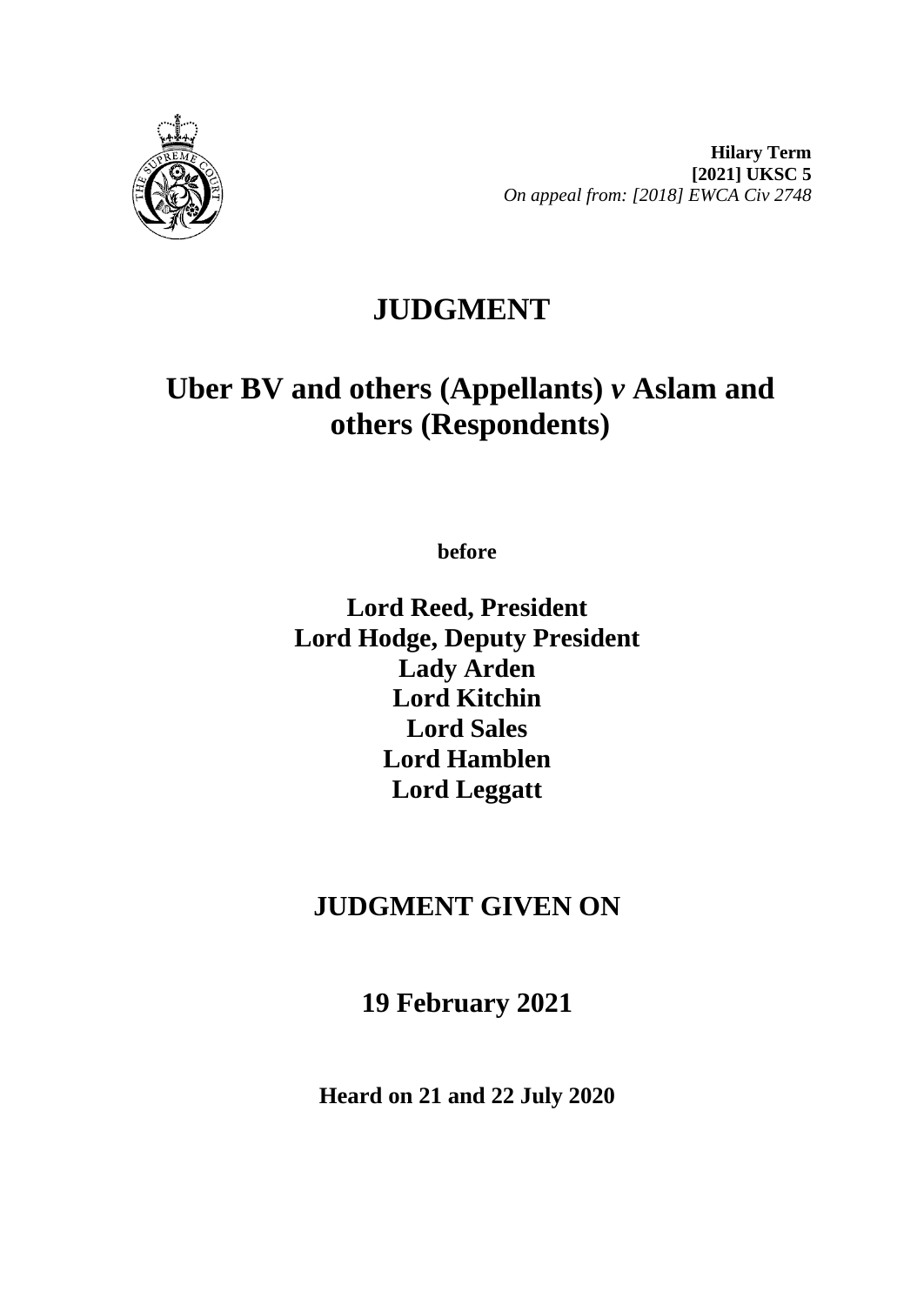Fraser Campbell (Instructed by DLA Piper (UK) LLP (London))

*Appellants Respondents (1 and 2)*<br>Dinah Rose QC *Jason Galbraith-Marten Q* Jason Galbraith-Marten QC<br>Sheryn Omeri (Instructed by Bates Wells & Braithwaite LLP (London))

> *Respondent (3)* Oliver Segal QC Melanie Tether (Instructed by Leigh Day (London))

#### **Respondents:-**

- (1) Yaseen Aslam
- (2) James Farrar
- Robert Dawson and others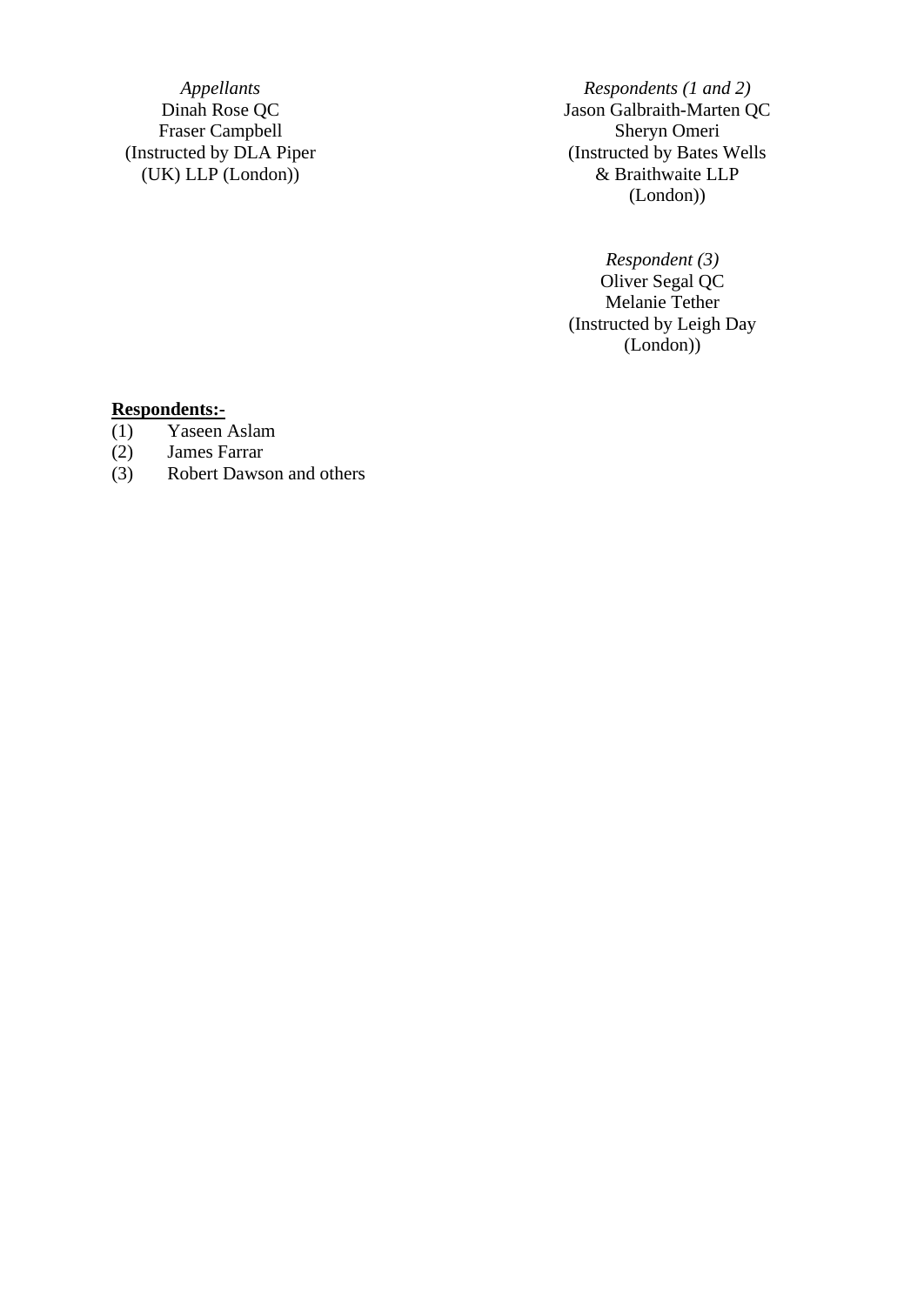#### **LORD LEGGATT: (with whom Lord Reed, Lord Hodge, Lady Arden, Lord Sales and Lord Hamblen agree)**

#### *Introduction*

1. New ways of working organised through digital platforms pose pressing questions about the employment status of the people who do the work involved. The central question on this appeal is whether an employment tribunal was entitled to find that drivers whose work is arranged through Uber's smartphone application ("the Uber app") work for Uber under workers' contracts and so qualify for the national minimum wage, paid annual leave and other workers' rights; or whether, as Uber contends, the drivers do not have these rights because they work for themselves as independent contractors, performing services under contracts made with passengers through Uber as their booking agent. If drivers work for Uber under workers' contracts, a secondary question arises as to whether the employment tribunal was also entitled to find that the drivers who have brought the present claims were working under such contracts whenever they were logged into the Uber app within the territory in which they were licensed to operate and ready and willing to accept trips; or whether, as Uber argues, they were working only when driving passengers to their destinations.

2. For the reasons given in this judgment, I would affirm the conclusion of the Employment Appeal Tribunal and the majority of the Court of Appeal that the employment tribunal was entitled to decide both questions in the claimants' favour.

#### *The parties*

3. The first appellant, Uber BV, is a Dutch company which owns the rights in the Uber app. The second appellant, Uber London Ltd ("Uber London"), is a UK subsidiary of Uber BV which, since May 2012, has been licensed to operate private hire vehicles in London. The third appellant, Uber Britannia Ltd, is another UK subsidiary of Uber BV which holds licences to operate such vehicles outside London. In this judgment I will use the name "Uber" to refer to the appellants collectively when it is not necessary to differentiate between them.

4. The claimants, and respondents to this appeal, are individuals who work or used to work as private hire vehicle drivers, performing driving services booked through the Uber app. For the purpose of the decision which has given rise to this appeal, the employment tribunal limited its consideration to two test claimants, Mr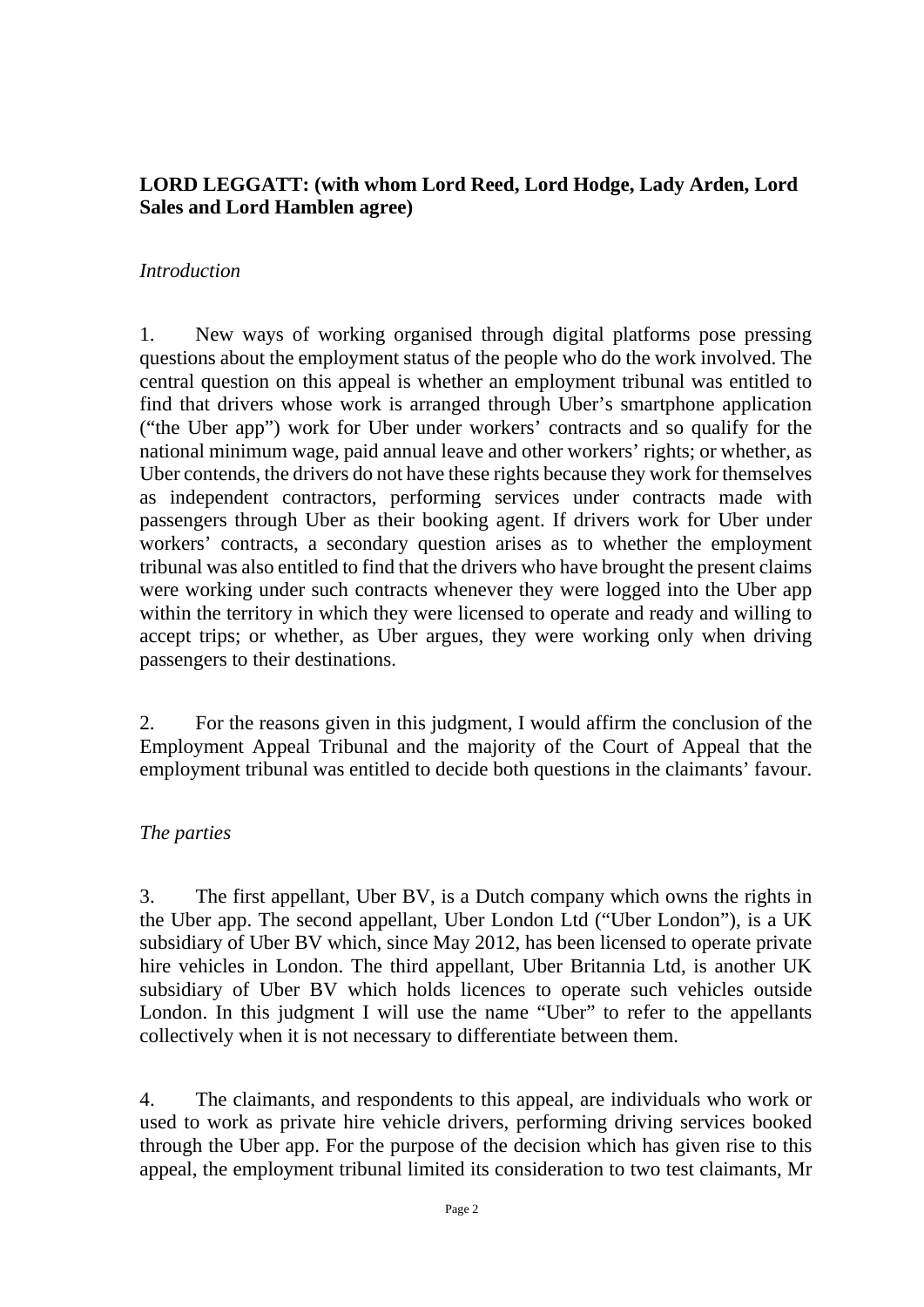Yaseen Aslam and Mr James Farrar, both of whom were licensed to drive private hire vehicles in London. Like the employment tribunal, I will use masculine pronouns for brevity when referring to Uber drivers in this judgment in circumstances where all the claimant drivers are male.

5. At the time of the employment tribunal hearing in 2016, there were about 30,000 Uber drivers operating in the London area and 40,000 in the UK as a whole. Some two million people were registered to use the Uber app as passengers in London.

#### *The Uber system*

6. As described in more detail in the decision of the employment tribunal, Uber's business model is simple. Prospective customers download the Uber app (for free) to their smartphone and create an account by providing personal information including a method of payment. They are then able to request rides. To do so, they open the Uber app on their phone and make a request. In the period considered by the employment tribunal, users did not have to enter their destination when booking a ride through the app, but they generally did so. The Uber app identifies the passenger's location through the smartphone's geolocation system. Using the same technology, the app identifies the nearest available driver who is logged into the app and informs him (via his smartphone) of the request. At this stage the driver is told the passenger's first name and Uber rating (as to which, see below) and has ten seconds in which to decide whether to accept the request. If the driver does not respond within that time, the next closest driver is located and offered the trip. Once a driver accepts, the trip is assigned to that driver and the booking confirmed to the passenger, who is sent the driver's name and car details.

7. At this point the driver and passenger are put into direct contact with each other through the Uber app, but this is done in such a way that neither has access to the other's mobile telephone number. The purpose is to enable them to communicate with each other in relation to the pick-up, for example to identify the passenger's precise location or to advise of problems such as traffic delay. The passenger can also track the driver's progress on a map on their smartphone.

8. The driver is not informed of the passenger's destination until the passenger is collected. At that point the driver learns the destination either directly from the passenger or through the app (if the destination was entered when the ride was requested) when the driver presses "start trip" on his phone. The Uber app incorporates route planning software and provides the driver with detailed directions to the destination. The driver is not bound to follow those directions but departure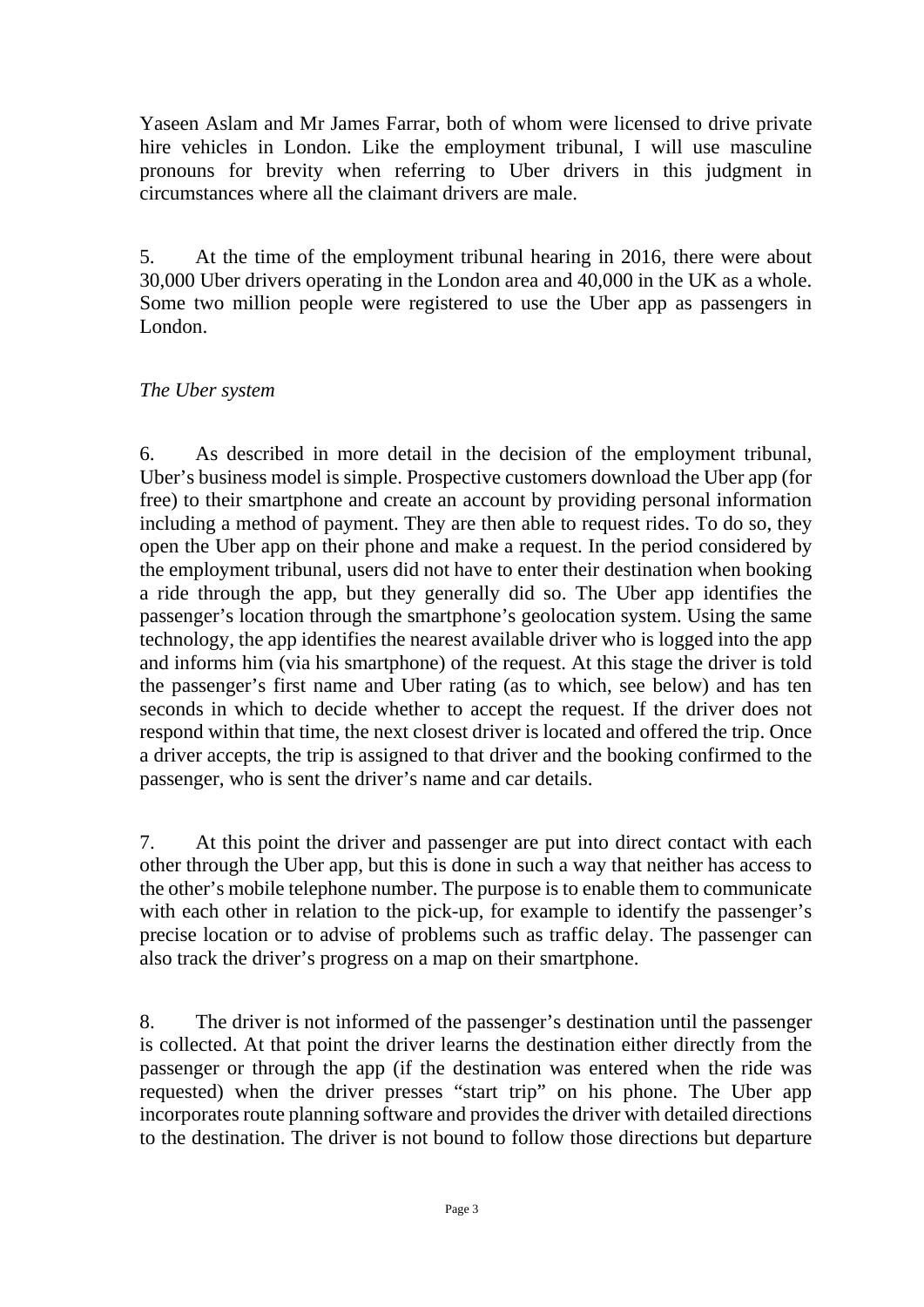from the recommended route may result in a reduction in payment if the passenger complains about the route taken.

9. On arrival at the destination, the driver presses "complete trip" on his smartphone. The fare is then calculated automatically by the Uber app, based on time spent and distance covered. At times and places of high demand, a multiplier is applied resulting in a higher fare. Drivers are permitted to accept payment in a lower, but not a higher, sum than the fare calculated by the app (although, in the unlikely event that a driver accepts a lower sum, the "service fee" retained by Uber BV is still based on the fare calculated by the app). Drivers are at liberty to accept tips but are discouraged by Uber from soliciting them.

10. The fare is debited to the passenger's credit or debit card registered on the Uber app and the passenger is sent a receipt for the payment by email. Separately, the Uber app generates a document described as an "invoice" addressed on behalf of the driver to the passenger (showing the passenger's first name but not their surname or contact details). However, the passenger never sees this document, which is not sent to the passenger but is accessible to the driver on the Uber app and serves as a record of the trip and the fare charged.

11. Uber BV makes a weekly payment to the driver of sums paid by passengers for trips driven by the driver less a "service fee" retained by Uber BV. In the cases of Mr Aslam and Mr Farrar, the service fee was 20% of the fares.

12. Drivers are prohibited by Uber from exchanging contact details with a passenger or contacting a passenger after the trip ends other than to return lost property.

13. Uber operates a ratings system whereby, after the trip, the passenger and driver are each sent a message asking them to rate the other anonymously on a scale of 1 to 5.

# *Working as a driver*

14. To become an Uber driver, a person can sign up online. They must then attend and present certain documents at the offices of the local Uber company (which, for the London area, is Uber London). The required documents comprise a national insurance certificate, driving licence, licence to drive a private hire vehicle, vehicle logbook, MOT certificate and certificate of motor insurance. The applicant must also take part in what the employment tribunal described as "an interview, albeit not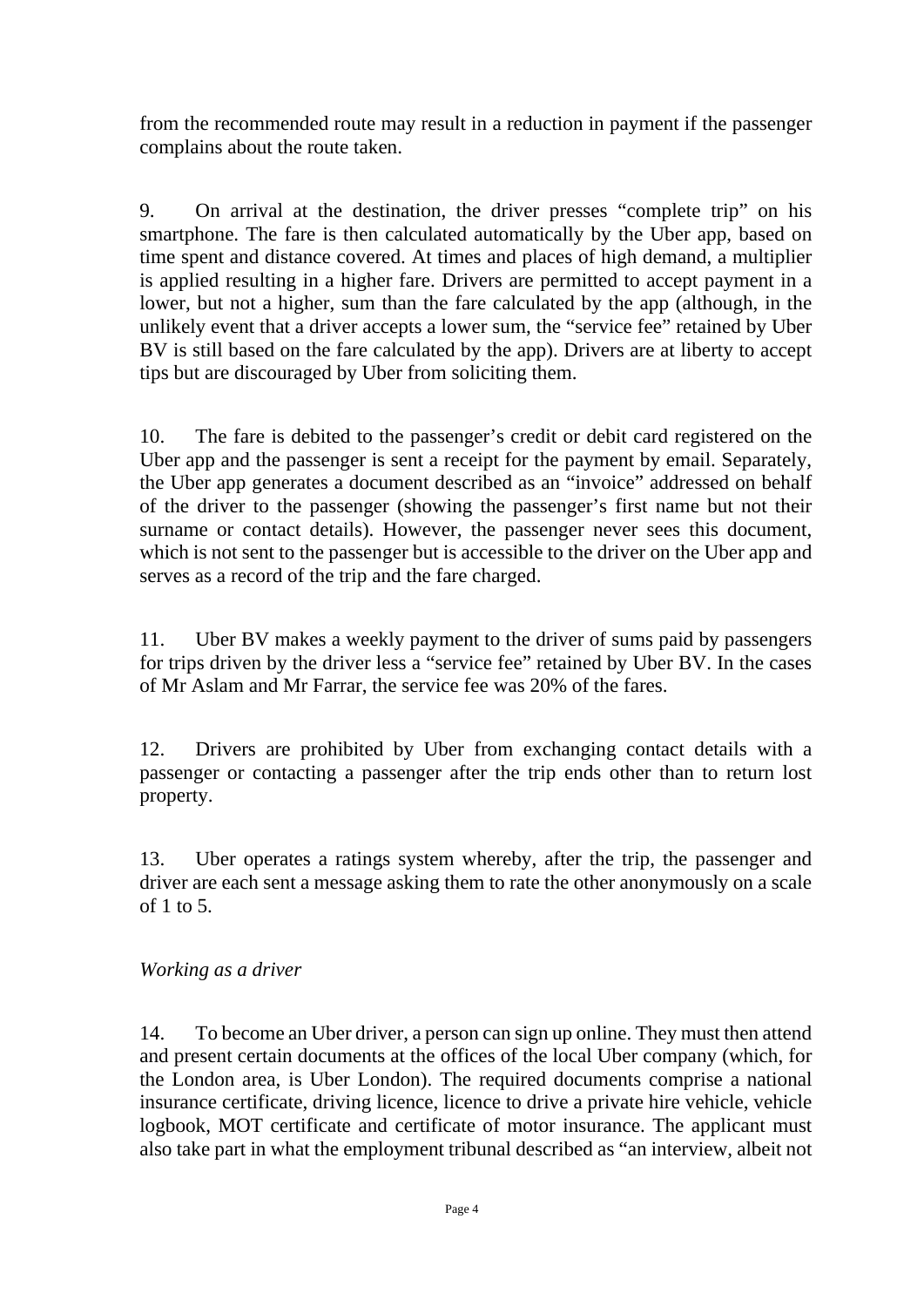a searching one", and watch a video presentation about the Uber app and certain Uber procedures. This process is referred to by Uber as "onboarding".

15. Individuals accepted as drivers are given free access to the Uber app through their own smartphone or may hire a smartphone for £5 a month from Uber BV configured so that it can only be used to operate the Uber app. The driver has to provide and pay for his own vehicle, which must be on a list of accepted makes and models, in good condition, no older than a specified age and preferably silver or black. Drivers must also bear all the costs of running their vehicles, including fuel, insurance, road tax and the cost of obtaining a private hire vehicle licence.

16. Individuals approved to work as drivers are free to make themselves available for work, by logging onto the Uber app, as much or as little as they want and at times of their own choosing. They are not prohibited from providing services for or through other organisations, including any direct competitor of Uber operating through another digital platform. Drivers can also choose where within the territory covered by their private hire vehicle licence they make themselves available for work. They are not provided with any insignia or uniform and in London are discouraged from displaying Uber branding of any kind on their vehicle.

17. The employment tribunal made a number of findings about standards of performance which drivers are expected to meet and actions taken where drivers fail to meet these standards. For example, the tribunal found that a "Welcome Packet" of material issued by Uber London to new drivers included numerous instructions as to how drivers should conduct themselves, such as "Polite and professional at all times", "Avoid inappropriate topics of conversation" and "Do not contact the rider after the trip has ended". Other material in the Welcome Packet, under the heading "What Uber looks for", stated:

> "High Quality Service Stats: We continually look at your driver rating, client comments, and feedback provided to us. Maintaining a high rating overall helps keep a top tier service to riders.

> Low Cancellation Rate: when you accept a trip request you have made a commitment to the rider. Cancelling often or cancelling for unwillingness to drive to your clients leads to a poor experience.

> High Acceptance Rate: Going on duty means you are willing and able to accept trip requests. Rejecting too many requests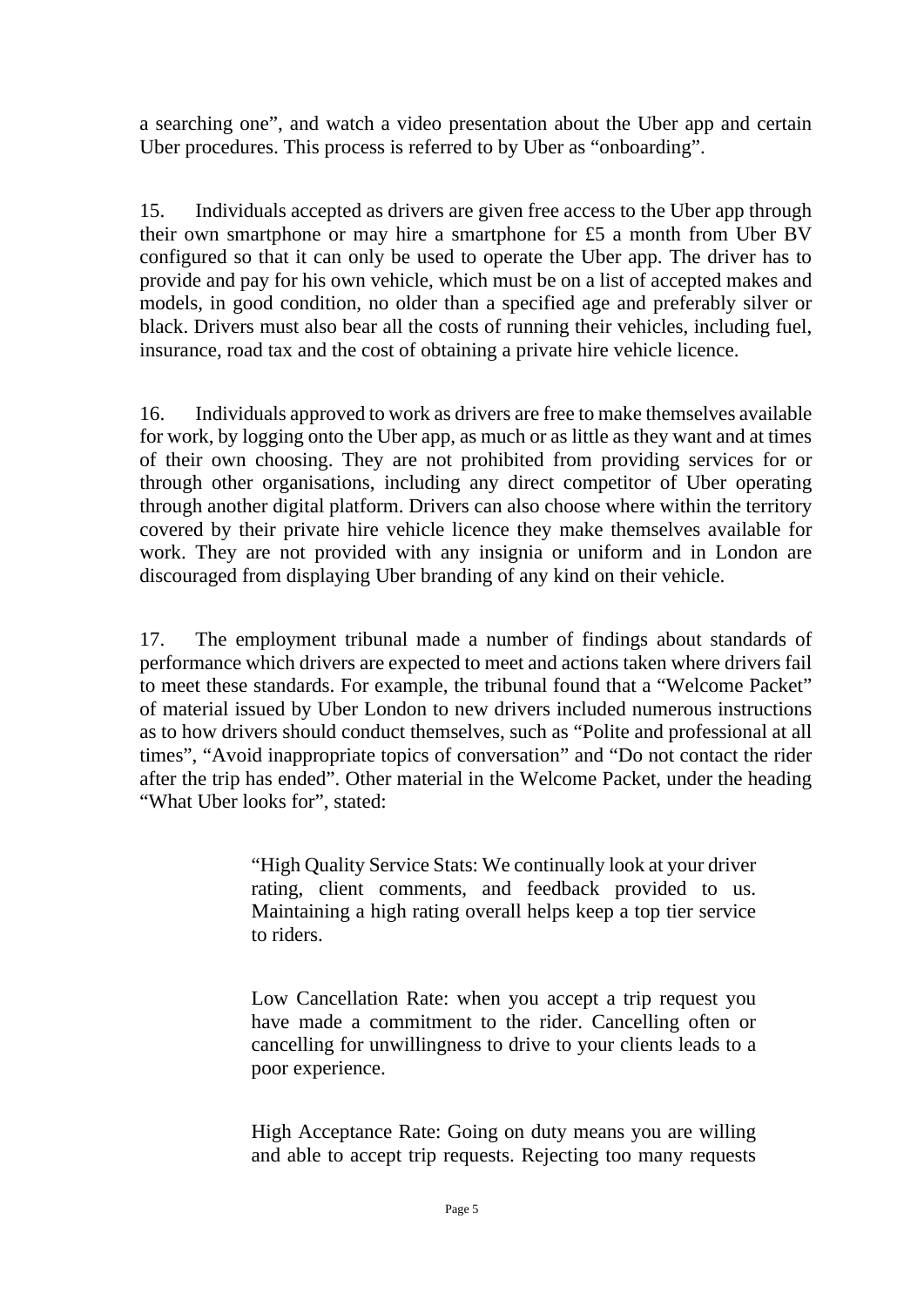leads to rider confusion about availability. You should be off duty if not able to take requests."

18. Taking these three metrics in reverse order, drivers whose acceptance rate for trip requests falls below a set level - which according to evidence before the tribunal was 80% - receive warning messages reminding the driver that being logged into the Uber app is an indication that the driver is willing and able to accept trip requests. If the driver's acceptance rate does not improve, the warnings escalate and culminate in the driver being automatically logged off the Uber app for ten minutes if the driver declines three trips in a row. A similar system of warnings, culminating in a tenminute log-off "penalty", applies to cancellations by drivers after a trip has been accepted. The driver's ratings from passengers are also monitored and the employment tribunal found that drivers who have undertaken 200 trips or more and whose average rating is below 4.4 become subject to a graduated series of "quality" interventions" aimed at assisting them to improve. If their ratings do not improve to an average of 4.4 or better, they are "removed from the platform" and their accounts "deactivated".

19. Uber also operates a "driver offence process" to address misconduct by drivers. This again involves a graduated series of measures, beginning with a "warning" message and potentially leading to "deactivation".

20. In addition, Uber London handles passenger complaints, including complaints about a driver, and decides whether to make any refund to the passenger (sometimes without even referring the matter to the driver concerned). Such a refund will generally result in a correspondingly reduced payment to the driver, though the tribunal found that on occasions, when Uber London considers it necessary or politic to make a refund but there is no proper ground for holding the driver to be at fault, Uber London will bear the cost of the refund itself.

21. Uber will in some circumstances pay drivers the cost, or a contribution towards the cost, of cleaning vehicles soiled by passengers. The employment tribunal noted that it was not suggested that such payments were conditional upon Uber recovering this sum from the passenger.

# *Written agreements between Uber BV and drivers*

22. Before using the Uber app as drivers for the first time, the claimants were required to sign a "partner registration form" stating that they agreed to be bound by and comply with terms and conditions described as "Partner Terms" dated 1 July 2013. In October 2015 a new "Services Agreement" was introduced to which drivers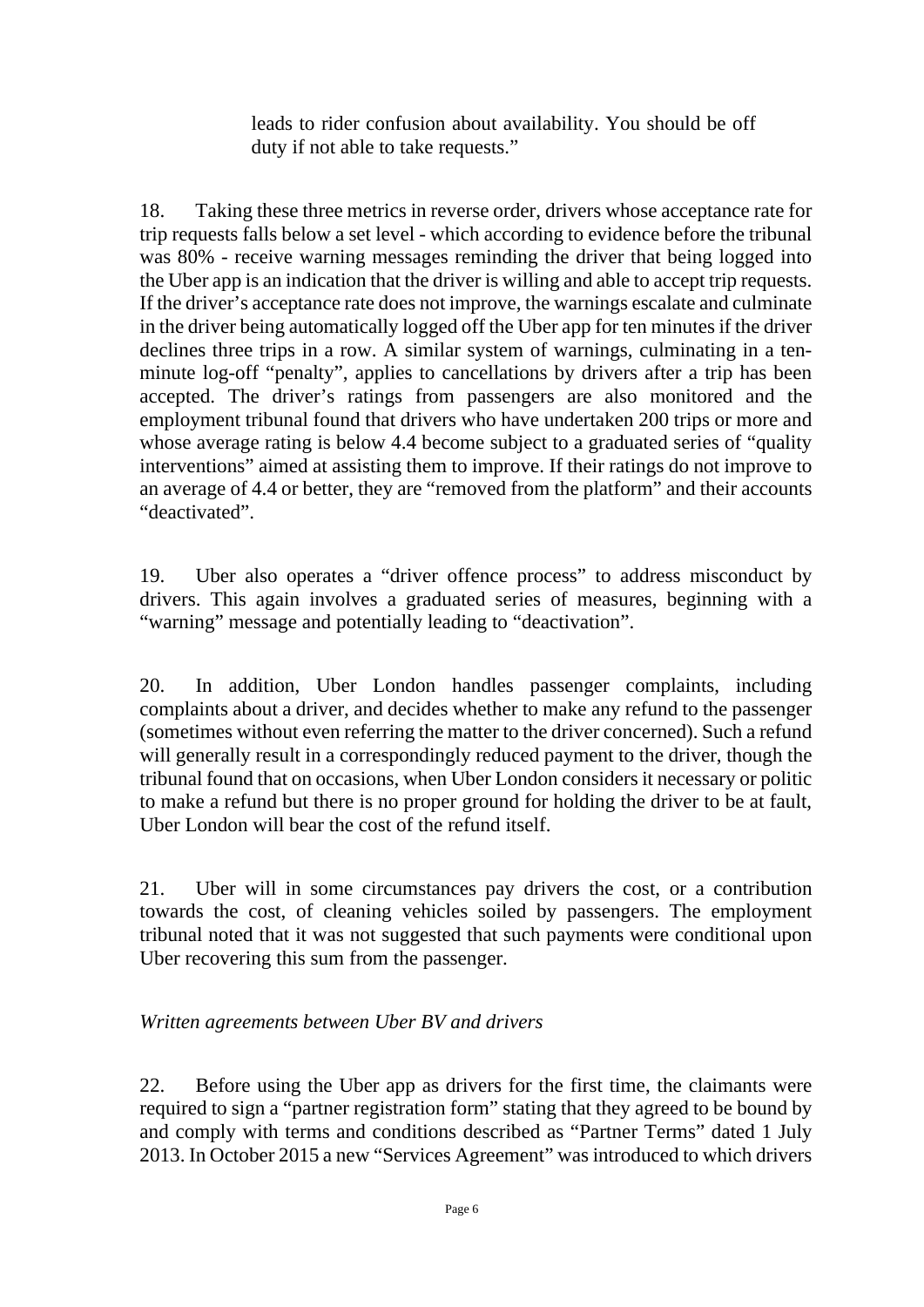were required to signify their agreement electronically before they could again log into the Uber app and accept trip requests. The differences between the old and new terms are not material for present purposes and it is sufficient to refer to the new terms contained in the Services Agreement.

23. The Services Agreement is formulated as a legal agreement between Uber BV and "an independent company in the business of providing transportation services", referred to as "Customer". It contains an undertaking by "Customer" to enter into a contract with each driver in the form of an accompanying "Driver Addendum". This arrangement is inapposite for the vast majority of drivers who sign up as individuals and not on behalf of any "independent company" which in turn engages drivers.

24. In the typical case where "Customer" is an individual driver, the nature of the relevant services and relationships as characterised by the Services Agreement is that Uber BV agrees to provide electronic services (referred to as the "Uber Services") to the driver, which include access to the Uber app and payment services, and the driver agrees to provide transportation services to passengers (referred to as "Users"). The agreement states that Customer acknowledges and agrees that Uber BV does not provide transportation services and that, where Customer accepts a User's request for transportation services made through the Uber app. Customer is responsible for providing those transportation services and, by doing so, "creates a legal and direct business relationship between Customer and the User, to which neither Uber [BV] nor any of its Affiliates in the Territory is a party" (see clause 2.3).

25. Clause 4.1 of the Services Agreement states that:

"… Customer: (i) appoints Uber [BV] as Customer's limited payment collection agent solely for the purpose of accepting the Fare … on behalf of the Customer via the payment processing functionality facilitated by the Uber Services; and (ii) agrees that payment made by User to Uber [BV] shall be considered the same as payment made directly by User to Customer."

Clause 4.1 also states that the "Fare" is determined by Uber BV but describes it as charged by Customer and as "a recommended amount" which Customer may choose to reduce (but not increase) without the agreement of Uber BV. The clause further provides that Uber BV agrees to remit to Customer on at least a weekly basis the fare less a "service fee", calculated as a percentage of the fare.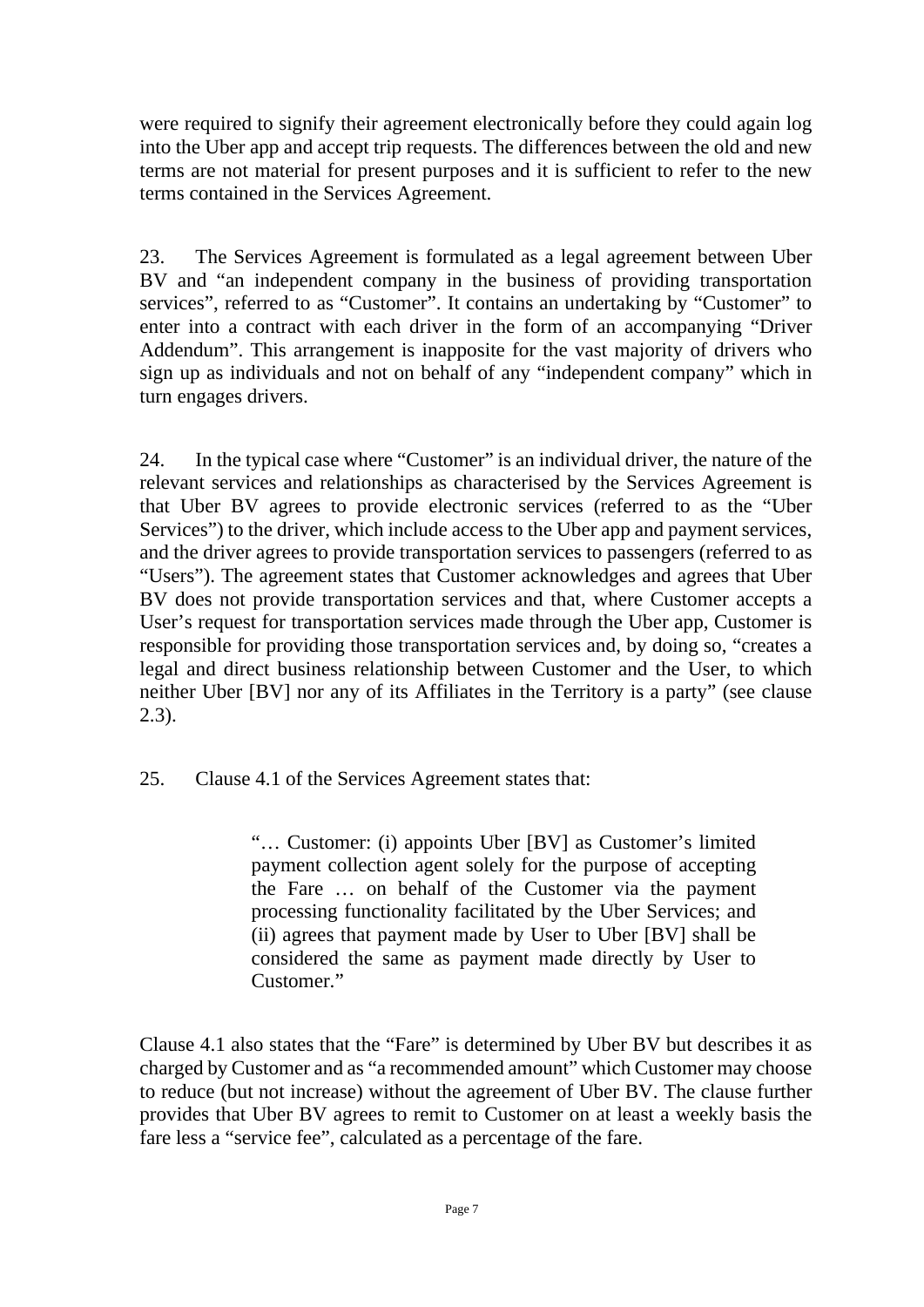26. Clause 4.2 gives Uber BV the right to change the fare calculation at any time in its discretion "based upon local market factors"; and clause 4.3 provides that Uber BV and/or its Affiliates reserve the right to adjust the fare for a particular instance of transportation services (eg where the driver took an inefficient route) or to cancel the fare (eg in response to a User complaint).

#### *Written agreements between Uber and passengers*

27. In addition to the written agreements between drivers and Uber BV, Uber also relies in these proceedings on written terms and conditions (the "Rider Terms") which passengers are required to accept before they can use the Uber app. The version of the Rider Terms current at the time of the tribunal hearing was last updated on 16 June 2016. These Rider Terms state that they constitute an agreement between the rider, Uber BV and the local Uber company operating in the relevant part of the UK. As mentioned, in the case of London, the relevant company is Uber London.

28. Clause 2 of Part 1 of the Rider Terms states that, as set out in clause 3, "Uber UK" (a term defined to include Uber London) accepts private hire vehicle bookings ("PHV Bookings") made using the Uber app. Clause 3 states:

> "Uber UK accepts PHV Bookings acting as disclosed agent for the Transportation Provider (as principal). Such acceptance by Uber UK as agent for the Transportation Provider gives rise to a contract for the provision to you of transportation services between you and the Transportation Provider (the 'Transportation Contract'). For the avoidance of doubt: Uber UK does not itself provide transportation services, and is not a Transportation Provider. Uber UK acts as intermediary between you and the Transportation Provider. You acknowledge and agree that the provision to you of transportation services by the Transportation Provider is pursuant to the Transportation Contract and that Uber UK accepts your booking as agent for the Transportation Provider, but is not a party to that contract."

29. Under Part 2 of the Rider Terms, riders are granted a licence by Uber BV to use the Uber app, described in clause 2 as "a technology platform that enables users ... to pre-book and schedule transportation, logistics, delivery, and/or vendor services with independent third party providers of such services, including independent third party transportation providers."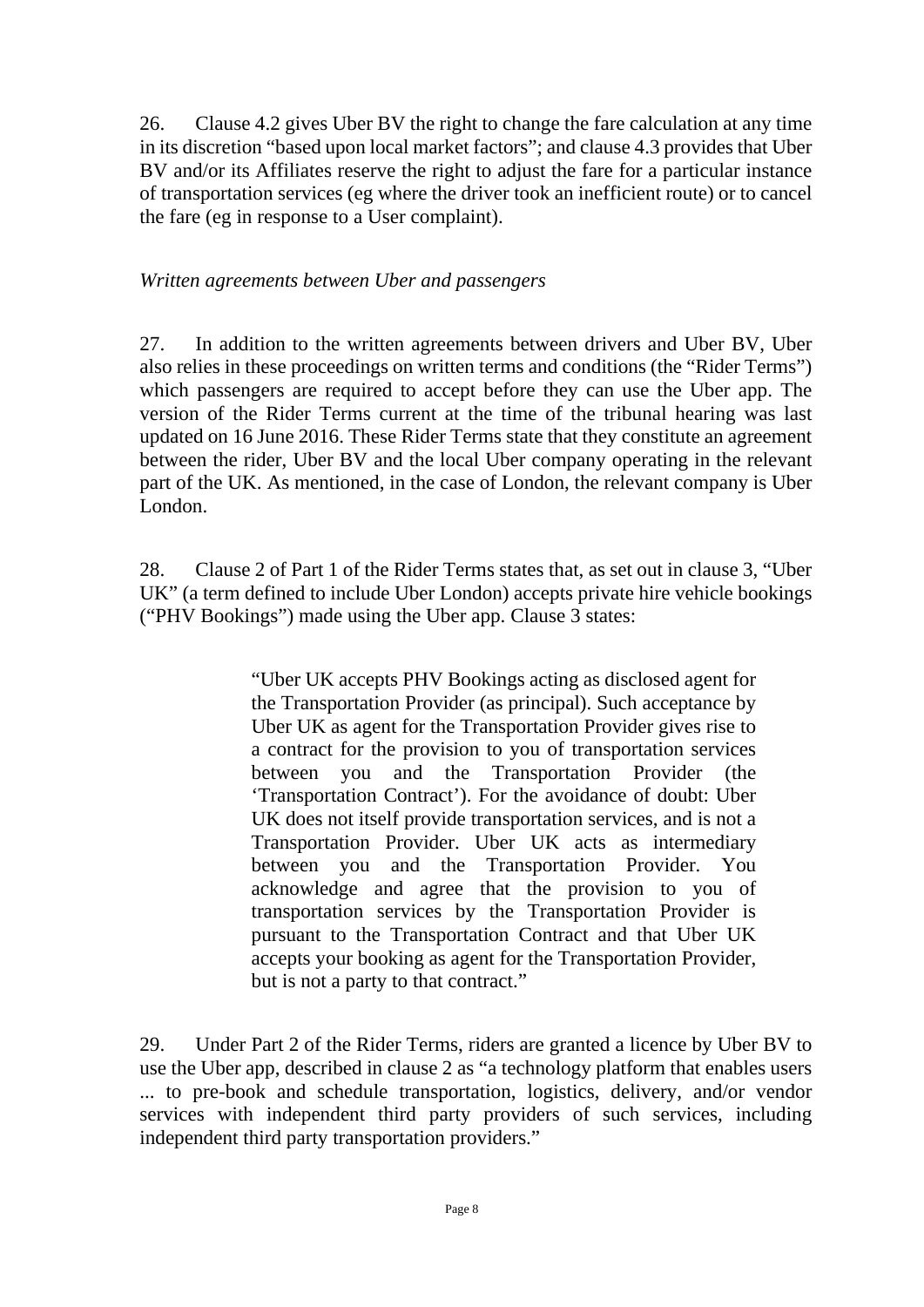*The licensing regime*

30. The operation of private hire vehicles in London is regulated by the Private Hire Vehicles (London) Act 1998 and regulations made under it. Under that Act a vehicle may only be used for private hire if both vehicle and driver are licensed by the licensing authority, which is Transport for London. A licence is also required to accept bookings (referred to in the Act as "private hire bookings") for the hire of a private hire vehicle to carry one or more passengers. Thus, section 2(1) provides:

> "No person shall in London make provision for the invitation or acceptance of, or accept, private hire bookings unless he is the holder of a private hire vehicle operator's licence for London ..."

Pursuant to section 2(2), a person who makes provision for the invitation or acceptance of private hire bookings, or accepts such a booking, without such a licence is guilty of a criminal offence.

31. At all relevant times Uber London has held a private hire vehicle ("PHV") operator's licence for London. Section 4(2) of the Act places an obligation on the holder of such a licence to secure that:

> "any vehicle which is provided by him for carrying out a private hire booking accepted by him in London is -

> > (a) a vehicle for which a London PHV licence is in force driven by a person holding a London PHV driver's licence; ..."

32. Pursuant to regulation 9(3) of the Private Hire Vehicles (London) (Operators' Licences) Regulations 2000, as originally formulated, it was a condition of the grant of a London PHV operator's licence that:

> "The operator shall, if required to do so by a person making a private hire booking:

> > (a) agree the fare for the journey booked, or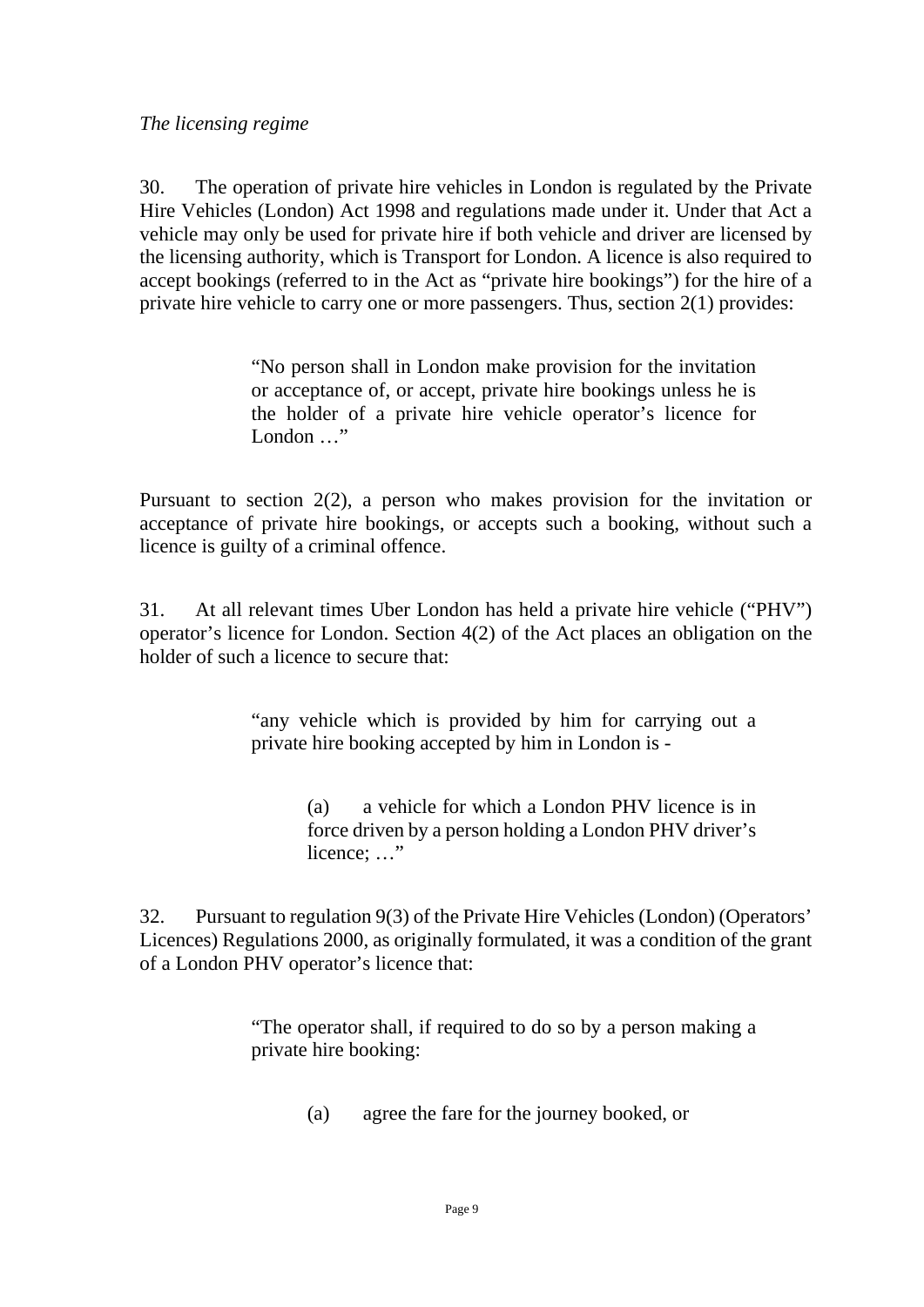(b) provide an estimate of that fare."

With effect from 27 June 2016, this regulation was amended to add a requirement that any estimate of the fare must be accurate, in accordance with criteria specified by the licensing authority.

33. The obligations of the operator under the Act and regulations also include keeping records of all bookings accepted and of all private hire vehicles and drivers available to the operator for carrying out bookings accepted by him.

*Statutory rights of "workers"*

34. The rights claimed by the claimants in these proceedings are: rights under the National Minimum Wage Act 1998 and associated regulations to be paid at least the national minimum wage for work done; rights under the Working Time Regulations 1998 which include the right to receive paid annual leave; and in the case of two claimants, one of whom is Mr Aslam, a right under the Employment Rights Act 1996 not to suffer detrimental treatment on the grounds of having made a protected disclosure ("whistleblowing").

35. All these rights are conferred by the legislation on "workers". The term "worker" is defined by section 230(3) of the Employment Rights Act 1996 to mean:

> "an individual who has entered into or works under (or, where the employment has ceased, worked under) -

> > (a) a contract of employment, or

(b) any other contract, whether express or implied and (if it is express) whether oral or in writing, whereby the individual undertakes to do or perform personally any work or services for another party to the contract whose status is not by virtue of the contract that of a client or customer of any profession or business undertaking carried on by the individual;

and any reference to a worker's contract shall be construed accordingly."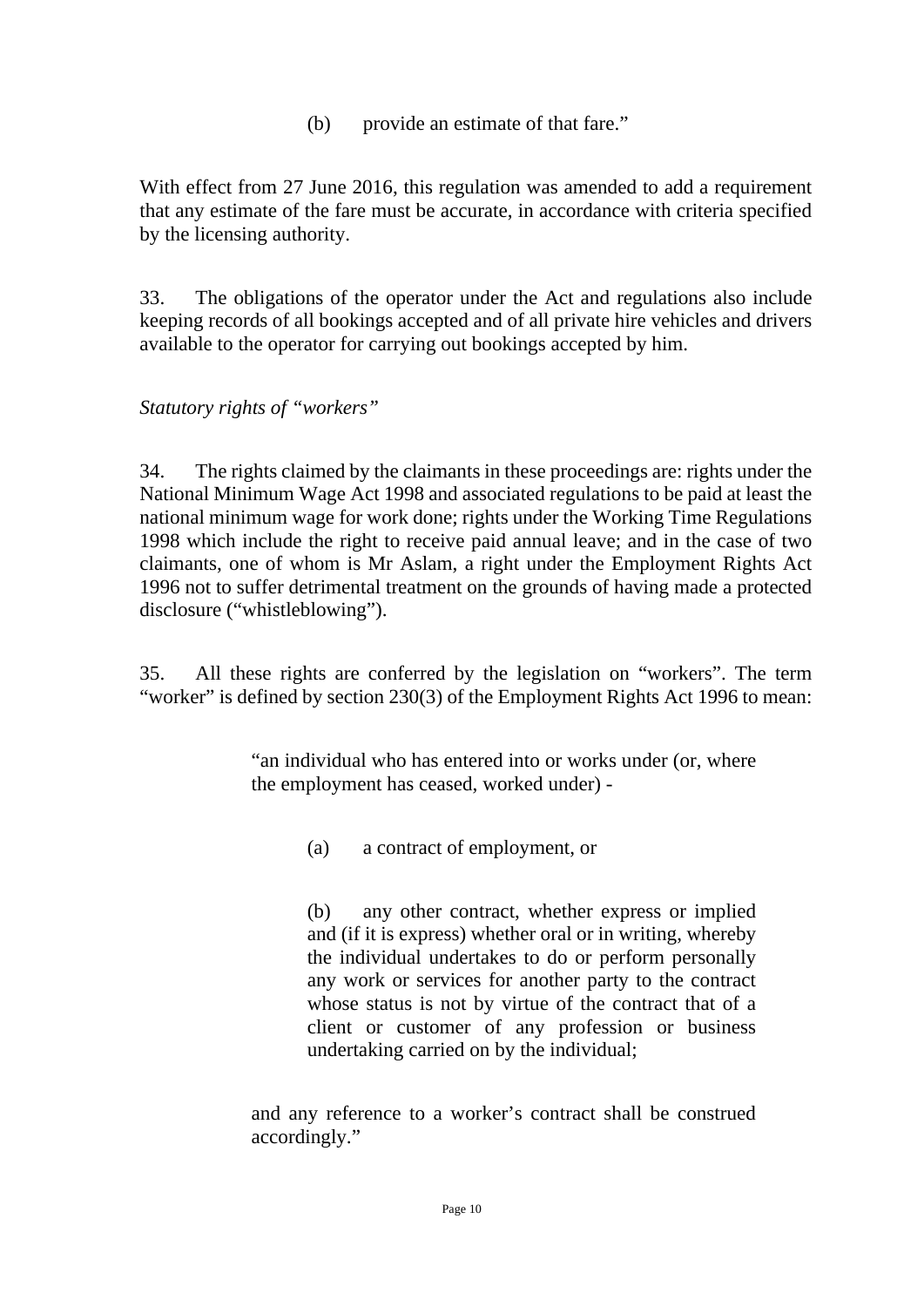36. A "contract of employment" is defined in section 230(2) of the Act to mean "a contract of service or apprenticeship, whether express or implied, and (if it is express) whether oral or in writing." An "employee" means an individual who has entered into or works under a contract of employment: see section 230(1). However, the terms "employer" and "employed" are defined more broadly to refer to the person by whom an employee or worker is (or was) employed under a worker's contract: see section 230(4) and (5).

37. Similar definitions of all these terms are contained in section 54 of the National Minimum Wage Act 1998 and regulation 2(1) of the Working Time Regulations 1998.

38. The effect of these definitions, as Baroness Hale of Richmond observed in *Bates van Winkelhof v Clyde & Co LLP* [2014] UKSC 32; [2014] 1 WLR 2047, paras 25 and 31, is that employment law distinguishes between three types of people: those employed under a contract of employment; those self-employed people who are in business on their own account and undertake work for their clients or customers; and an intermediate class of workers who are self-employed but who provide their services as part of a profession or business undertaking carried on by someone else. Some statutory rights, such as the right not to be unfairly dismissed, are limited to those employed under a contract of employment; but other rights, including those claimed in these proceedings, apply to all "workers".

# *These proceedings*

39. Following a preliminary hearing, the employment tribunal decided that the claimants were "workers" who, although not employed under contracts of employment, worked for Uber London under "workers' contracts" within the meaning of limb (b) of the statutory definition quoted at para 35 above. The tribunal further found that, for the purposes of the relevant legislation, the claimants were working for Uber London during any period when a claimant (a) had the Uber app switched on, (b) was within the territory in which he was authorised to work, and (c) was able and willing to accept assignments.

40. An appeal by Uber from this decision to the Employment Appeal Tribunal was dismissed, as was a further appeal to the Court of Appeal (Sir Terence Etherton MR and Bean LJ, with Underhill LJ dissenting). The Court of Appeal granted Uber permission to appeal to this court.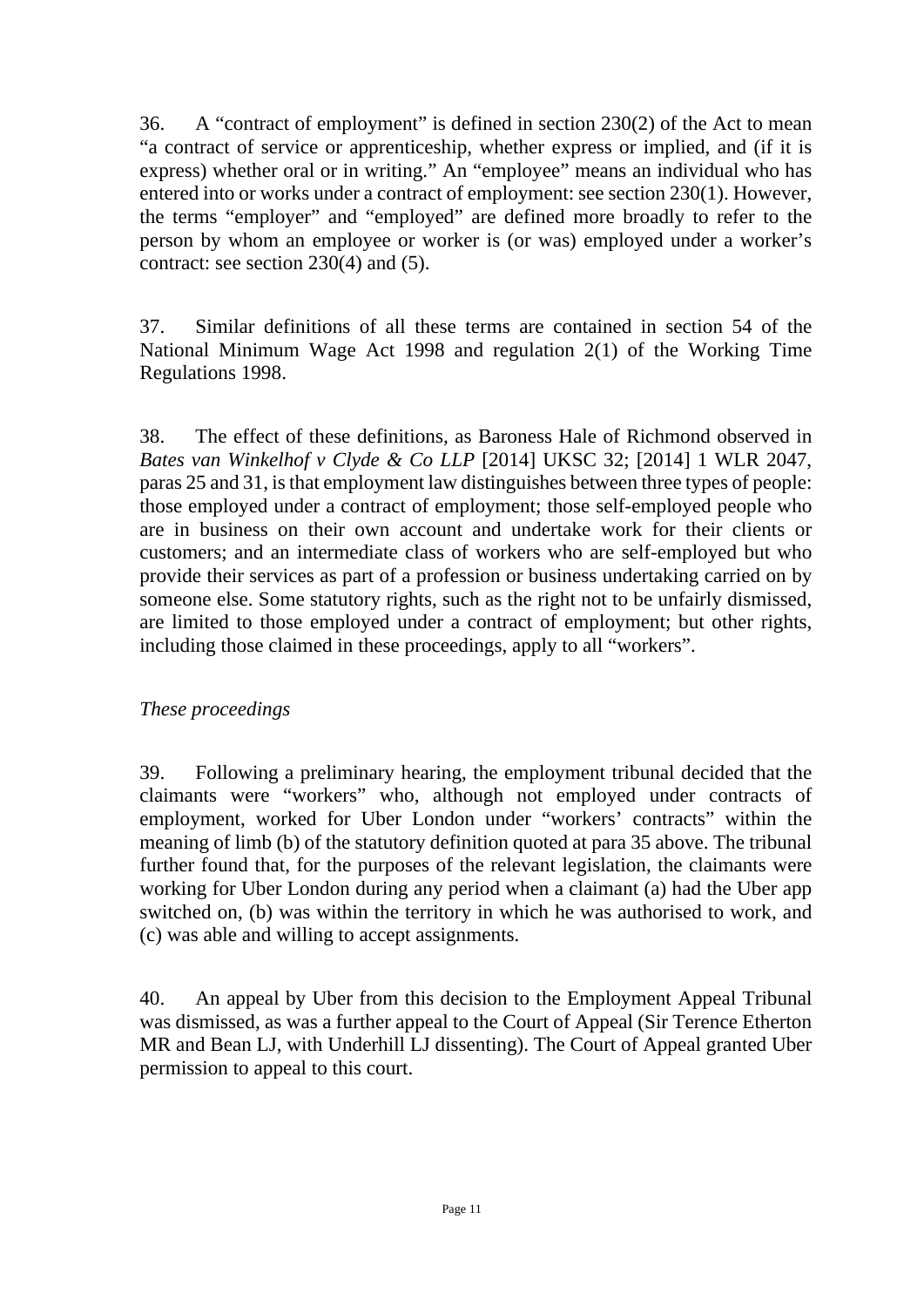#### *The main issue*

41. Limb (b) of the statutory definition of a "worker's contract" has three elements: (1) a contract whereby an individual undertakes to perform work or services for the other party; (2) an undertaking to do the work or perform the services personally; and (3) a requirement that the other party to the contract is not a client or customer of any profession or business undertaking carried on by the individual.

42. This case is concerned with the first of these requirements. It is not in dispute that the claimant drivers worked under contracts whereby they undertook to perform driving services personally; and it is not suggested that any Uber company was a client or customer of the claimants. The critical issue is whether, for the purposes of the statutory definition, the claimants are to be regarded as working under contracts with Uber London whereby they undertook to perform services for Uber London; or whether, as Uber contends, they are to be regarded as performing services solely for and under contracts made with passengers through the agency of Uber London.

#### *Uber's case*

43. It is Uber's case that, in answering this question, the correct starting point is to interpret the terms of the written agreements between Uber BV and drivers and between the Uber companies and passengers. Uber relies on the terms of these written agreements quoted above which state that, when a request to book a private hire vehicle made through the Uber app is accepted, a contract is thereby created between passenger and driver, to which no Uber entity is a party and under which the driver is solely responsible for providing transportation services to the passenger. Uber also relies on terms of the written agreements which state that the only role of Uber BV is to provide technology services and to act as a payment collection agent for the driver and that the only role of Uber London (and other Uber UK companies) is to act as a booking agent for drivers.

44. Uber maintains that the approach adopted by the employment tribunal, the Employment Appeal Tribunal and the majority of the Court of Appeal was wrong in law because it involved disregarding, without any legal justification, the clear and unambiguous terms of the written agreements.

#### *Uber London not authorised to act as a booking agent*

45. There is a difficulty which, in my view, would be fatal for Uber's case even if the correct approach to deciding whether the claimants were working under workers' contracts with Uber London were simply to apply ordinary principles of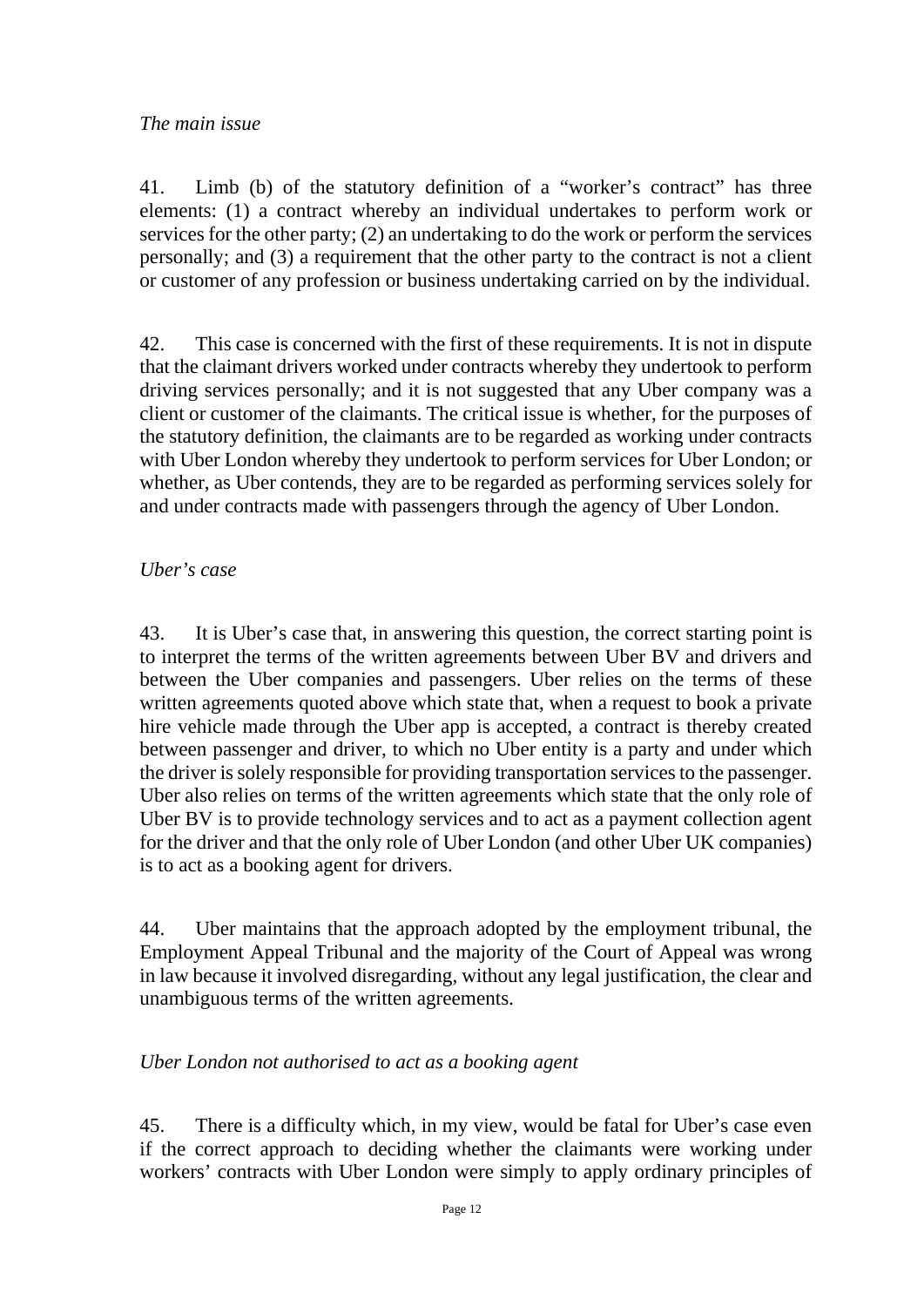the law of contract and agency. This difficulty stems from the fact that there is no written agreement between Uber London and drivers. In these circumstances the nature of their relationship has to be inferred from the parties' conduct, considered in its relevant factual and legal context.

46. It is an important feature of the context in which, as the employment tribunal found, Uber London recruits and communicates on a day to day basis with drivers that, as mentioned earlier: (1) it is unlawful for anyone in London to accept a private hire booking unless that person is the holder of a private hire vehicle operator's licence for London; and (2) the only natural or legal person involved in the acceptance of bookings and provision of private hire vehicles booked through the Uber app which holds such a licence is Uber London. It is reasonable to assume, at least unless the contrary is demonstrated, that the parties intended to comply with the law in the way they dealt with each other.

47. Uber maintains that the acceptance of private hire bookings by a licensed London PHV operator acting as agent for drivers would comply with the regulatory regime. I am not convinced by this. References in the Private Hire Vehicles (London) Act 1998 to "acceptance" of a private hire booking are reasonably understood to connote acceptance (personally and not merely for someone else) of a contractual obligation to carry out the booking and provide a vehicle for that purpose. This is implicit, for example, in section 4(2) of the Act quoted at para 31 above. It would in principle be possible for Uber London both to accept such an obligation itself and also to contract on behalf of the driver of the vehicle. However, if this were the arrangement made, it would seem hard to avoid the conclusion that the driver, as well as Uber London, would be a person who accepts the booking by undertaking a contractual obligation owed directly to the passenger to carry it out. If so, the driver would be in contravention of section  $2(1)$  of the Private Hire Vehicles (London) Act 1998 by accepting a private hire booking without holding a private hire vehicle operator's licence for London. This suggests that the only contractual arrangement compatible with the licensing regime is one whereby Uber London as the licensed operator accepts private hire bookings as a principal (only) and, to fulfil its obligation to the passenger, enters into a contract with a transportation provider (be that an individual driver or a firm which in turn provides a driver) who agrees to carry out the booking for Uber London.

48. Counsel for Uber sought to resist this interpretation of the legislation on the basis that the legislation was enacted in the context of "a long-established industry practice" under which PHV operators may merely act as agents for drivers who contract directly with passengers. Uber has adduced no evidence, however, of any such established practice which the Private Hire Vehicles (London) Act 1998 may be taken to have been intended to preserve. I will consider later two cases involving minicab firms which were said by counsel for Uber to show that the courts have endorsed such an agency model. But it is sufficient to say now that in neither case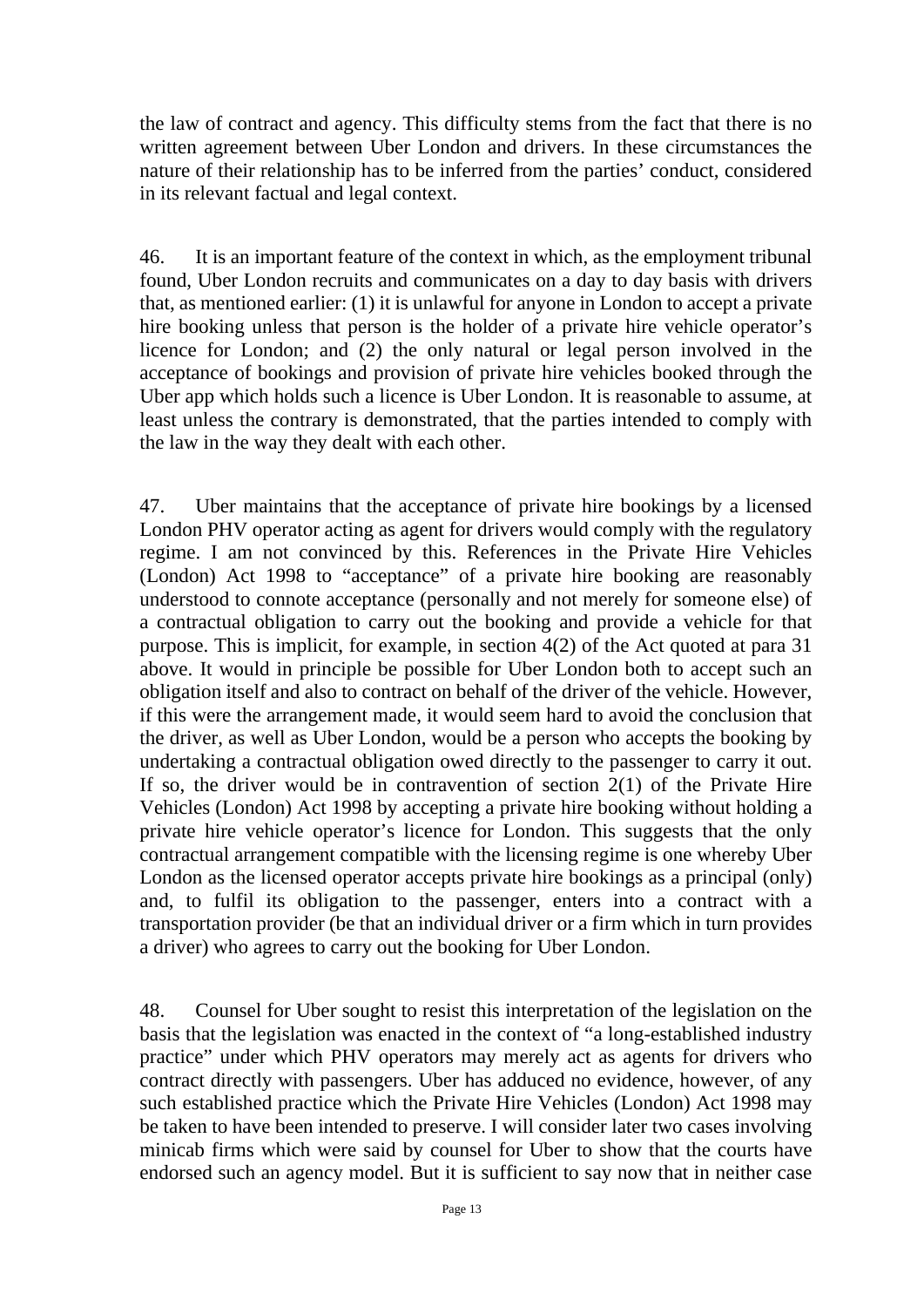was any consideration given to whether such an arrangement would comply with the licensing regime. The same is true of cases also relied on by Uber (along with a notice published by HMRC in 2002) which are concerned with how VAT applies to the supply of private hire vehicles. That material in my view has no bearing on the issues raised in these proceedings.

49. It is unnecessary, however, to express any concluded view on whether an agency model of operation would be compatible with the PHV licensing regime because there appears to be no factual basis for Uber's contention that Uber London acts as an agent for drivers when accepting private hire bookings.

50. It is true that the Rider Terms on which Uber contracts with passengers include a term (in clause 3 of Part 1, quoted at para 28 above) which states that Uber London (or other local Uber company) accepts private hire bookings "acting as disclosed agent for the Transportation Provider (as principal)" and that such acceptance "gives rise to a contract for the provision to [the rider] of transportation services between [the rider] and the Transportation Provider". It is, however, trite law that a person (A) cannot create a contract between another person (B) and a third party merely by claiming or purporting to do so but only if A is (actually or ostensibly) authorised by B to act as B's agent.

51. Authority may be conferred by a contract between principal and agent. It cannot be said, however, that the Rider Terms establish a contract between drivers and Uber London. There is no evidence that drivers were ever sent the Rider Terms let alone consented to them. In any case the Rider Terms state that they constitute an agreement between the rider, Uber BV and the relevant local Uber company: they do not purport to record an agreement to which any driver is a party. In accordance with basic principles of contract and agency law, therefore, nothing stated in the Rider Terms is capable of conferring authority on Uber London to act as agent for any driver (or other "Transportation Provider") nor of giving rise to a contract between a rider and a driver for the provision to the rider of transportation services by the driver.

52. The only written agreements to which drivers were parties were agreements with Uber BV, the Dutch parent company. No other Uber company was a party to those agreements. In any case, although clause 2.2 of the Services Agreement describes what is to happen if a driver accepts a trip request "either directly or through an Uber Affiliate in the Territory acting as agent", there is no provision which purports to confer the driver's authority on any Uber Affiliate to accept such requests on his behalf.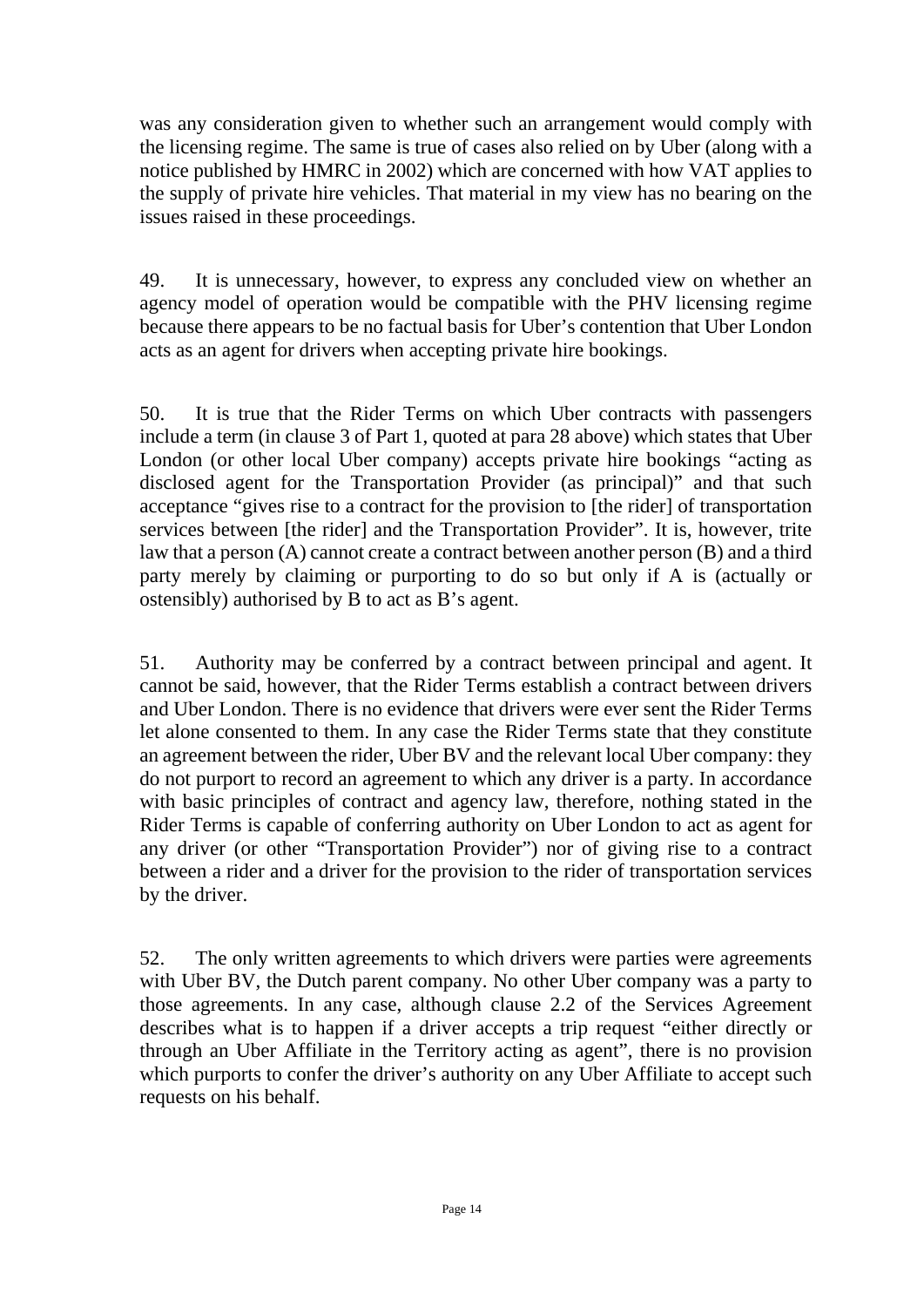53. An agency relationship need not be contractual. What is required is an overt act by the principal conferring authority on the agent to act on the principal's behalf. Even if lacking such actual authority, a person (A) who purports to act as agent for another (B) may still affect B's legal relations with a third party under the principle of ostensible or apparent authority, but only if B has represented to the third party that A is authorised to act as B's agent and the third party has relied on that representation.

54. The employment tribunal made no finding that drivers did any overt act that conferred authority on Uber London to act as the driver's agent in accepting bookings so as to create a contract between the driver and the passenger, nor that drivers did or said anything that represented to passengers that Uber London was authorised to act as their agent. Uber's case that Uber London acted as a booking agent for drivers has been based solely on the written agreements referred to at paras 22-28 above - which, for the reasons given, do not support it. When pressed during oral argument on how the alleged agency relationship between drivers and Uber London was created, leading counsel for Uber, Ms Dinah Rose QC, suggested that it was created when a driver attended Uber London's offices in person and presented the documents required in order to be authorised to use the Uber app. So far as I am aware, this was the first time that such a suggestion had been made in these proceedings. Not only is it unsupported by any finding of the employment tribunal but, so far as this court has been shown, there was no evidence capable of founding such an inference.

55. In order to found such an inference, it would be necessary to point, at the least, to a prior communication from Uber London to the individual concerned or other background facts known to both parties which would lead reasonable people in their position to understand that, by producing the documents required by Uber London, an individual who did so was thereby authorising Uber London to contract with passengers as his agent, rather than - as seems to me the natural inference merely applying for a job as one of Uber's drivers. There is no finding of the employment tribunal that any such communication was made nor that anything occurred during the "onboarding" process which could, even arguably, be construed as an act by the prospective driver appointing Uber London to act as his booking agent.

56. Once the assertion that Uber London contracts as a booking agent for drivers is rejected, the inevitable conclusion is that, by accepting a booking, Uber London contracts as principal with the passenger to carry out the booking. In these circumstances Uber London would have no means of performing its contractual obligations to passengers, nor of securing compliance with its regulatory obligations as a licensed operator, without either employees or subcontractors to perform driving services for it. Considered against that background, it is difficult to see how Uber's business could operate without Uber London entering into contracts with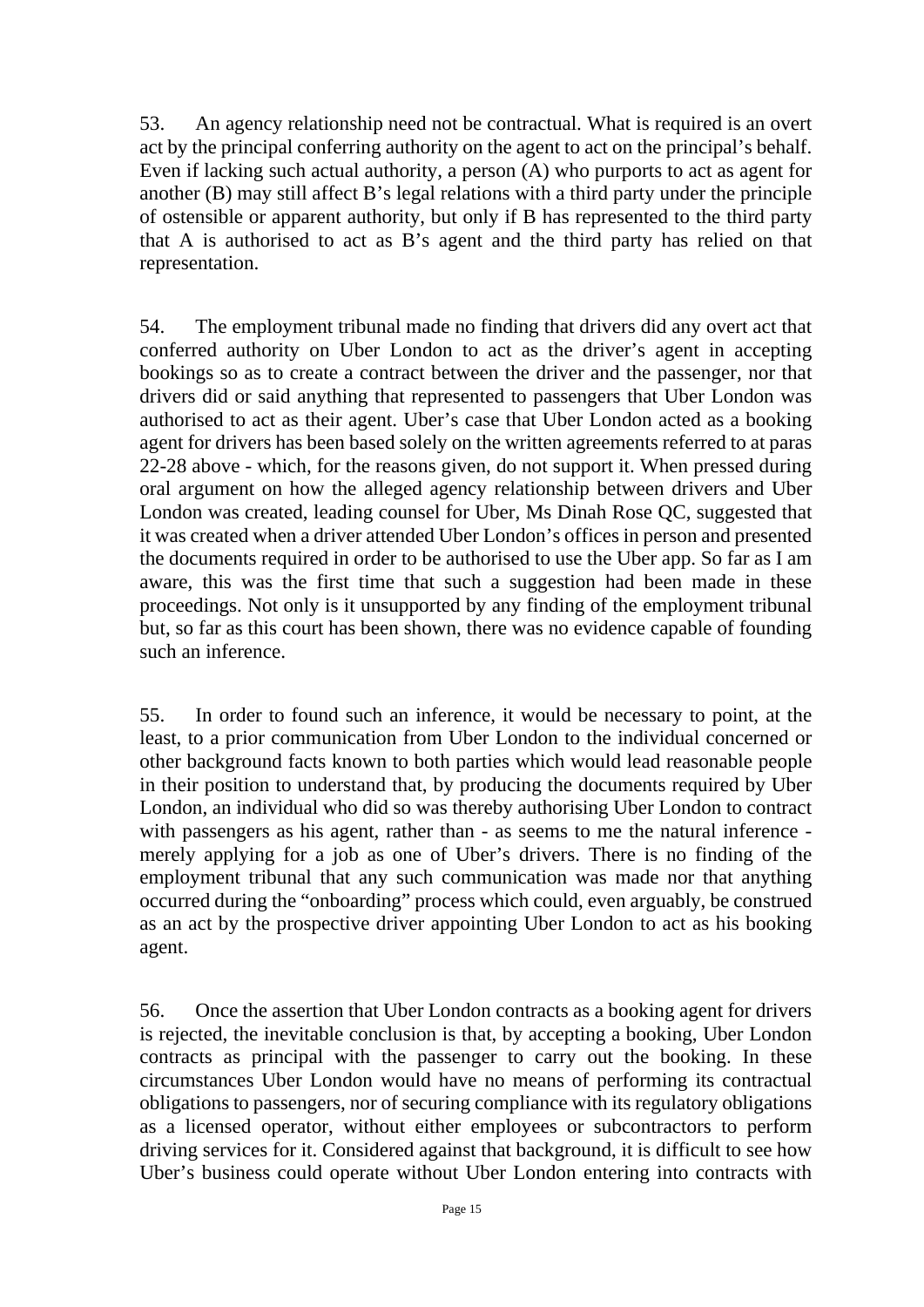drivers (even if only on a per trip basis) under which drivers undertake to provide services to carry out the private hire bookings accepted by Uber London.

57. Given the importance of the wider issue, however, I do not think it would be right to decide this appeal on this basis alone and without addressing Uber's argument that the question whether an individual is a "worker" for the purpose of the relevant legislation ought in principle to be approached, as the starting point, by interpreting the terms of any applicable written agreements.

#### *The Autoclenz case*

58. In advancing this argument, Uber has to confront the decision of this court in *Autoclenz Ltd v Belcher* [2011] UKSC 41; [2011] ICR 1157.

59. In the *Autoclenz* case the claimants worked as "valeters" performing car cleaning services which the company (Autoclenz) had contracted to provide to third parties. In order to obtain the work, the claimants were required to sign written contracts which stated that they were subcontractors and not employees of Autoclenz; that they were not obliged to provide services to the company, nor was the company obliged to offer work to them; and that they could provide suitably qualified substitutes to carry out the work on their behalf. As in the present case, the claimants brought proceedings claiming that they were "workers" for the purposes of the legislation conferring the rights to be paid the national minimum wage and to receive statutory paid leave. The employment tribunal held that the claimants came within both limbs of the definition of a "worker" and appeals by Autoclenz were dismissed at every level including the Supreme Court.

60. In the Supreme Court the sole judgment was given by Lord Clarke of Stonecum-Ebony, with whom the other Justices agreed. In his discussion of the legal principles, Lord Clarke drew a distinction between certain principles "which apply to ordinary contracts and, in particular, to commercial contracts", and "a body of case law in the context of employment contracts in which a different approach has been taken" (see para 21). It can be seen from a passage quoted by Lord Clarke (at para 20) from the judgment of Aikens LJ in the Court of Appeal [2010] IRLR 70, paras 87-89, that the principles applicable to ordinary contracts to which he was here referring were: (i) the "parol evidence rule", whereby a contractual document is treated, at least presumptively, as containing the whole of the parties' agreement; (ii) the signature rule, whereby a person who signs a contractual document is treated in law as bound by its terms irrespective of whether he or she has in fact read or understood them; and (iii) the principle that, generally, the only way in which a party to a written contract can argue that its terms do not accurately reflect the true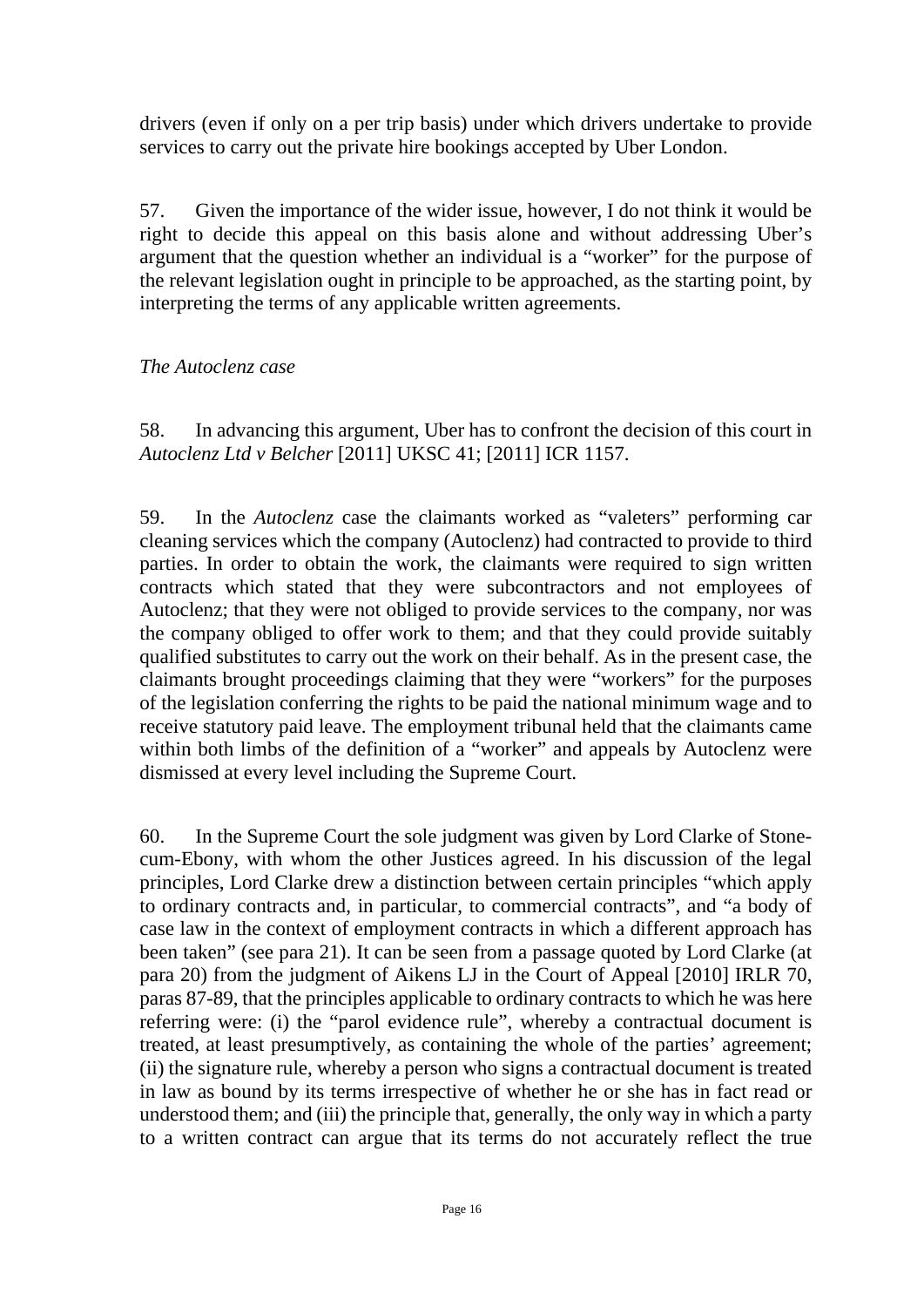agreement of the parties is by alleging that a mistake was made in drawing up the contract which the court can correct by ordering rectification.

61. Whilst stating that nothing in his judgment was intended to alter these principles as they apply to ordinary contracts, Lord Clarke endorsed the view of Aikens LJ that, in the employment context, rectification principles are not in point and there may be reasons other than a mistake in setting out the contract terms why the written terms do not accurately reflect what the parties actually agreed.

62. Beginning at para 22 of the judgment, Lord Clarke considered three cases in which "the courts have held that the employment tribunal should adopt a test that focuses on the reality of the situation where written documentation may not reflect the reality of the relationship". From these cases he drew the conclusion (at para 28) that, in the employment context, it is too narrow an approach to say that a court or tribunal may only disregard a written term as not part of the true agreement between the parties if the term is shown to be a "sham", in the sense that the parties had a common intention that the term should not create the legal rights and obligations which it gives the appearance of creating: see *Snook v London and West Riding Investments Ltd* [1967] 2 QB 786, 802 (Diplock LJ). Rather, the court or tribunal should consider what was actually agreed between the parties, "either as set out in the written terms or, if it is alleged those terms are not accurate, what is proved to be their actual agreement at the time the contract was concluded": see para 32, again agreeing with observations of Aikens LJ in the Court of Appeal.

63. After quoting (at para 34) a further statement of Aikens LJ contrasting the circumstances in which contracts relating to work or services are often concluded with "those in which commercial contracts between parties of equal bargaining power are agreed," Lord Clarke ended his discussion of the law (at para 35) by saying:

> "So the relative bargaining power of the parties must be taken into account in deciding whether the terms of any written agreement in truth represent what was agreed and the true agreement will often have to be gleaned from all the circumstances of the case, of which the written agreement is only a part. This may be described as a purposive approach to the problem. If so, I am content with that description."

64. Applying that approach to the facts of the *Autoclenz* case, Lord Clarke concluded that, on the basis of findings of fact not capable of challenge on appeal, the employment tribunal was entitled to hold that the contractual documents did not reflect the true agreement between the parties - in particular insofar as the documents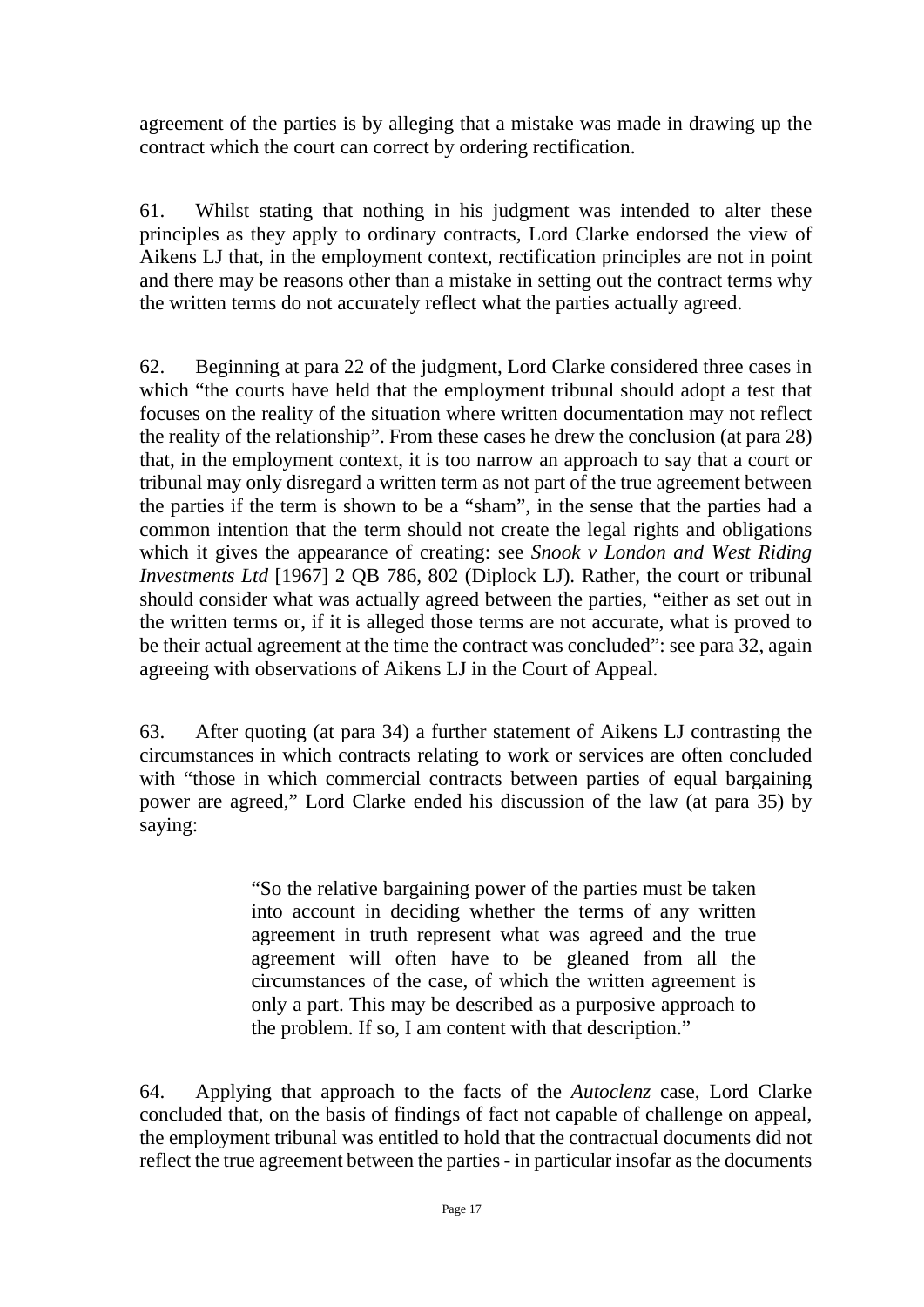stated that Autoclenz was under no obligation to offer work to the claimants, nor they to accept it, and that the claimants had a right to provide a substitute. The tribunal was entitled to find that the actual understanding of the parties was that the claimants would be available to work, and would be offered work, whenever there was work available, and that they were required to perform the work personally. It followed that the employment tribunal was entitled to hold that the claimants were "workers" working under contracts of employment.

#### *Uber's interpretation of the Autoclenz case*

65. Uber submits that what the *Autoclenz* case decided is that, for the purposes of applying a statutory classification, a court or tribunal may disregard terms of a written agreement if it is shown that the terms in question do not represent the "true agreement" or what was "actually agreed" between the parties, as ascertained by considering all the circumstances of the case including how the parties conducted themselves in practice. If, however, there is no inconsistency between the terms of the written agreement and how the relationship operated in reality, there is no basis for departing from the written agreement.

66. Uber further submits that there is no inconsistency in the present case between the written agreements between Uber, drivers and passengers and how that tripartite relationship actually operated in practice. In particular, Uber argues that the facts found by the employment tribunal (or alternatively, which the tribunal should have found) are consistent with the written terms stipulating that the drivers were performing their services under contracts made with passengers through the agency of Uber London and not for or under any contract with any Uber company. Uber submits that there is in these circumstances no legal basis for finding that the terms of the written agreements did not reflect the true agreements between the parties and hence for departing from the classification of the parties' relationships set out in the contractual documentation.

67. This argument was accepted by Underhill LJ in his dissenting judgment in the Court of Appeal. In his view (stated at para 120):

> "It is an essential element in that ratio [ie of the *Autoclenz* case] that the terms of the written agreement should be inconsistent with the true agreement as established by the tribunal from all the circumstances. There is nothing in the reasoning of the Supreme Court that gives a tribunal a free hand to disregard written contractual terms which are consistent with how the parties worked in practice but which it regards as unfairly disadvantageous (whether because they create a relationship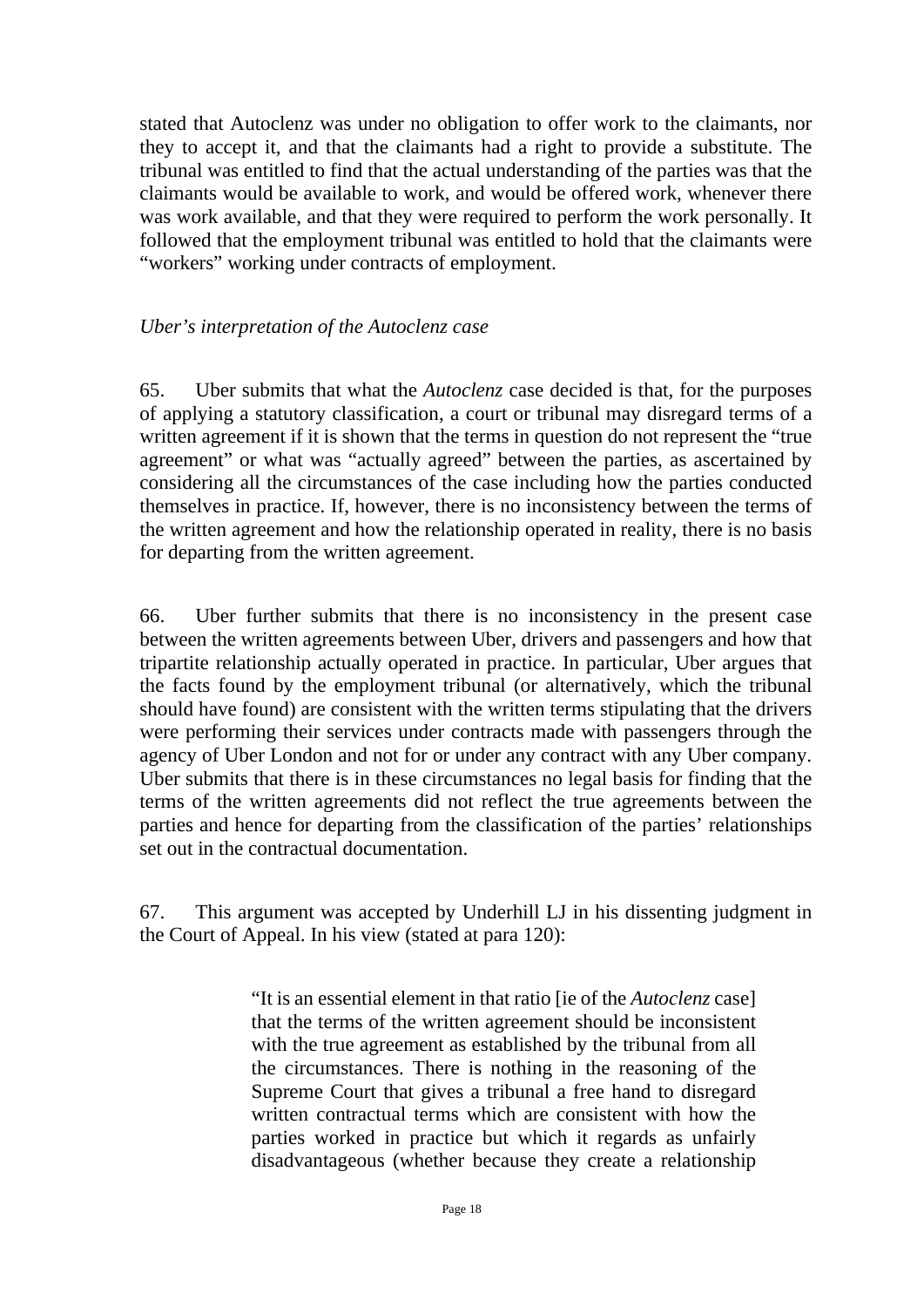that does not attract employment protection or otherwise) and which might not have been agreed if the parties had been in an equal bargaining position."

#### *Interpreting the statutory provisions*

68. The judgment of this court in the *Autoclenz* case made it clear that whether a contract is a "worker's contract" within the meaning of the legislation designed to protect employees and other "workers" is not to be determined by applying ordinary principles of contract law such as the parol evidence rule, the signature rule and the principles that govern the rectification of contractual documents on grounds of mistake. Not only was this expressly stated by Lord Clarke but, had ordinary principles of contract law been applied, there would have been no warrant in the *Autoclenz* case for disregarding terms of the written documents which were inconsistent with an employment relationship, as the court held that the employment tribunal had been entitled to do. What was not, however, fully spelt out in the judgment was the theoretical justification for this approach. It was emphasised that in an employment context the parties are frequently of very unequal bargaining power. But the same may also be true in other contexts and inequality of bargaining power is not generally treated as a reason for disapplying or disregarding ordinary principles of contract law, except in so far as Parliament has made the relative bargaining power of the parties a relevant factor under legislation such as the Unfair Contract Terms Act 1977.

69. Critical to understanding the *Autoclenz* case, as I see it, is that the rights asserted by the claimants were not contractual rights but were created by legislation. Thus, the task for the tribunals and the courts was not, unless the legislation required it, to identify whether, under the terms of their contracts, Autoclenz had agreed that the claimants should be paid at least the national minimum wage or receive paid annual leave. It was to determine whether the claimants fell within the definition of a "worker" in the relevant statutory provisions so as to qualify for these rights irrespective of what had been contractually agreed. In short, the primary question was one of statutory interpretation, not contractual interpretation.

70. The modern approach to statutory interpretation is to have regard to the purpose of a particular provision and to interpret its language, so far as possible, in the way which best gives effect to that purpose. In *UBS AG v Revenue and Customs Comrs* [2016] UKSC 13; [2016] 1 WLR 1005, paras 61-68, Lord Reed (with whom the other Justices of the Supreme Court agreed) explained how this approach requires the facts to be analysed in the light of the statutory provision being applied so that if, for example, a fact is of no relevance to the application of the statute construed in the light of its purpose, it can be disregarded. Lord Reed cited the pithy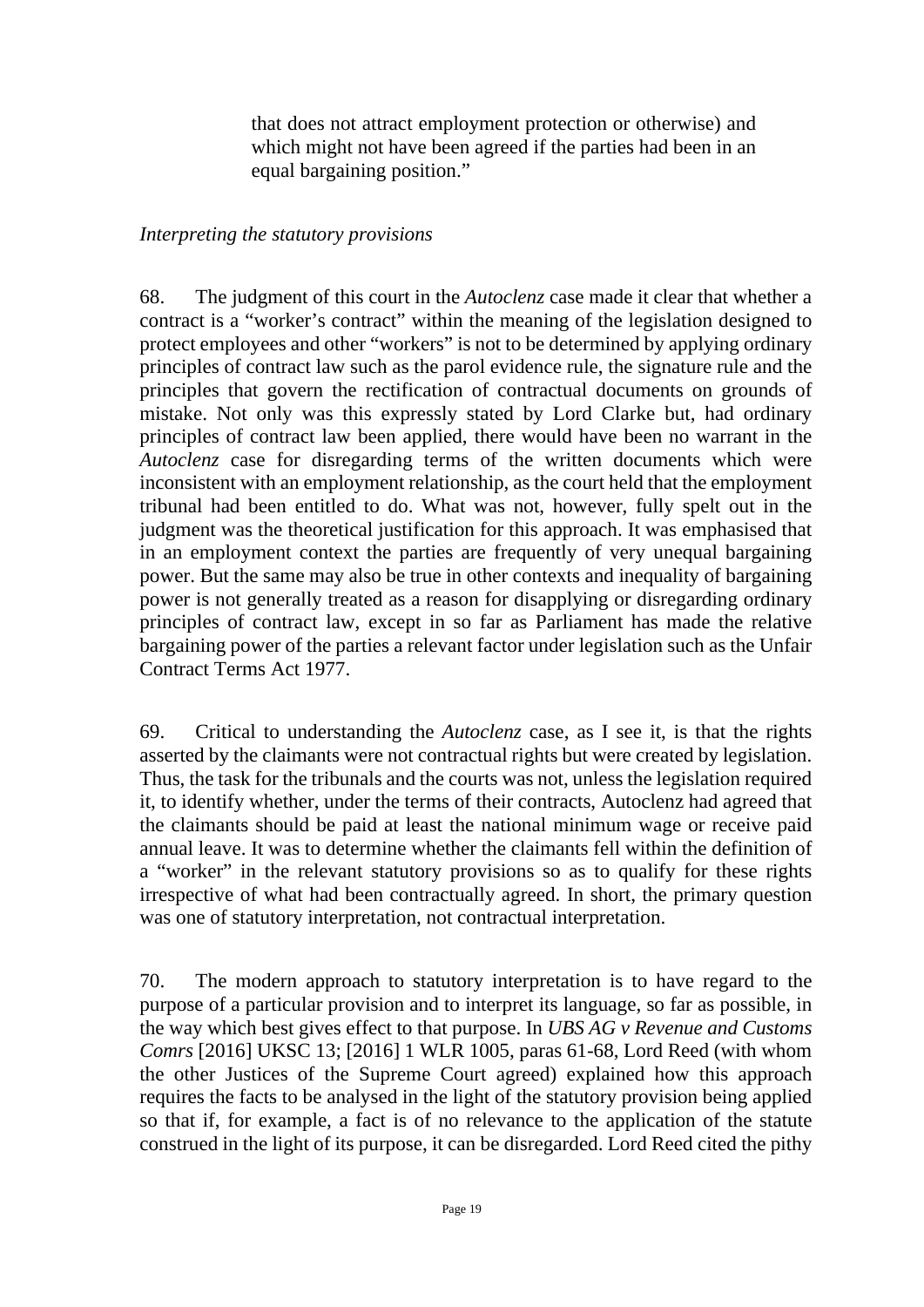statement of Ribeiro PJ in *Collector of Stamp Revenue v Arrowtown Assets Ltd* (2003) 6 ITLR 454, para 35:

> "The ultimate question is whether the relevant statutory provisions, construed purposively, were intended to apply to the transaction, viewed realistically."

*The purpose of protecting workers*

71. The general purpose of the employment legislation invoked by the claimants in the *Autoclenz* case, and by the claimants in the present case, is not in doubt. It is to protect vulnerable workers from being paid too little for the work they do, required to work excessive hours or subjected to other forms of unfair treatment (such as being victimised for whistleblowing). The paradigm case of a worker whom the legislation is designed to protect is an employee, defined as an individual who works under a contract of employment. In addition, however, the statutory definition of a "worker" includes in limb (b) a further category of individuals who are not employees. The purpose of including such individuals within the scope of the legislation was clearly elucidated by Mr Recorder Underhill QC giving the judgment of the Employment Appeal Tribunal in *Byrne Bros (Formwork) Ltd v Baird* [2002] ICR 667, para 17(4):

> "[T]he policy behind the inclusion of limb (b) … can only have been to extend the benefits of protection to workers who are in the same need of that type of protection as employees stricto sensu - workers, that is, who are viewed as liable, whatever their formal employment status, to be required to work excessive hours (or, in the cases of Part II of the Employment Rights Act 1996 or the National Minimum Wage Act 1998, to suffer unlawful deductions from their earnings or to be paid too little). The reason why employees are thought to need such protection is that they are in a subordinate and dependent position vis-à-vis their employers: the purpose of the Regulations is to extend protection to workers who are, substantively and economically, in the same position. Thus the essence of the intended distinction must be between, on the one hand, workers whose degree of dependence is essentially the same as that of employees and, on the other, contractors who have a sufficiently arm's-length and independent position to be treated as being able to look after themselves in the relevant respects."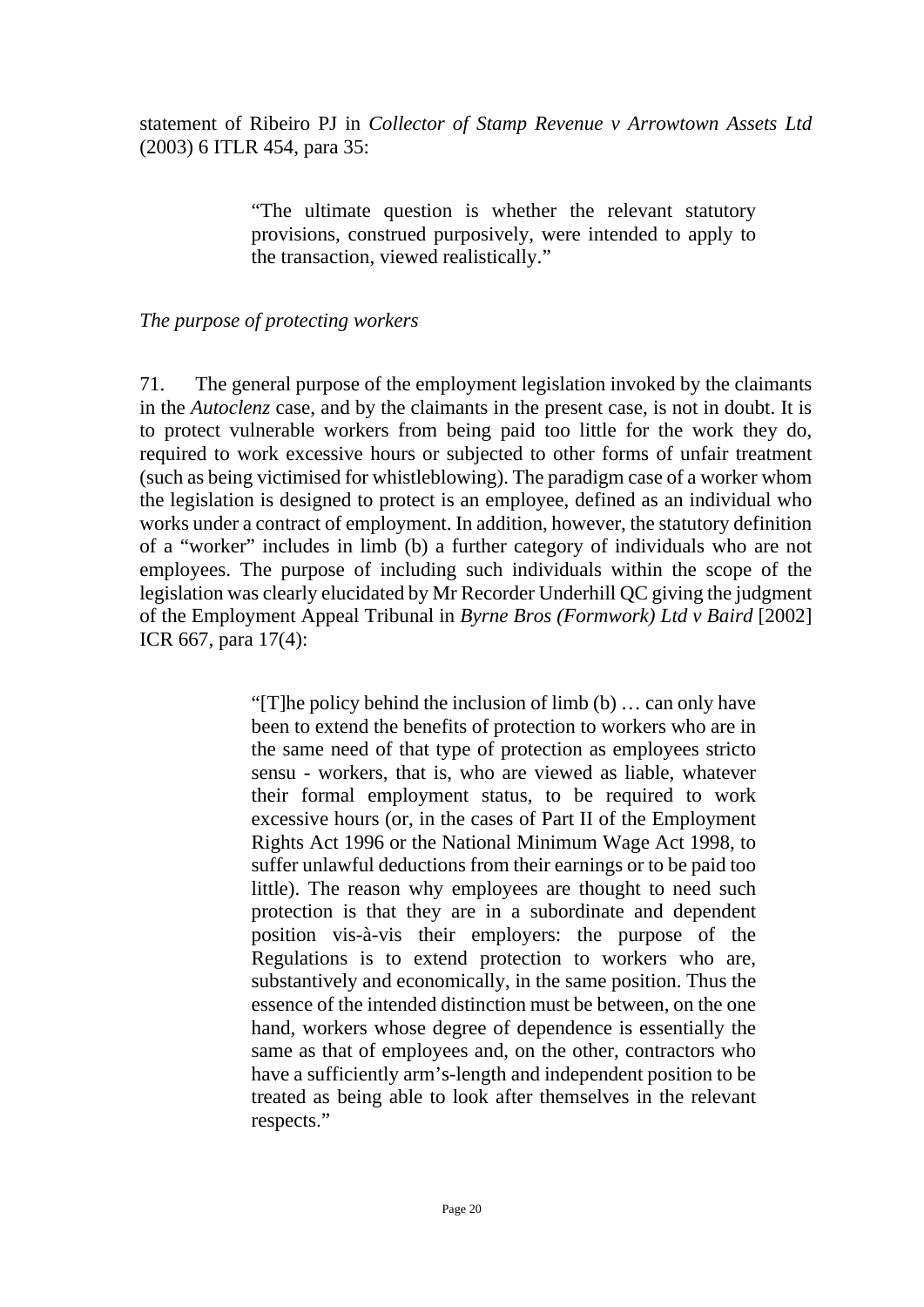72. The Regulations referred to in this passage are the Working Time Regulations 1998 which implemented Directive 93/104/EC ("the Working Time Directive"); and a similar explanation of the concept of a worker has been given in EU law. Although there is no single definition of the term "worker", which appears in a number of different contexts in the Treaties and EU legislation, there has been a degree of convergence in the approach adopted. In *Allonby v Accrington and Rossendale College* (Case C-256/01) [2004] ICR 1328; [2004] ECR I-873 the European Court of Justice held, at para 67, that in the Treaty provision which guarantees male and female workers equal pay for equal work (at that time, article 141 of the EC Treaty):

> "… there must be considered as a worker a person who, for a certain period of time, performs services for and under the direction of another person in return for which he receives remuneration …"

The court added (at para 68) that the authors of the Treaty clearly did not intend that the term "worker" should include "independent providers of services who are not in a relationship of subordination with the person who receives the services". In the EU case law which is specifically concerned with the meaning of the term "worker" in the Working Time Directive, the essential feature of the relationship between employer and worker is identified in the same terms as in para 67 of the *Allonby* judgment: *Union Syndicale Solidaires Isere v Premier Ministre* (Case C-428/09) EU:C:2010:612; [2010] ECR I-9961, para 28; *Fenoll v Centre d'Aide par le Travail "La Jouvene"* (Case C-316/13) EU:C:2015:2000; [2016] IRLR 67, para 29; and *Syndicatul Familia Constanta v Directia Generala de Asistenta Sociala si Protectia Copilului Constanta* (Case C-147/17) EU:C:2018:926; [2019] ICR 211, para 41. As stated by the Court of Justice of the European Union (CJEU) in the latter case, "[i]t follows that an employment relationship [ie between employer and worker] implies the existence of a hierarchical relationship between the worker and his employer" (para 42).

73. In *Hashwani v Jivraj* [2011] UKSC 40; [2011] 1 WLR 1872 the Supreme Court followed this approach in holding that an arbitrator was not a person employed under "a contract personally to do any work" for the purpose of legislation prohibiting discrimination on the grounds of religion or belief. Lord Clarke, with whom the other members of the court agreed, identified (at para 34) the essential questions underlying the distinction between workers and independent contractors outside the scope of the legislation as being:

> "whether, on the one hand, the person concerned performs services for and under the direction of another person in return for which he or she receives remuneration or, on the other hand, he or she is an independent provider of services who is not in a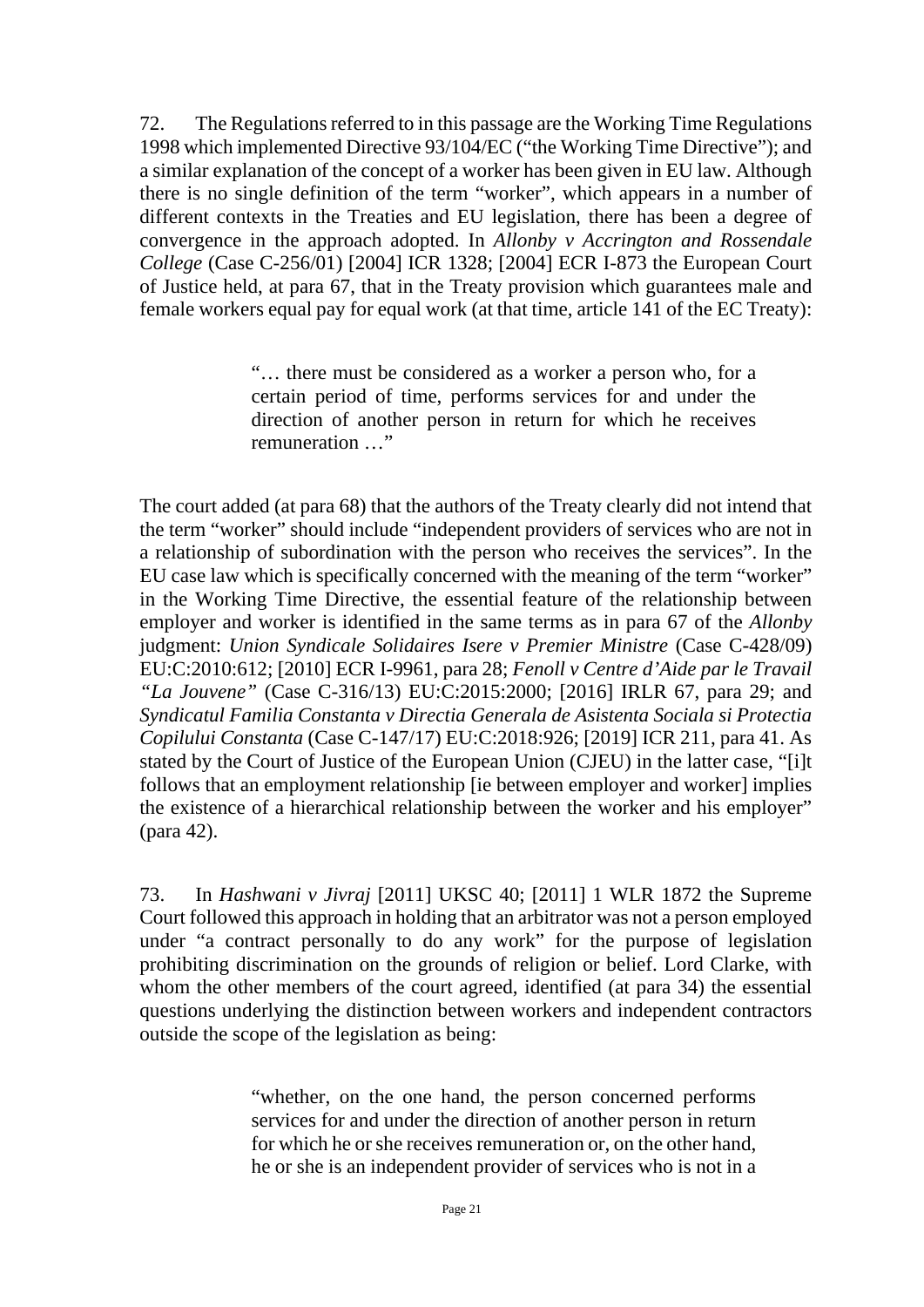relationship of subordination with the person who receives the services."

74. In the *Bates van Winkelhof* case at para 39, Baroness Hale cautioned that, while "subordination may sometimes be an aid to distinguishing workers from other self-employed people, it is not a freestanding and universal characteristic of being a worker." In that case the Supreme Court held that a solicitor who was a member of a limited liability partnership was a worker essentially for the reasons that she could not market her services as a solicitor to anyone other than the LLP and was an integral part of their business. While not necessarily connoting subordination, integration into the business of the person to whom personal services are provided and the inability to market those services to anyone else give rise to dependency on a particular relationship which may also render an individual vulnerable to exploitation.

75. The correlative of the subordination and/or dependency of employees and workers in a similar position to employees is control exercised by the employer over their working conditions and remuneration. As the Supreme Court of Canada observed in *McCormick v Fasken Martineau DuMoulin LLP* 2014 SCC 39; [2014] 2 SCR 108, para 23:

> "Deciding who is in an employment relationship … means, in essence, examining how two synergetic aspects function in an employment relationship: control exercised by an employer over working conditions and remuneration, and corresponding dependency on the part of a worker. … The more the work life of individuals is controlled, the greater their dependency and, consequently, their economic, social and psychological vulnerability in the workplace …"

See also the illuminating discussion in G Davidov, "A Purposive Approach to Labour Law" (2016), Chapters 3 and 6. It is these features of work relations which give rise to a situation in which such relations cannot safely be left to contractual regulation and are considered to require statutory regulation. This point applies in relation to all the legislative regimes relied on in the present case and no distinction is to be drawn between the interpretation of the relevant provision as it appears in the Working Time Regulations 1998 (which implement the Working Time Directive), the National Minimum Wage Act 1998 and the Employment Rights Act 1996.

76. Once this is recognised, it can immediately be seen that it would be inconsistent with the purpose of this legislation to treat the terms of a written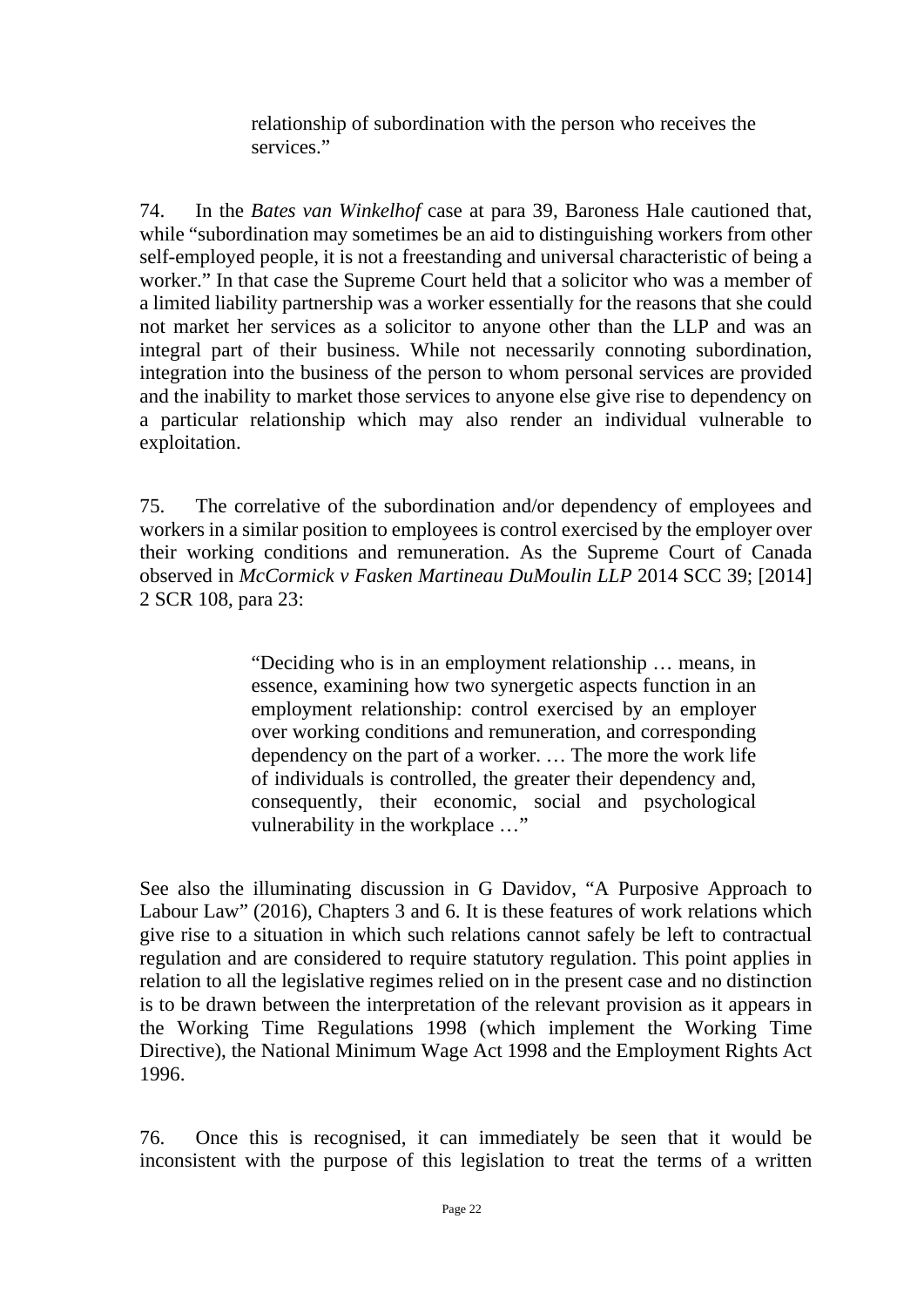contract as the starting point in determining whether an individual falls within the definition of a "worker". To do so would reinstate the mischief which the legislation was enacted to prevent. It is the very fact that an employer is often in a position to dictate such contract terms and that the individual performing the work has little or no ability to influence those terms that gives rise to the need for statutory protection in the first place. The efficacy of such protection would be seriously undermined if the putative employer could by the way in which the relationship is characterised in the written contract determine, even prima facie, whether or not the other party is to be classified as a worker. Laws such as the National Minimum Wage Act were manifestly enacted to protect those whom Parliament considers to be in need of protection and not just those who are designated by their employer as qualifying for it.

77. This point can be illustrated by the facts of the present case. The Services Agreement (like the Partner Terms before it) was drafted by Uber's lawyers and presented to drivers as containing terms which they had to accept in order to use, or continue to use, the Uber app. It is unlikely that many drivers ever read these terms or, even if they did, understood their intended legal significance. In any case there was no practical possibility of negotiating any different terms. In these circumstances to treat the way in which the relationships between Uber, drivers and passengers are characterised by the terms of the Services Agreement as the starting point in classifying the parties' relationship, and as conclusive if the facts are consistent with more than one possible legal classification, would in effect be to accord Uber power to determine for itself whether or not the legislation designed to protect workers will apply to its drivers.

78. This is, as I see it, the relevance of the emphasis placed in the *Autoclenz* case (at para 35) on the relative bargaining power of the parties in the employment context and the reason why Lord Clarke described the approach endorsed in that case of looking beyond the terms of any written agreement to the parties' "true agreement" as "a purposive approach to the problem".

#### *Restrictions on contracting out*

79. Such an approach is further justified by the fact that all the relevant statutes or statutory regulations conferring rights on workers contain prohibitions against contracting out. Thus, section 203(1) of the Employment Rights Act 1996 provides:

> "Any provision in an agreement (whether a contract of employment or not) is void in so far as it purports -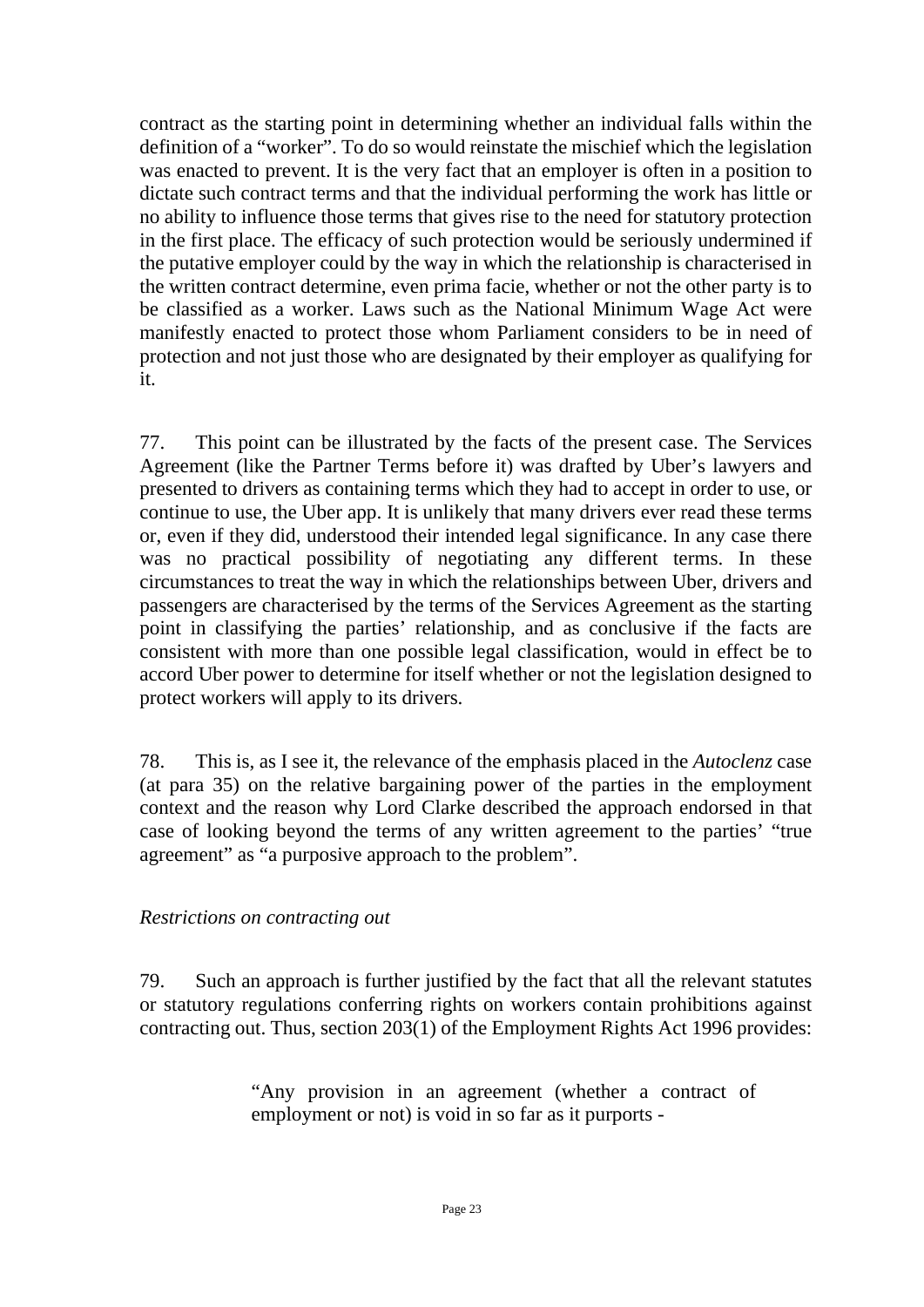(a) to exclude or limit the operation of any provision of this Act, or

(b) to preclude a person from bringing any proceedings under this Act before an employment tribunal."

Section 49(1) of the National Minimum Wage Act 1998 and regulation 35(1) of the Working Time Regulations 1998 are in similar terms.

80. These provisions, as I read them, apply to any provision in an agreement which can be seen, on an objective consideration of the facts, to have as its object excluding or limiting the operation of the legislation. It is just as inimical to the aims of the legislation to allow its protection to be limited or excluded indirectly by the terms of a contract as it is to allow that to be done in direct terms.

81. Take, for example, the following provisions contained, respectively, in clauses 2.3 and 2.4 of the Services Agreement:

> "Customer acknowledges and agrees that Customer's provision of Transportation Services to Users creates a legal and direct business relationship between Customer and the User, to which neither Uber [BV] nor any of its Affiliates in the Territory is a party. ..."

> "… Uber and its Affiliates in the Territory do not, and shall not be deemed to, direct or control Customer or its Drivers generally or in their performance under this Agreement specifically, including in connection with the operation of Customer's business, the provision of Transportation Services, the acts or omissions of Drivers, or the operation and maintenance of any Vehicles."

It is arguable that these provisions are in any case ineffective, as it is for the courts and not the parties (still less someone who is not a party) to determine the legal effect of a contract and whether it falls within one legal category or another: see eg *Street v Mountford* [1985] AC 809, 819.

82. If or in so far, however, as these contractual provisions purport to agree matters of fact rather than law, then (leaving aside the fact that the relevant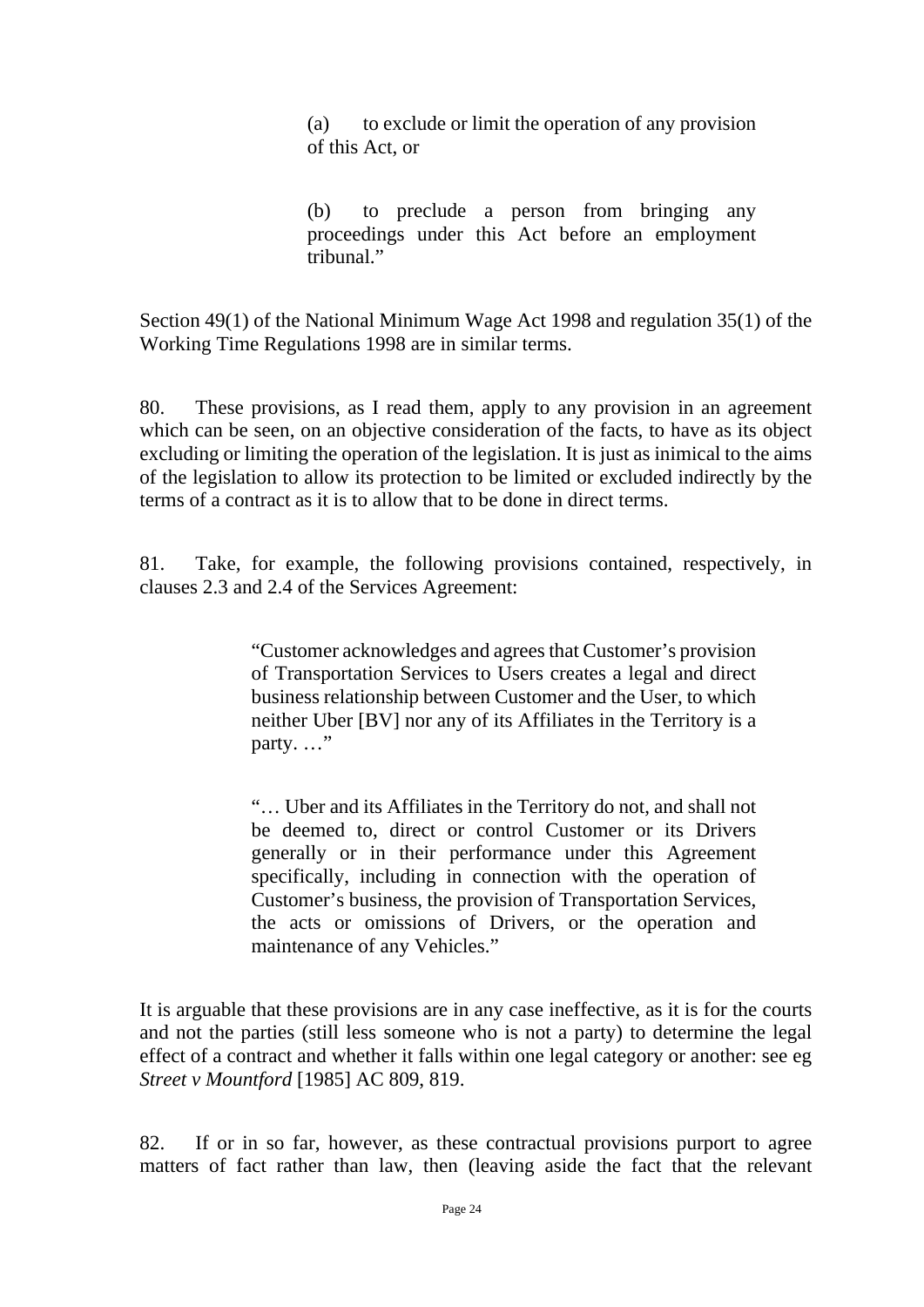"Affiliates" including Uber London were not parties to the agreement) Uber would no doubt seek to rely on case law which has recognised a principle of "contractual estoppel" - whereby parties can bind themselves by contract to accept a particular state of affairs even if they know that state of affairs to be untrue: see eg *First Tower Trustees Ltd v CDS (Superstores International) Ltd* [2018] EWCA Civ 1396; [2019] 1 WLR 637, para 47. This would preclude a driver from asserting in any legal proceedings that he is performing transportation services for or under a contract with any Uber company or that he is directed or controlled in connection with the provision of transportation services by any Uber company. The result - which was patently the drafter's intention - would be to prevent a driver from claiming that he falls within the statutory definition of a "worker" so as to qualify for the rights conferred on workers by statutory provisions such as those contained in the National Minimum Wage Act 1998. As such, these provisions in the agreement are just as much provisions which purport to exclude or limit the operation of the legislation as would be a term stating that "Customer acknowledges and agrees that Customer is not and shall not be deemed to be a 'worker' for the purposes of the National Minimum Wage Act 1998" or a term stating that "Customer acknowledges and agrees that, notwithstanding the provisions of the National Minimum Wage Act 1998, Customer shall not be entitled to be paid the national minimum wage." In each case the object of the provision is the same. Consequently, in determining whether drivers are entitled under the provisions of the 1998 Act to be paid the national minimum wage, section 49(1) of the Act renders the clauses quoted above void. The same applies to all other provisions in the Services Agreement which can be seen to have as their object precluding a driver from claiming rights conferred on workers by the applicable legislation.

*Applying the definition of a "worker"*

83. If, as I conclude, the way in which the relevant relationships are characterised in the written agreements is not the appropriate starting point in applying the statutory definition of a "worker", how is the definition to be applied?

84. In the *Autoclenz* case it was said (at para 35) that "the true agreement will often have to be gleaned from all the circumstances of the case, of which the written agreement is only a part." More assistance is provided by the decision of the House of Lords in *Carmichael v National Power plc* [1999] 1 WLR 2042. That case concerned tour guides engaged to act "on a casual as required basis". The guides later claimed to be employees and therefore entitled by statute to a written statement of their terms of employment. Their case was that an exchange of correspondence between the parties in March 1989 constituted a contract, which was to be classified as a contract of employment. The industrial tribunal rejected this case and found that, when not working as guides, the claimants were not in any contractual relationship with the respondent. The tribunal made this finding on the basis of: (a) the language of the correspondence; (b) the way in which the relationship had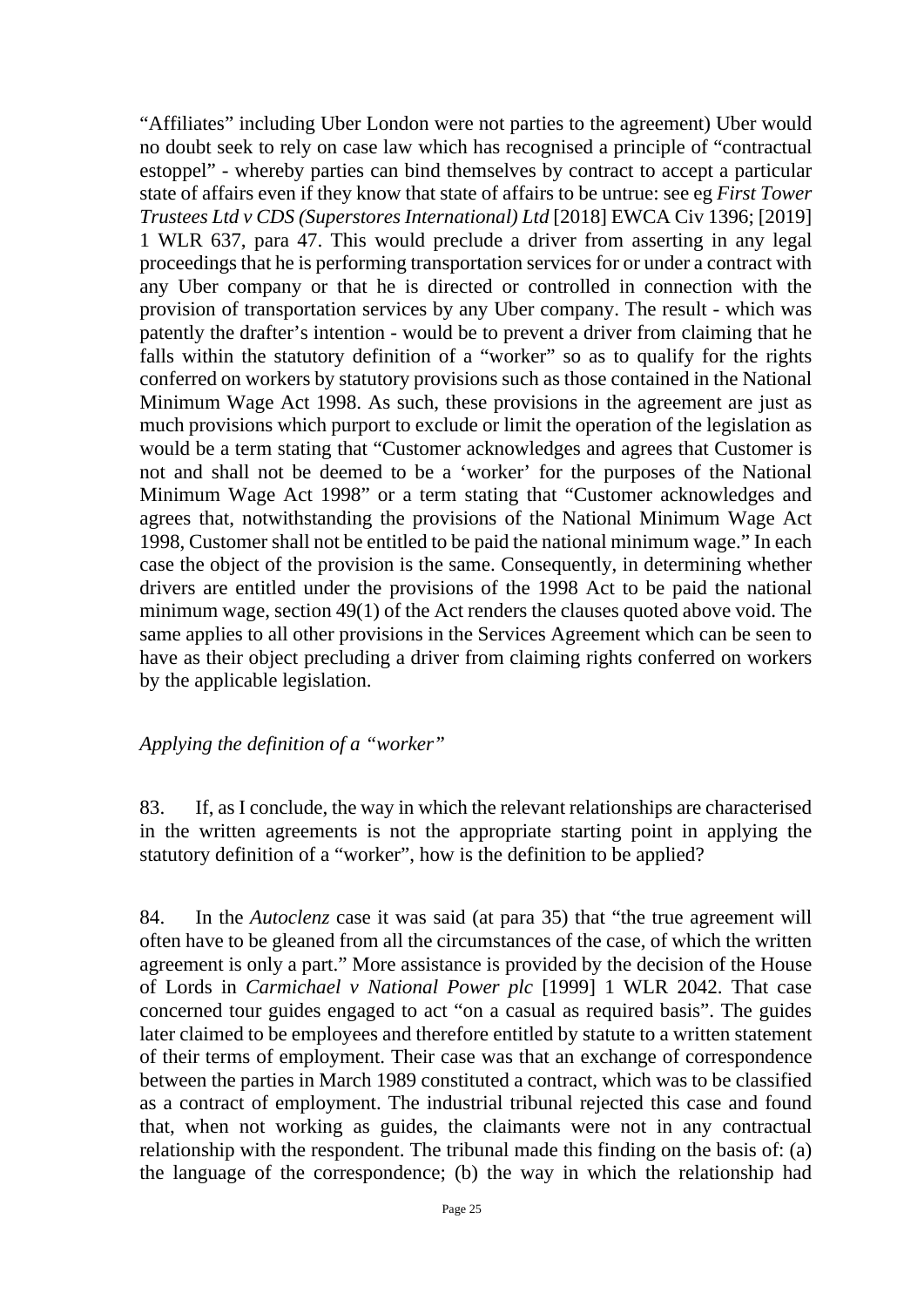operated; and (c) evidence of the parties as to their understanding of it. The House of Lords held that this was the correct approach. Lord Irvine of Lairg LC said at p 2047C that:

> "... it would only be appropriate to determine the issue in these cases solely by reference to the documents in March 1989, if it appeared from their own terms and/or from what the parties said or did then, or subsequently, that they intended them to constitute an exclusive memorial of their relationship. The industrial tribunal must be taken to have decided that they were not so intended but constituted one, albeit important, relevant source of material from which they were entitled to infer the parties' true intention …"

85. In the *Carmichael* case there was no formal written agreement. The *Autoclenz* case shows that, in determining whether an individual is an employee or other worker for the purpose of the legislation, the approach endorsed in the *Carmichael* case is appropriate even where there is a formal written agreement (and even if the agreement contains a clause stating that the document is intended to record the entire agreement of the parties). This does not mean that the terms of any written agreement should be ignored. The conduct of the parties and other evidence may show that the written terms were in fact understood and agreed to be a record, possibly an exclusive record, of the parties' rights and obligations towards each other. But there is no legal presumption that a contractual document contains the whole of the parties' agreement and no absolute rule that terms set out in a contractual document represent the parties' true agreement just because an individual has signed it. Furthermore, as discussed, any terms which purport to classify the parties' legal relationship or to exclude or limit statutory protections by preventing the contract from being interpreted as a contract of employment or other worker's contract are of no effect and must be disregarded.

86. This last point provides one rationale for the conclusion reached in the *Autoclenz* case itself. The findings of the employment tribunal justified the inference that the terms of the written agreements which stated that the claimants were subcontractors and not employees of Autoclenz, that they were not obliged to provide services to the company, nor was the company obliged to offer work to them, and that they could provide suitably qualified substitutes to carry out the work on their behalf, had all been inserted with the object of excluding the operation of employment legislation including the National Minimum Wage Act 1998 and the Working Time Regulations 1998. Those provisions in the agreements were therefore void.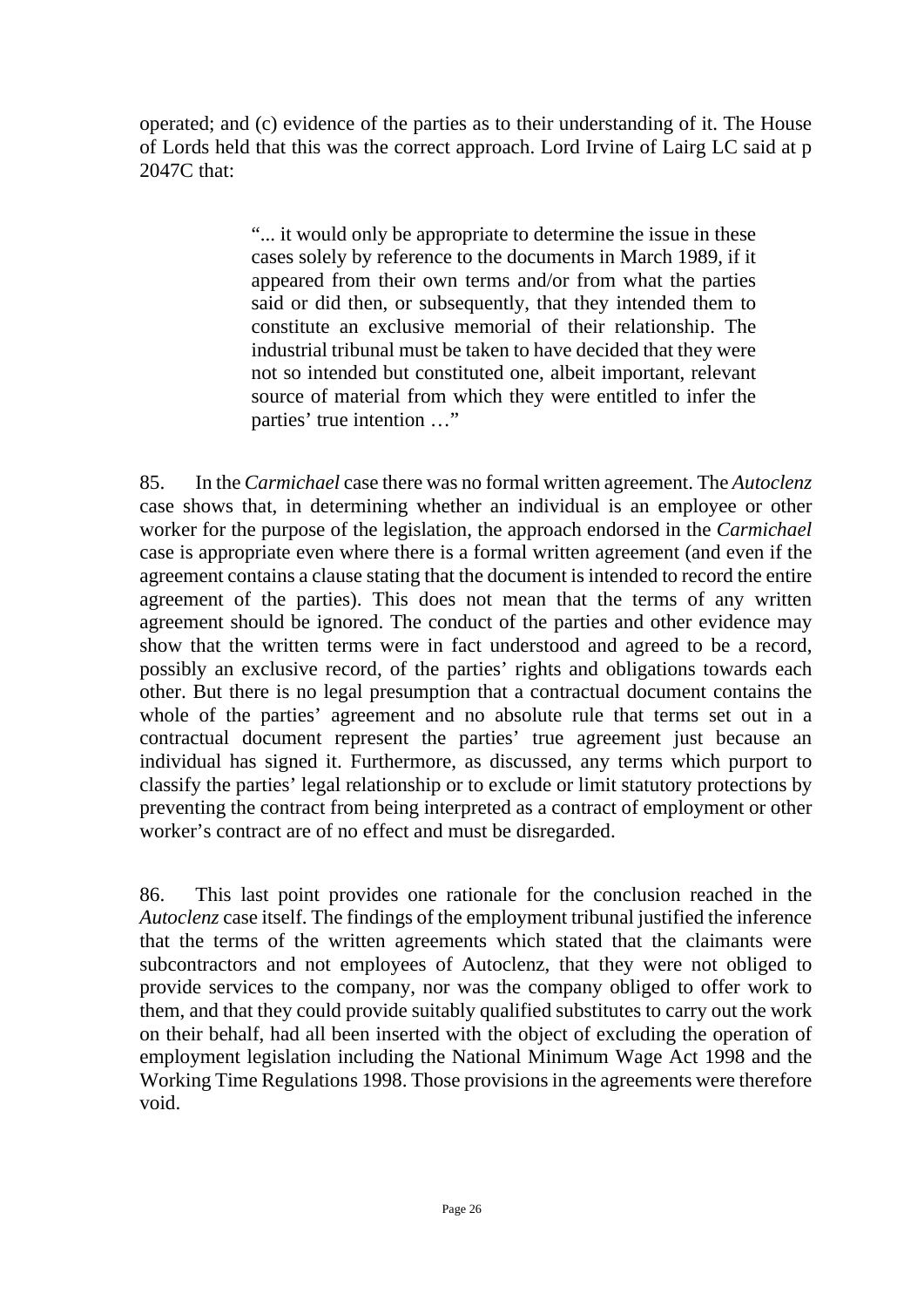87. In determining whether an individual is a "worker", there can, as Baroness Hale said in the *Bates van Winkelhof* case at para 39, "be no substitute for applying the words of the statute to the facts of the individual case." At the same time, in applying the statutory language, it is necessary both to view the facts realistically and to keep in mind the purpose of the legislation. As noted earlier, the vulnerabilities of workers which create the need for statutory protection are subordination to and dependence upon another person in relation to the work done. As also discussed, a touchstone of such subordination and dependence is (as has long been recognised in employment law) the degree of control exercised by the putative employer over the work or services performed by the individual concerned. The greater the extent of such control, the stronger the case for classifying the individual as a "worker" who is employed under a "worker's contract".

88. This approach is also consistent with the case law of the CJEU which, as noted at para 72 above, treats the essential feature of a contract between an employer and a worker as the existence of a hierarchical relationship. In a recent judgment the Grand Chamber of the CJEU has emphasised that, in determining whether such a relationship exists, it is necessary to take account of the objective situation of the individual concerned and all the circumstances of his or her work. The wording of the contractual documents, while relevant, is not conclusive. It is also necessary to have regard to how relevant obligations are performed in practice: see *AFMB Ltd v Raad van bestuur van de Sociale verzekeringsbank* (Case C-610/18) EU:C:2020:565; [2020] ICR 1432, paras 60-61.

89. Section 28(1) of the National Minimum Wage Act establishes a presumption that an individual qualifies for the national minimum wage unless the contrary is established. This is not a case, however, which turns on the burden of proof.

#### *Status of the claimants in this case*

90. The claimant drivers in the present case had in some respects a substantial measure of autonomy and independence. In particular, they were free to choose when, how much and where (within the territory covered by their private hire vehicle licence) to work. In these circumstances it is not suggested on their behalf that they performed their services under what is sometimes called an "umbrella" or "overarching" contract with Uber London - in other words, a contract whereby they undertook a continuing obligation to work. The contractual arrangements between drivers and Uber London did subsist over an extended period of time. But they did not bind drivers during periods when drivers were not working: rather, they established the terms on which drivers would work for Uber London on each occasion when they chose to log on to the Uber app.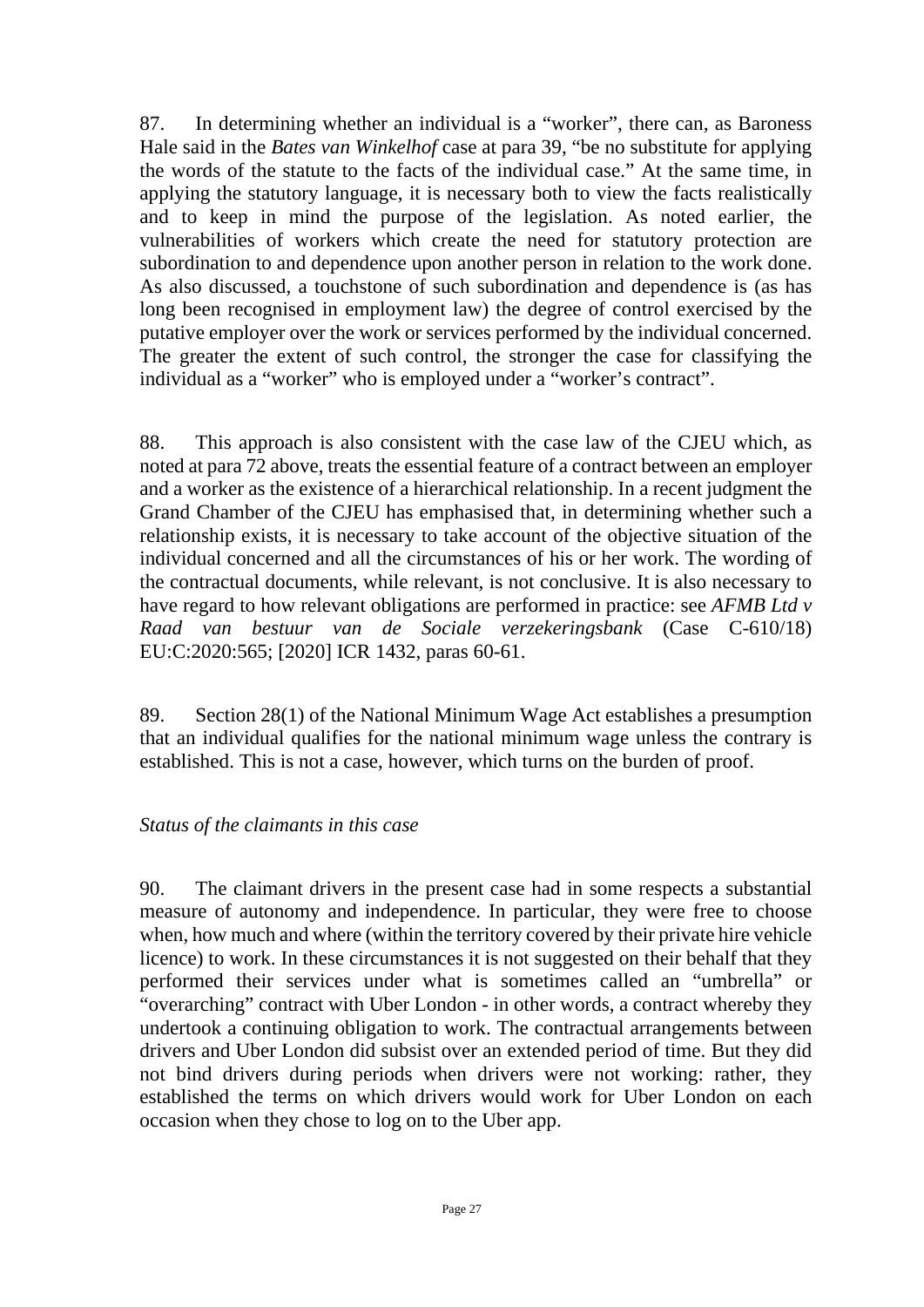91. Equally, it is well established and not disputed by Uber that the fact that an individual is entirely free to work or not, and owes no contractual obligation to the person for whom the work is performed when not working, does not preclude a finding that the individual is a worker, or indeed an employee, at the times when he or she is working: see eg *McMeechan v Secretary of State for Employment* [1997] ICR 549; *Cornwall County Council v Prater* [2006] EWCA Civ 102; [2006] ICR 731. As Elias J (President) said in *James v Redcats (Brands) Ltd* [2007] ICR 1006, para 84:

> "Many casual or seasonal workers, such as waiters or fruit pickers or casual building labourers, will periodically work for the same employer but often neither party has any obligations to the other in the gaps or intervals between engagements. There is no reason in logic or justice why the lack of worker status in the gaps should have any bearing on the status when working. There may be no overarching or umbrella contract, and therefore no employment status in the gaps, but that does not preclude such a status during the period of work."

I agree, subject only to the qualification that, where an individual only works intermittently or on a casual basis for another person, that may, depending on the facts, tend to indicate a degree of independence, or lack of subordination, in the relationship while at work which is incompatible with worker status: see *Windle v Secretary of State for Justice* [2016] EWCA Civ 459; [2016] ICR 721, para 23.

92. In many cases it is not in dispute that the claimant is doing work or performing services personally for another person but there is an issue as to whether that person is to be classified as the claimant's employer or as a client or customer of the claimant. The situation in the present case is different in that there are three parties involved: Uber, drivers and passengers. But the focus must still be on the nature of the relationship between drivers and Uber. The principal relevance of the involvement of third parties (ie passengers) is the need to consider the relative degree of control exercised by Uber and drivers respectively over the service provided to them. A particularly important consideration is who determines the price charged to the passenger. More generally, it is necessary to consider who is responsible for defining and delivering the service provided to passengers. A further and related factor is the extent to which the arrangements with passengers afford drivers the potential to market their own services and develop their own independent business.

93. In all these respects, the findings of the employment tribunal justified its conclusion that, although free to choose when and where they worked, at times when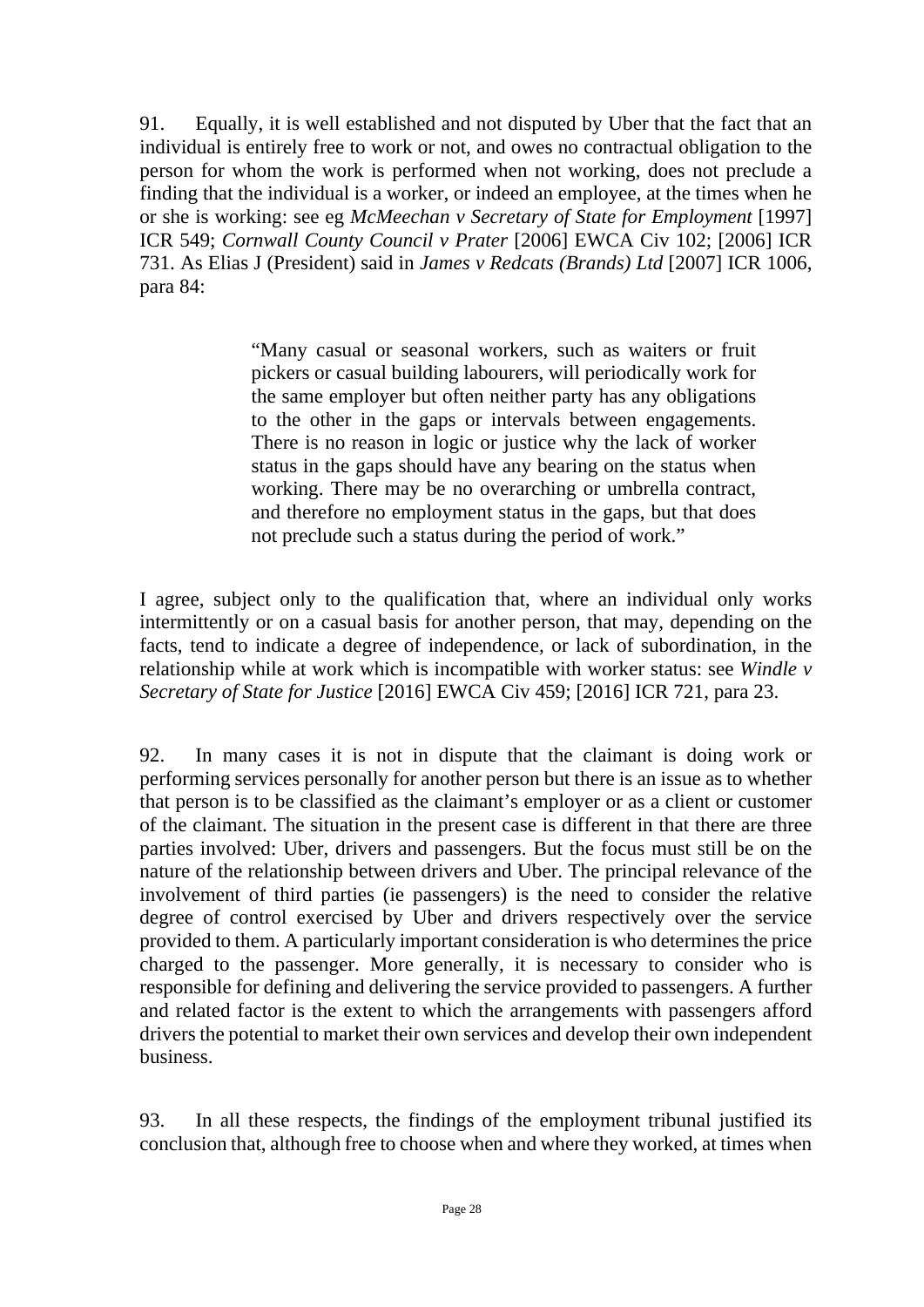they are working drivers work for and under contracts with Uber (and, specifically, Uber London). Five aspects of the tribunal's findings are worth emphasising.

94. First and of major importance, the remuneration paid to drivers for the work they do is fixed by Uber and the drivers have no say in it (other than by choosing when and how much to work). Unlike taxi fares, fares for private hire vehicles in London are not set by the regulator. However, for rides booked through the Uber app, it is Uber that sets the fares and drivers are not permitted to charge more than the fare calculated by the Uber app. The notional freedom to charge a passenger less than the fare set by Uber is of no possible benefit to drivers, as any discount offered would come entirely out of the driver's pocket and the delivery of the service is organised so as to prevent a driver from establishing a relationship with a passenger that might generate future custom for the driver personally (see the fifth point, discussed below). Uber also fixes the amount of its own "service fee" which it deducts from the fares paid to drivers. Uber's control over remuneration further extends to the right to decide in its sole discretion whether to make a full or partial refund of the fare to a passenger in response to a complaint by the passenger about the service provided by the driver (see para 20 above).

95. Second, the contractual terms on which drivers perform their services are dictated by Uber. Not only are drivers required to accept Uber's standard form of written agreement but the terms on which they transport passengers are also imposed by Uber and drivers have no say in them.

96. Third, although drivers have the freedom to choose when and where (within the area covered by their PHV licence) to work, once a driver has logged onto the Uber app, a driver's choice about whether to accept requests for rides is constrained by Uber. Unlike taxi drivers, PHV operators and drivers are not under any regulatory obligation to accept such requests. Uber itself retains an absolute discretion to accept or decline any request for a ride. Where a ride is offered to a driver through the Uber app, however, Uber exercises control over the acceptance of the request by the driver in two ways. One is by controlling the information provided to the driver. The fact that the driver, when informed of a request, is told the passenger's average rating (from previous trips) allows the driver to avoid low-rated passengers who may be problematic. Notably, however, the driver is not informed of the passenger's destination until the passenger is picked up and therefore has no opportunity to decline a booking on the basis that the driver does not wish to travel to that particular destination.

97. The second form of control is exercised by monitoring the driver's rate of acceptance (and cancellation) of trip requests. As described in para 18 above, a driver whose percentage rate of acceptances falls below a level set by Uber London (or whose cancellation rate exceeds a set level) receives an escalating series of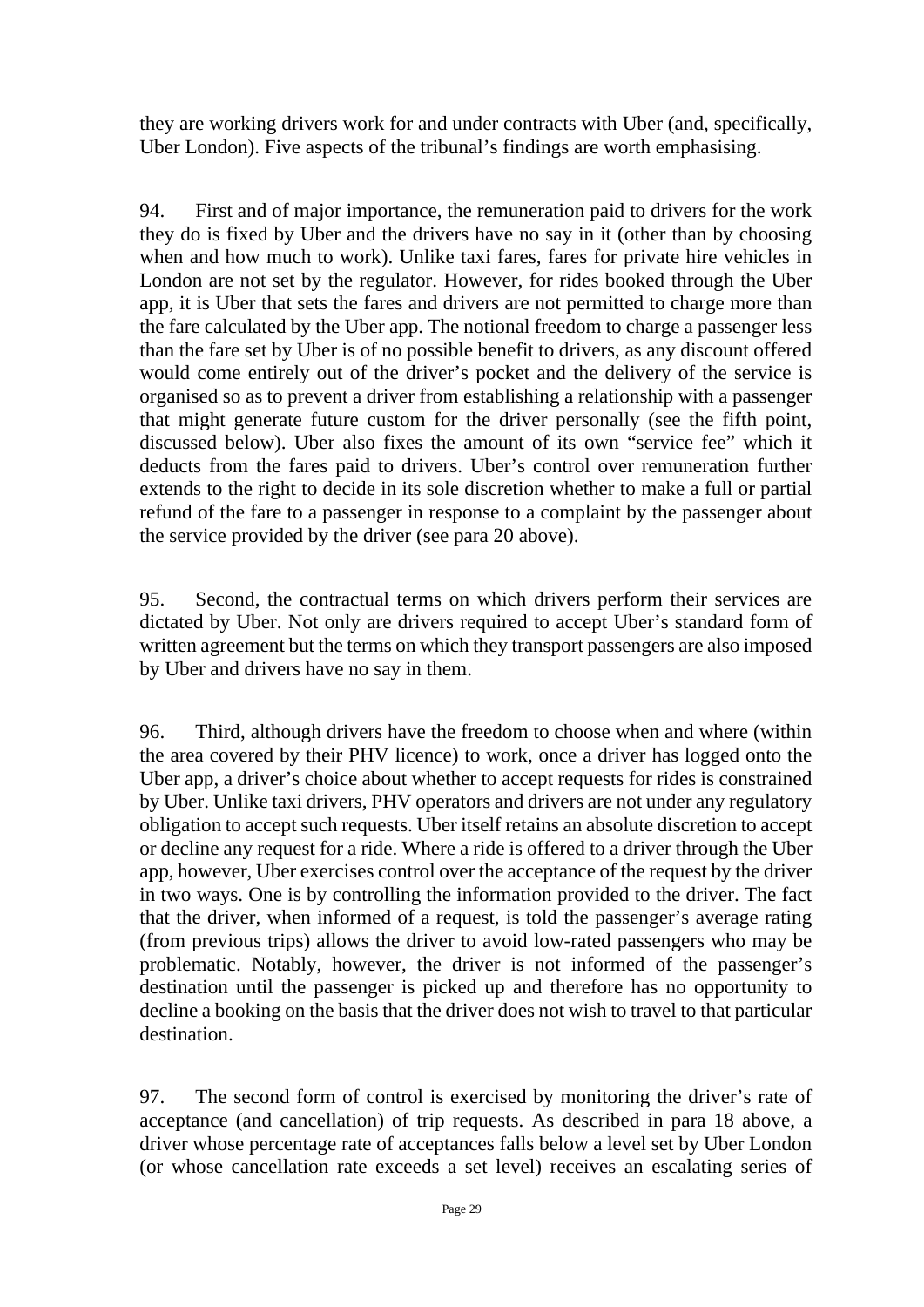warning messages which, if performance does not improve, leads to the driver being automatically logged off the Uber app and shut out from logging back on for ten minutes. This measure was described by Uber in an internal document quoted by the employment tribunal as a "penalty", no doubt because it has a similar economic effect to docking pay from an employee by preventing the driver from earning during the period while he is logged out of the app. Uber argues that this practice is justified because refusals or cancellations of trip requests cause delay to passengers in finding a driver and lead to customer dissatisfaction. I do not doubt this. The question, however, is not whether the system of control operated by Uber is in its commercial interests, but whether it places drivers in a position of subordination to Uber. It plainly does.

98. Fourth, Uber exercises a significant degree of control over the way in which drivers deliver their services. The fact that drivers provide their own car means that they have more control than would most employees over the physical equipment used to perform their work. Nevertheless, Uber vets the types of car that may be used. Moreover, the technology which is integral to the service is wholly owned and controlled by Uber and is used as a means of exercising control over drivers. Thus, when a ride is accepted, the Uber app directs the driver to the pick-up location and from there to the passenger's destination. Although, as mentioned, it is not compulsory for a driver to follow the route indicated by the Uber app, customers may complain if a different route is chosen and the driver bears the financial risk of any deviation from the route indicated by the app which the passenger has not approved (see para 8 above).

99. I have already mentioned the control exercised by monitoring a driver's acceptance and cancellation rates for trips and excluding the driver temporarily from access to the Uber app if he fails to maintain the required rates of acceptance and non-cancellation. A further potent method of control is the use of the ratings system whereby passengers are asked to rate the driver after each trip and the failure of a driver to maintain a specified average rating will result in warnings and ultimately in termination of the driver's relationship with Uber (see paras 13 and 18 above). It is of course commonplace for digital platforms to invite customers to rate products or services. Typically, however, such ratings are merely made available as information which may assist customers in choosing which product or service to buy. Under such a system the incentive for the supplier of the product or service to gain high ratings is simply the ordinary commercial incentive of satisfying customers in the hope of attracting future business. The way in which Uber makes use of customer ratings is materially different. The ratings are not disclosed to passengers to inform their choice of driver: passengers are not offered a choice of driver with, for example, a higher price charged for the services of a driver who is more highly rated. Rather, the ratings are used by Uber purely as an internal tool for managing performance and as a basis for making termination decisions where customer feedback shows that drivers are not meeting the performance levels set by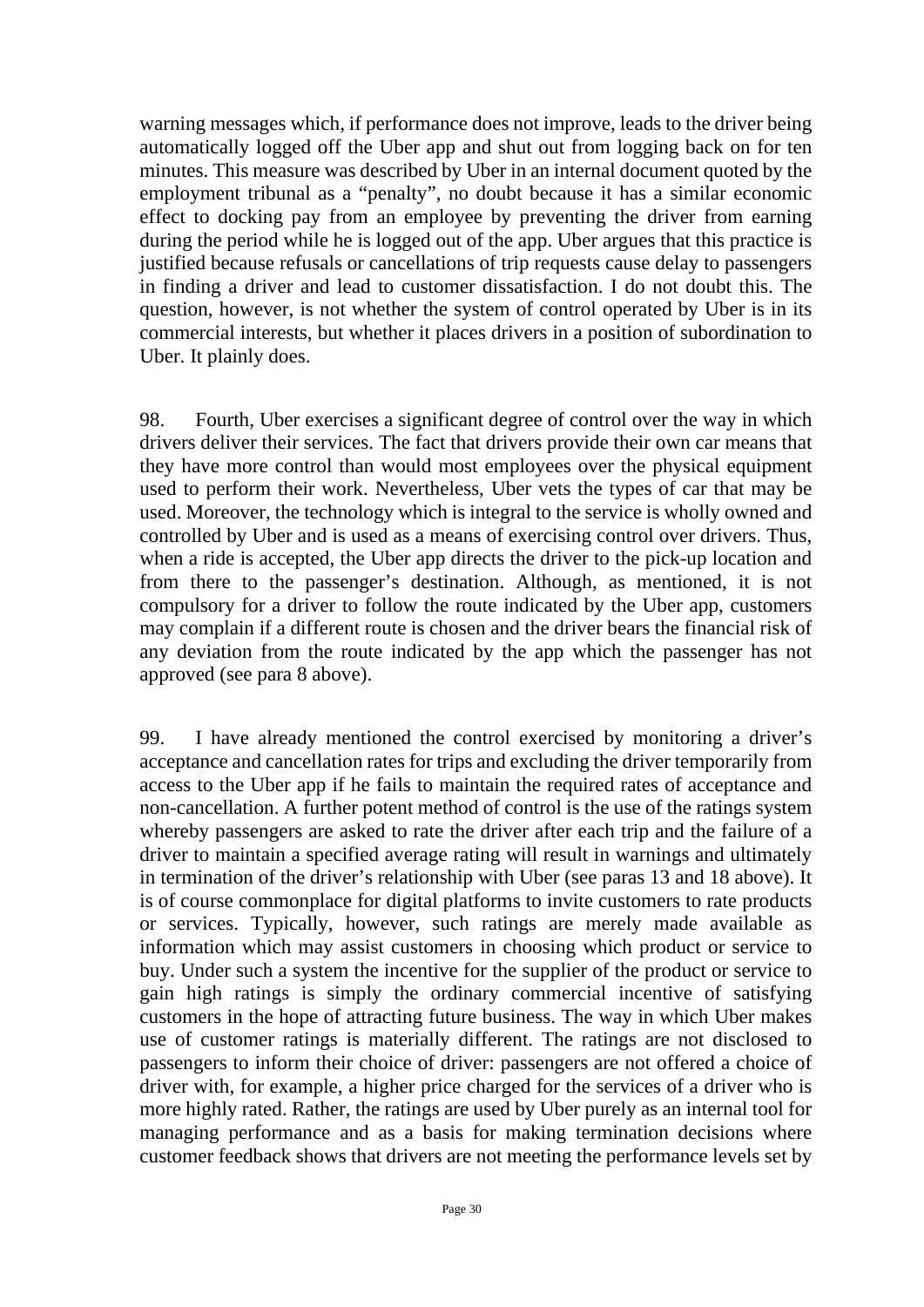Uber. This is a classic form of subordination that is characteristic of employment relationships.

100. A fifth significant factor is that Uber restricts communication between passenger and driver to the minimum necessary to perform the particular trip and takes active steps to prevent drivers from establishing any relationship with a passenger capable of extending beyond an individual ride. As mentioned, when booking a ride, a passenger is not offered a choice among different drivers and their request is simply directed to the nearest driver available. Once a request is accepted, communication between driver and passenger is restricted to information relating to the ride and is channelled through the Uber app in a way that prevents either from learning the other's contact details. Likewise, collection of fares, payment of drivers and handling of complaints are all managed by Uber in a way that is designed to avoid any direct interaction between passenger and driver. A stark instance of this is the generation of an electronic document which, although styled as an "invoice" from the driver to the passenger, is never sent to the passenger and, though available to the driver, records only the passenger's first name and not any further details (see para 10 above). Further, drivers are specifically prohibited by Uber from exchanging contact details with a passenger or contacting a passenger after the trip ends other than to return lost property (see para 12 above).

101. Taking these factors together, it can be seen that the transportation service performed by drivers and offered to passengers through the Uber app is very tightly defined and controlled by Uber. Furthermore, it is designed and organised in such a way as to provide a standardised service to passengers in which drivers are perceived as substantially interchangeable and from which Uber, rather than individual drivers, obtains the benefit of customer loyalty and goodwill. From the drivers' point of view, the same factors - in particular, the inability to offer a distinctive service or to set their own prices and Uber's control over all aspects of their interaction with passengers - mean that they have little or no ability to improve their economic position through professional or entrepreneurial skill. In practice the only way in which they can increase their earnings is by working longer hours while constantly meeting Uber's measures of performance.

102. I would add that the fact that some aspects of the way in which Uber operates its business are required in order to comply with the regulatory regime - although many features are not - cannot logically be, as Uber has sought to argue, any reason to disregard or attach less weight to those matters in determining whether drivers are workers. To the extent that forms of control exercised by Uber London are necessary in order to comply with the law, that merely tends to show that an arrangement whereby drivers contract directly with passengers and Uber London acts solely as an agent is not one that is legally available.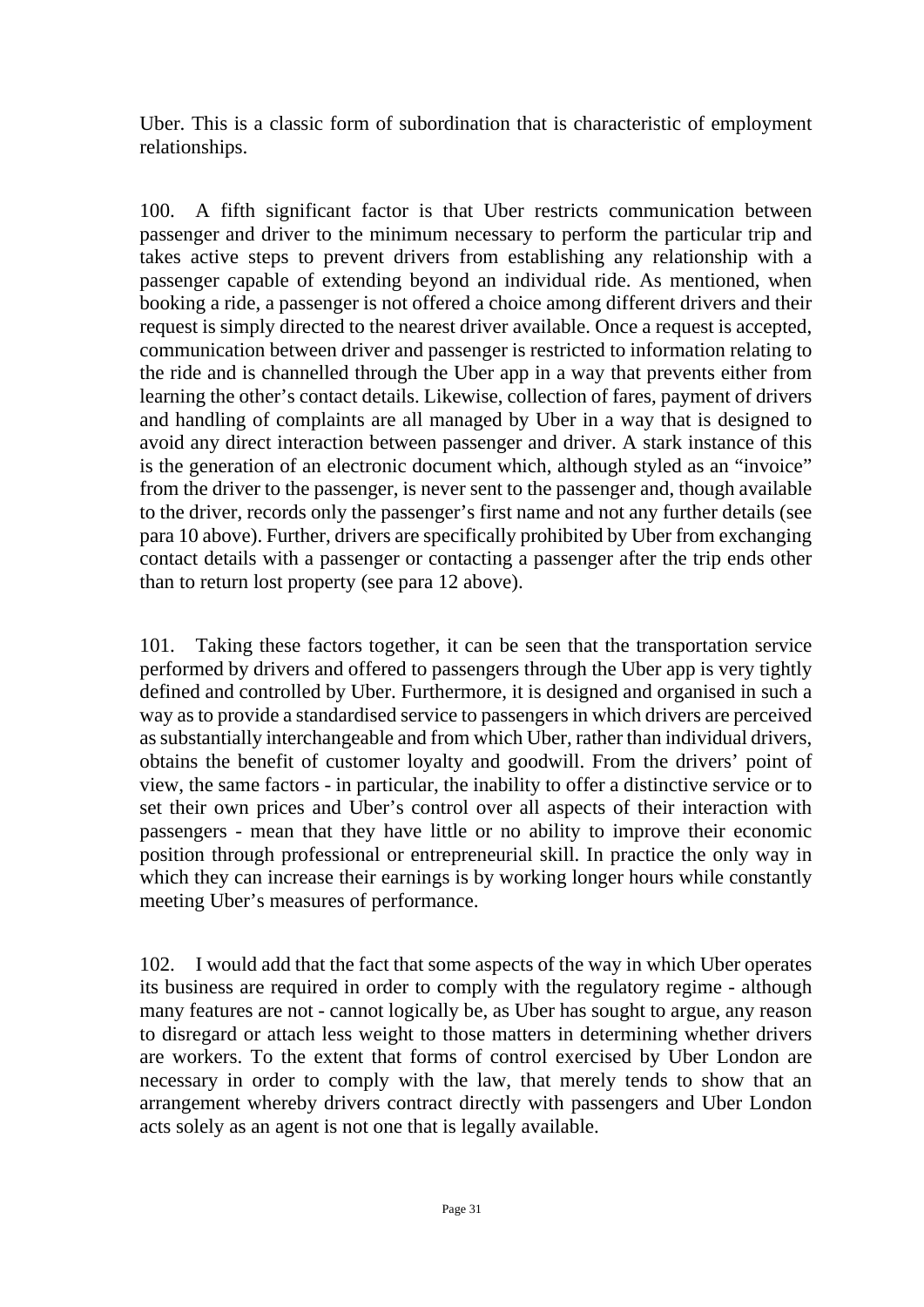#### *Booking agents*

103. It is instructive to compare Uber's method of operation and relationship with drivers with digital platforms that operate as booking agents for suppliers of, for example, hotel or other accommodation. There are some similarities. For example, a platform through which customers can book accommodation is likely to have standard written contract terms that govern its relationships with suppliers and with customers. It will typically handle the collection of payment and deduct a service fee which it fixes. It may require suppliers to comply with certain rules and standards in relation to the accommodation offered. It may handle complaints and reserve the right to determine whether a customer or supplier should compensate the other if a complaint is upheld.

104. Nevertheless, such platforms differ from Uber in how they operate in several fundamental ways. Notably, the accommodation offered is not a standardised product defined by the platform. Customers are offered a choice among a variety of different hotels or other types of accommodation (as the case may be), each with its own distinctive characteristics and location. Suppliers are also responsible for defining and delivering whatever level of service in terms of comfort and facilities etc they choose to offer. Apart from the service fee, it is, crucially, the supplier and not the platform which sets the price. The platform may operate a ratings system but the ratings are published in order to assist customers in choosing among different suppliers; they are not used as a system of internal performance measurement and control by the platform over suppliers. Nor does the platform restrict communication between the supplier and the customer or seek to prevent them from dealing directly with each other on a future occasion. The result of these features is that suppliers of accommodation available for booking through the platform are in competition with each other to attract business through the price and quality of the service they supply. They are properly regarded as carrying on businesses which are independent of the platform and as performing their services for the customers who purchase those services and not for the platform.

#### *The Secret Hotels2 case*

105. A platform of this kind was the subject of *Secret Hotels2 Ltd (formerly Med Hotels Ltd) v Revenue and Customs Comrs* [2014] UKSC 16; [2014] 2 All ER 685, a case on which Uber has strongly relied. In that case a company ("Med") marketed hotel rooms and holiday accommodation through a website. One difference from the typical model described above was that Med reserved many hotel rooms in its own name, for which it paid in advance. The issue was whether, for the purposes of assessing liability for VAT in accordance with Directive 2006/112/EC ("the Principal VAT Directive"), Med was purchasing accommodation from hoteliers and supplying it to customers as a principal or whether Med fell within a category of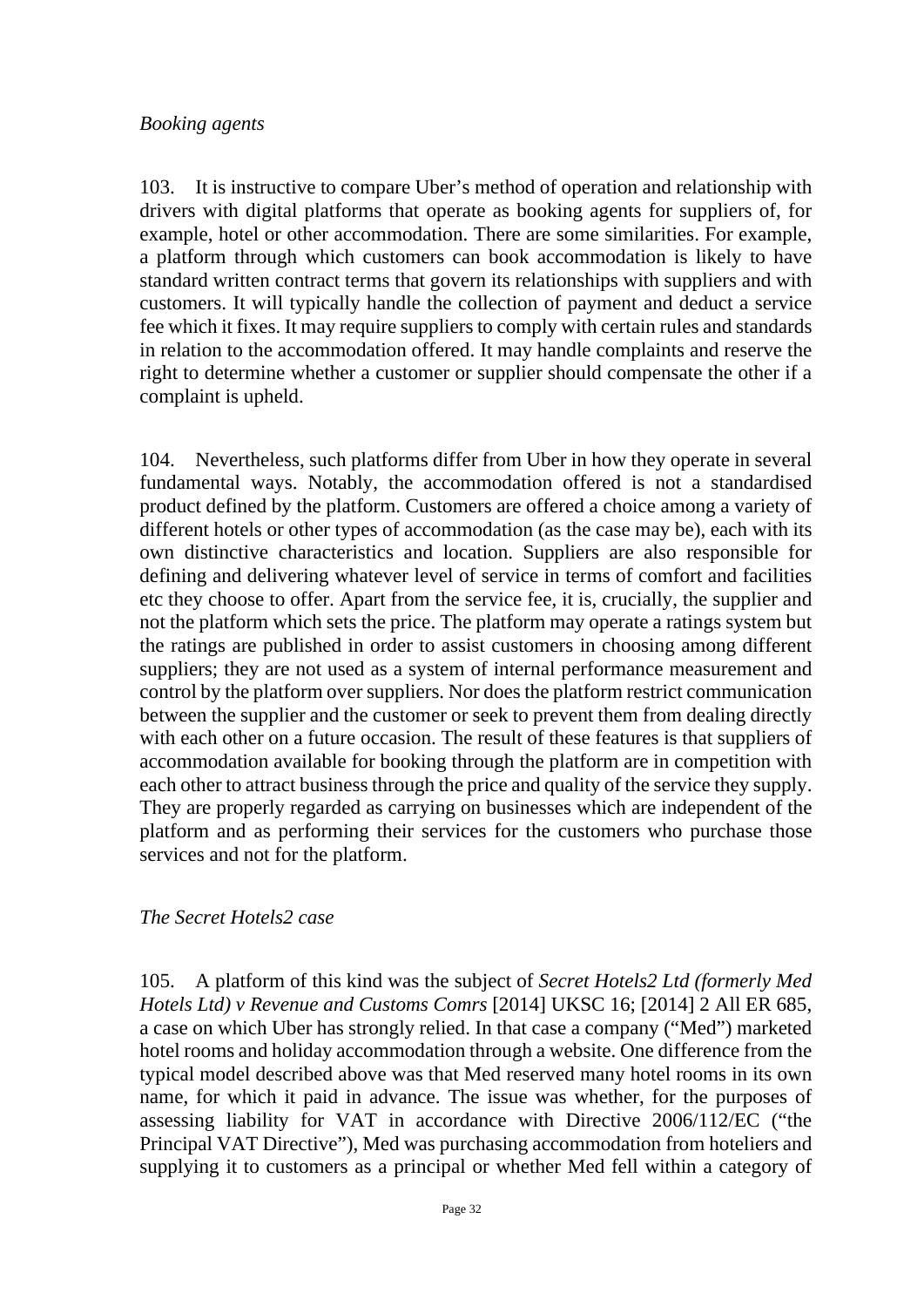persons who "act solely as intermediaries" to whom more favourable tax treatment applied.

106. The Supreme Court held that the correct legal analysis of the tripartite relationship between Med, hoteliers and customers was that Med marketed and sold hotel accommodation to customers as the agent of the hoteliers and was in these circumstances acting solely as an intermediary for VAT purposes. In analysing the relationship, Lord Neuberger of Abbotsbury (with whom the other members of the court agreed) identified the correct approach at para 34 as follows:

> "(i) the right starting point is to characterise the nature of the relationship between Med, the customer, and the hotel, in the light of ... 'the contractual documentation', (ii) one must next consider whether that characterisation can be said to represent the economic reality of the relationship in the light of any relevant facts, and (iii) if so, the final issue is the result of this characterisation so far as article 306 [of the Principal VAT Directive] is concerned."

107. *Secret Hotels2* was not an employment case: it concerned the classification of a relationship for VAT purposes. In applying the VAT legislation, the proper approach - established by binding decisions of the CJEU cited at paras 22-29 of the judgment in *Secret Hotels2* - is informed by the policy that "taxable persons are generally free to choose the organisational structures and the form of transactions which they consider to be most appropriate for their economic activities and for the purposes of limiting their tax burdens", albeit that this is subject to an exception for "abusive transactions": see *Revenue and Customs Comrs v RBS Deutschland Holdings GmbH* (Case C-277/09) EU:C:2010:810; [2011] STC 345, para 53, cited by Lord Neuberger in *Secret Hotels2* at para 24. I have already explained why a different approach is required in applying the employment legislation invoked in the present case, which is underpinned by different policy considerations.

108. That said, even if the relationships in the *Secret Hotels2* case were viewed through the lens of employment law, I see no reason to question the analysis that Med was acting solely as a booking agent for hoteliers. For the reasons given at para 104 above, the manner in which such a platform operates is materially different from Uber's business model. Even the practice of reserving hotel rooms in Med's own name was, as Lord Neuberger pointed out at para 49 of the judgment, consistent with its status as an intermediary: a customer who subsequently booked one of the rooms would not contract with Med, but would contract through Med with the hotelier; and, if not all reserved rooms were booked by customers at the hotel for the season in question, the amount paid by Med was carried forward to the next season.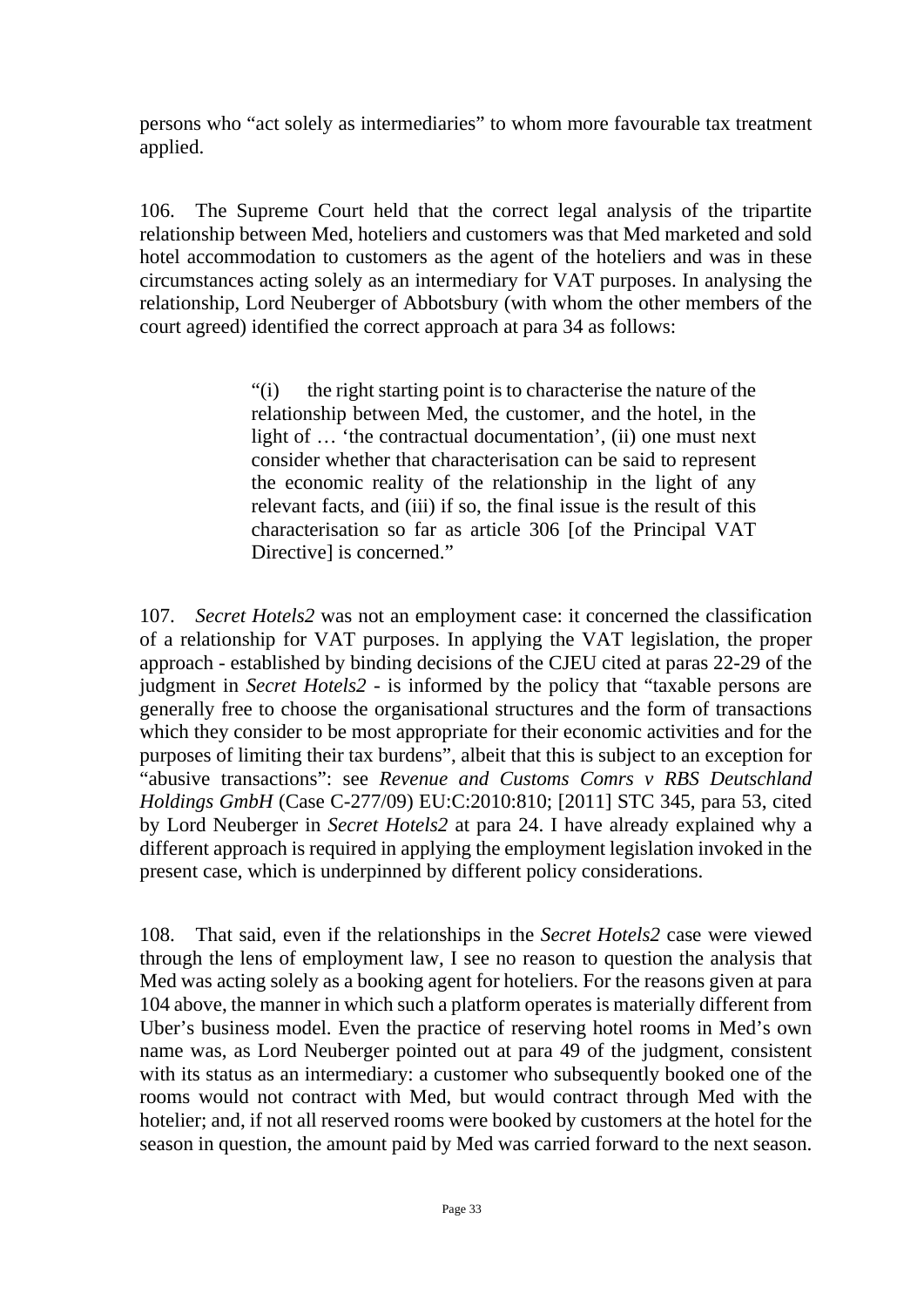In short, I do not consider that the decision of this court in *Secret Hotels2* provides any support for Uber's case in the present proceedings.

# *Minicab drivers*

109. I mentioned earlier (at para 48 above) the reliance placed by Uber on two judicial decisions involving minicab firms which are said to have recognised in an employment context that such firms may act as booking agents for drivers who provide transportation services directly to passengers under contracts with passengers and do not work for the minicab firm. Uber contends that its own business model is similar to that of such firms, with the principal differences being only the scale of its operations and the fact that Uber uses software to take bookings rather than doing so by telephone.

110. The principal case relied on is *Mingeley v Pennock (t/a Amber Cars)* [2004] EWCA Civ 328; [2004] ICR 727, in which the claimant driver brought a claim against a private hire vehicle operator trading under the name of "Amber Cars" alleging discrimination on the ground of race. The claimant owned his own vehicle and was responsible for obtaining a PHV driver's licence. He was one of some 225 drivers who paid a weekly fee to Amber Cars for access to what was initially a radio and later a computer system through which trip requests from customers were allocated to drivers. There was no obligation to work but, when he chose to work, the driver was obliged to wear a uniform and to apply a fixed scale of charges set by the operator. He collected and was entitled to keep the full fare paid by the customer. The operator had a procedure for dealing with complaints from passengers about the conduct of the driver and had the power to order a refund of the fare to the passenger.

111. The Court of Appeal affirmed the decision of the employment tribunal that it had no jurisdiction to hear the claim as the claimant was not "employed" by the operator within the meaning of section 78 of the Race Relations Act 1976. Maurice Kay LJ (with whom Sir Martin Nourse and Buxton LJ agreed) regarded it as fatal to the claim that the claimant was "free to work or not to work at his own whim or fancy" (para 14) and held that the absence of an obligation to work placed him beyond the reach of section 78. Buxton LJ gave as an additional reason that, even when working, a driver was not employed by Amber Cars "under … a contract personally to execute any work or labour" as his only such obligation was owed to the passenger.

112. The definition of "employment" and related expressions in section 78 of the Race Relations Act 1976 has been substantially replicated in section 83(2)(a) of the Equality Act 2010, which defines "employment" to include "employment under a contract of employment, a contract of apprenticeship or a contract personally to do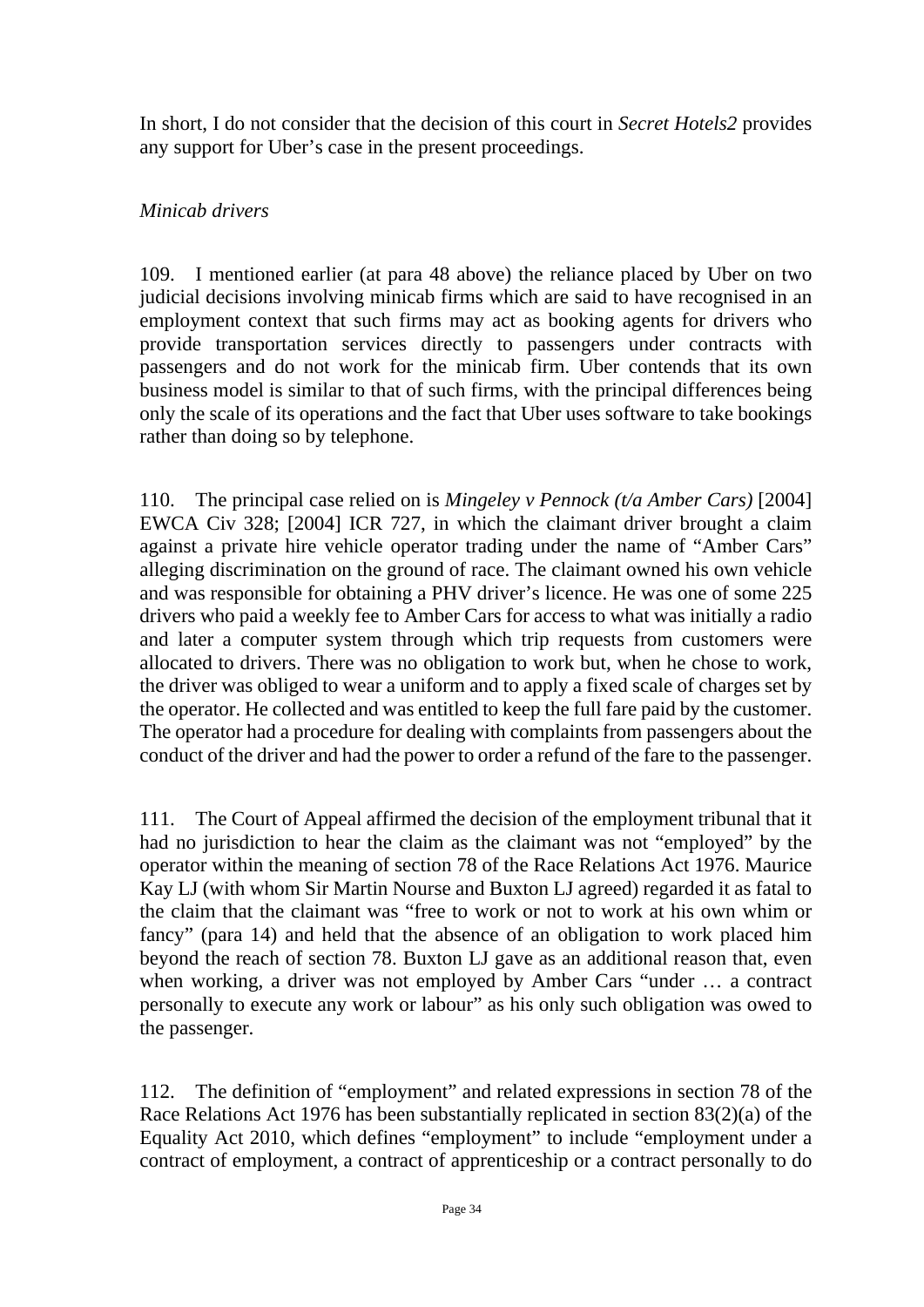work". Although not the same as the definition of a "worker" and a "worker's contract" in section 230(3) of the 1996 Act, the two definitions have been held to have substantially the same effect: see *Pimlico Plumbers Ltd v Smith* [2018] UKSC 29; [2018] ICR 1511, paras 13-15.

113. It is not necessary for present purposes to express any view on whether the *Mingeley* case was correctly decided. I do not accept, however, that the fact that the claimant in that case was free to work as and when he chose was a sufficient reason for holding that, at times when he was working, he was not employed under a contract to do work for the firm. If that conclusion was justified on the facts of the *Mingeley* case, it would have to be on the basis that the claimant was not to be regarded as working for the minicab firm when transporting passengers in circumstances where the firm did not receive any money in respect of any individual trip undertaken by him. This arrangement was materially different from Uber's business model.

114. The other employment case involving a minicab firm on which Uber relies is *Khan v Checkers Cars Ltd*, an unreported decision of the Employment Appeal Tribunal handed down on 16 December 2005. The facts were that the British Airports Authority had granted the respondent firm ("Checkers") an exclusive licence to provide a taxi service at Gatwick airport. The firm had a fleet of over 200 drivers, one of whom was the claimant, who plied for hire at the airport taxi-rank. Checkers took a commission and imposed numerous conditions on its drivers, including requiring them to charge set fares, use fixed routes and wear a uniform. Drivers were entirely free to choose whether and when they worked but they were not permitted to drive for anyone else. The issue was whether the claimant had a right not to be unfairly dismissed, which depended on showing that he had been continuously employed by Checkers under a contract of employment for a period of not less than two years: see section 108 of the Employment Rights Act 1996.

115. The Employment Appeal Tribunal upheld the finding of the employment tribunal that the claimant did not satisfy this requirement because the absence of any obligation to work other than when he chose was inconsistent with the conclusion that there was any contract of employment which subsisted when the claimant was not working. Langstaff J, however, also observed, *obiter*, at para 32 of the judgment:

> "If it had been material to our decision, we would have been inclined to find that …, on the findings of fact that the tribunal made, the contract went no further than to amount to a licence by Checkers to permit the claimant to offer himself as a private hire taxi driver to individual passengers on terms dictated by the administrative convenience of Checkers and BAA."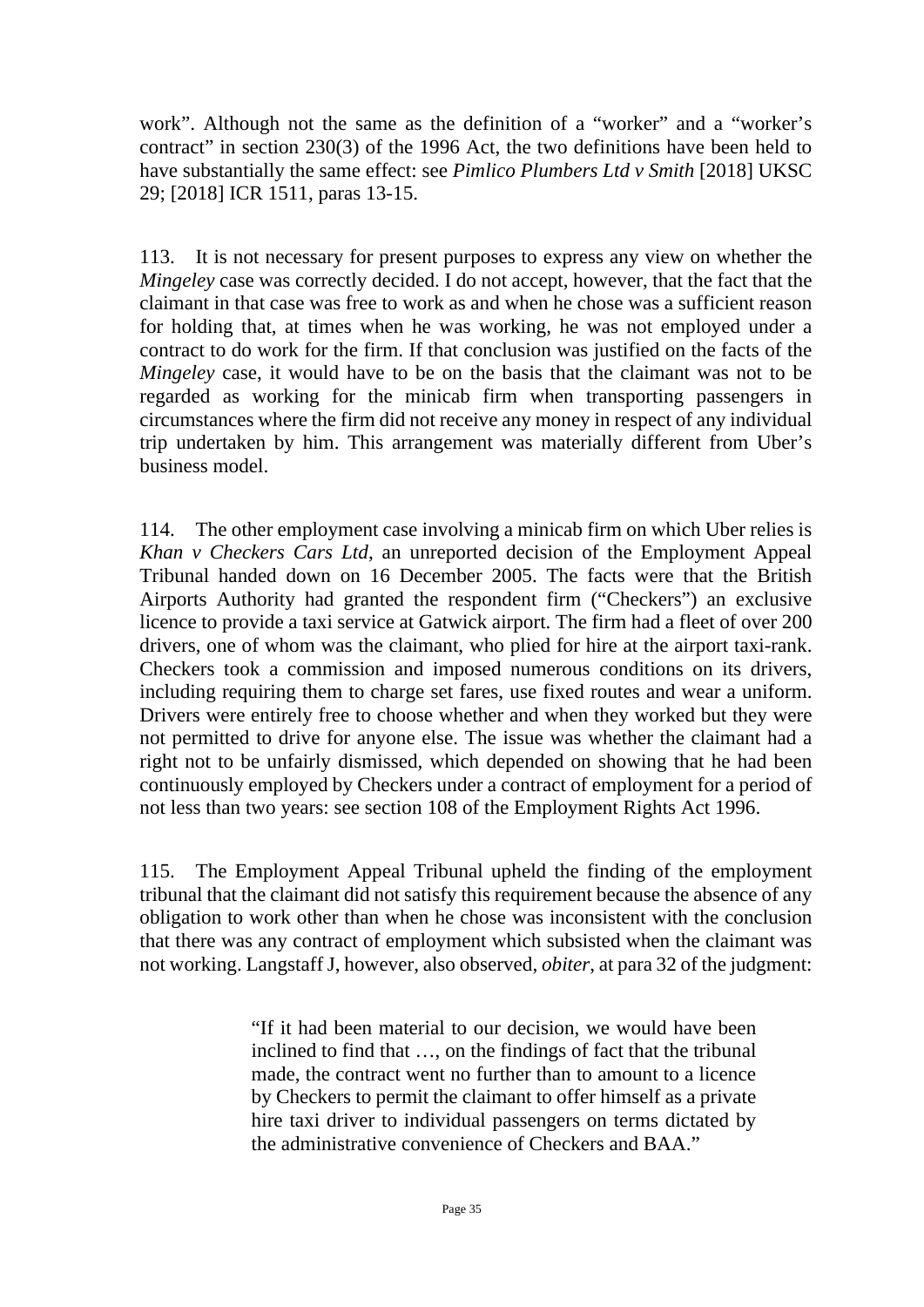Given the extent of the control exercised by Checkers over the manner in which drivers carried out their work, I cannot agree that such a finding would have been justified.

116. In making the observation quoted above, Langstaff J was drawing an analogy with the facts of *Cheng Yuen v Royal Hong Kong Golf Club* [1998] ICR 131. In that case the claimant worked as a caddie for individual members of the respondent golf club. He was issued by the club with a number, a uniform and a locker. Caddying work was allocated to available caddies in strict rotation. They were not obliged to make themselves available for work and received no guarantee of work. The club was not obliged to give them work or to pay anything other than the amount of the fee per round owed by the individual golfer for whom they had caddied. On an appeal to the Privy Council the majority of the Board held that the only reasonable view of the facts found was that the claimant had not been employed under a contract of employment by the club either on a continuing basis or separately each time he agreed to act as a caddie, and that the club did no more than grant him a licence to enter into contracts with individual golfers on terms dictated by the administrative convenience of the club and its members. Lord Hoffmann, who dissented, thought that it was more realistic to regard the claimant as a casual employee of the club, particularly when (as he observed at p 139) "the claimant had to work for the person to whom he was allocated according to the club's system at a rate of pay fixed by the club and in the manner determined by the club". Without expressing any view on the correctness of the decision, I do not consider that this case provides a relevant analogy in determining whether the employment tribunal was entitled to find that the claimants in the present case are workers.

117. In *Quashie v Stringfellow Restaurants Ltd* [2012] EWCA Civ 1735; [2013] IRLR 99 the claimant was a lap dancer who performed for the entertainment of guests at the respondent's clubs. An important factual finding was that the respondent was not obliged to pay the claimant any money at all. Rather, the claimant paid the respondent a fee for each night that she worked. Doing so enabled her to earn payments from the guests for whom she danced. She negotiated those payments with the guests and took the risk that on any particular night she might be out of pocket. The Court of Appeal held that on these facts the employment tribunal had been entitled to find that the claimant was not employed under a contract of employment (either for each engagement or on a continuous basis). Again, the facts were very different from those of the present case and I do not find this decision of any assistance.

#### *The employment tribunal's decision*

118. It is firmly established that, where the relationship has to be determined by an investigation and evaluation of the factual circumstances in which the work is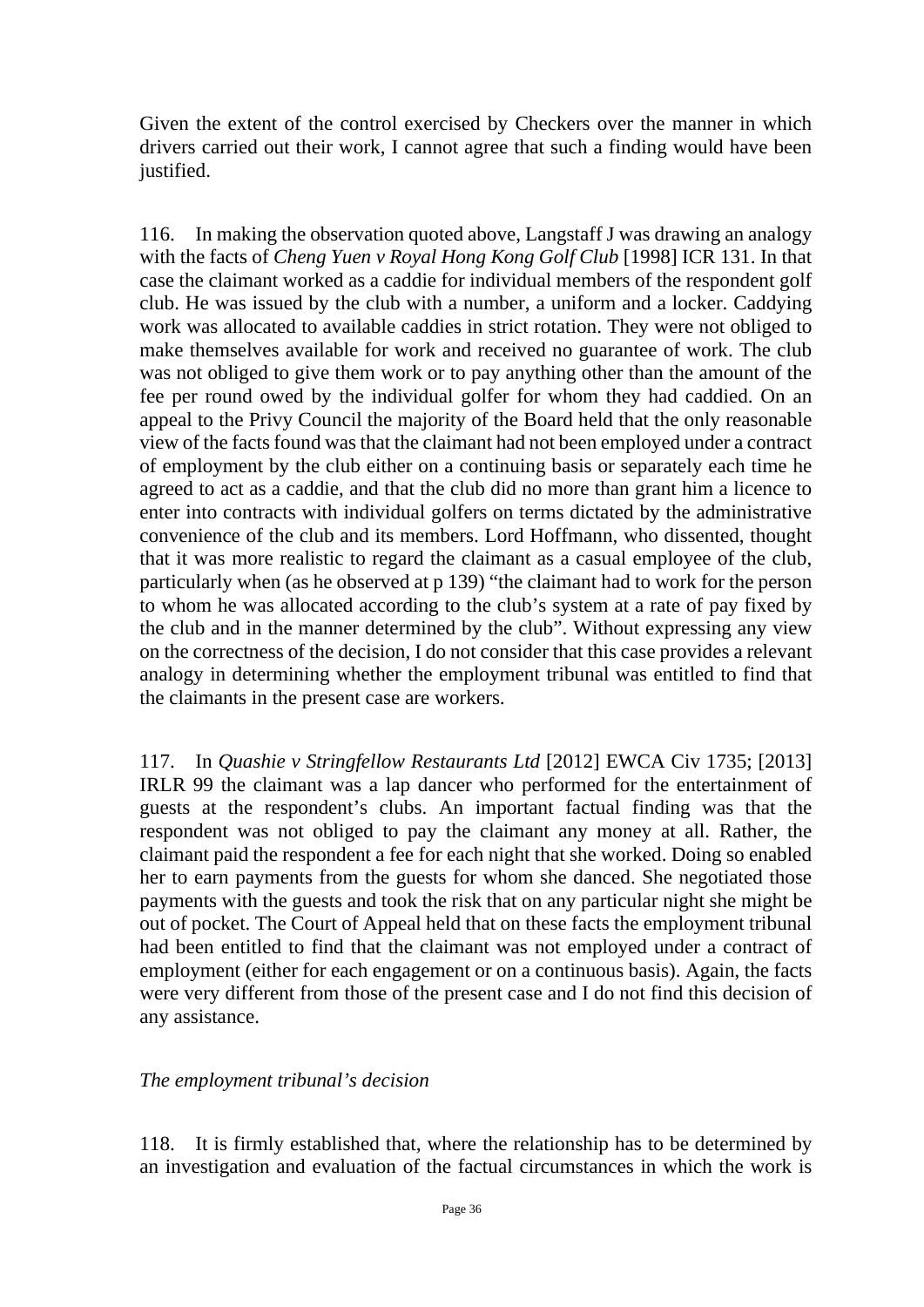performed, the question of whether work is performed by an individual as an employee (or a worker in the extended sense) or as an independent contractor is to be regarded as a question of fact to be determined by the first level tribunal. Absent a misdirection of law, the tribunal's finding on this question can only be impugned by an appellate court (or appeal tribunal) if it is shown that the tribunal could not reasonably have reached the conclusion under appeal: see *Lee Ting Sang v Chung Chi-Keung* [1990] 2 AC 374, 384-385; *Clark v Oxfordshire Health Authority* [1998] IRLR 125, paras 38-39; the *Quashie* case, para 9.

119. On the facts found in the present case, and in particular those which I have emphasised at paras 94-101 above, I think it clear that the employment tribunal was entitled to find that the claimant drivers were "workers" who worked for Uber London under "worker's contracts" within the meaning of the statutory definition. Indeed, that was, in my opinion, the only conclusion which the tribunal could reasonably have reached.

120. It does not matter in these circumstances that certain points made by the employment tribunal in the reasons given for its decision are open to criticism, nor is it necessary to discuss such particular criticisms, since none of the errors or alleged errors affects the correctness of the tribunal's decision. I agree with the majority of the Court of Appeal that there are some points made by the employment tribunal which are misplaced (see in particular para 93 of the Court of Appeal's judgment). I also agree with the analysis set out at paras 96 and 97 of that judgment of the 13 considerations on which the tribunal principally based its finding that drivers work for Uber. I agree with the majority of the Court of Appeal that those considerations, viewed in the round, provided an ample basis for the tribunal's finding.

#### *Working Time*

121. The secondary question which arises in the light of this conclusion is: during what periods of time were the claimants working?

122. The Working Time Regulations 1998 and the National Minimum Wage Regulations 2015 each contain provisions for measuring working time. But before those provisions are applied, it is necessary to identify the periods during which the individual concerned is a "worker" employed under a "worker's contract" so as to fall within the scope of the legislation.

123. As mentioned earlier, the employment tribunal found that a driver was "working" under such a contract during any period when he (a) had the Uber app switched on, (b) was within the territory in which he was authorised to use the app,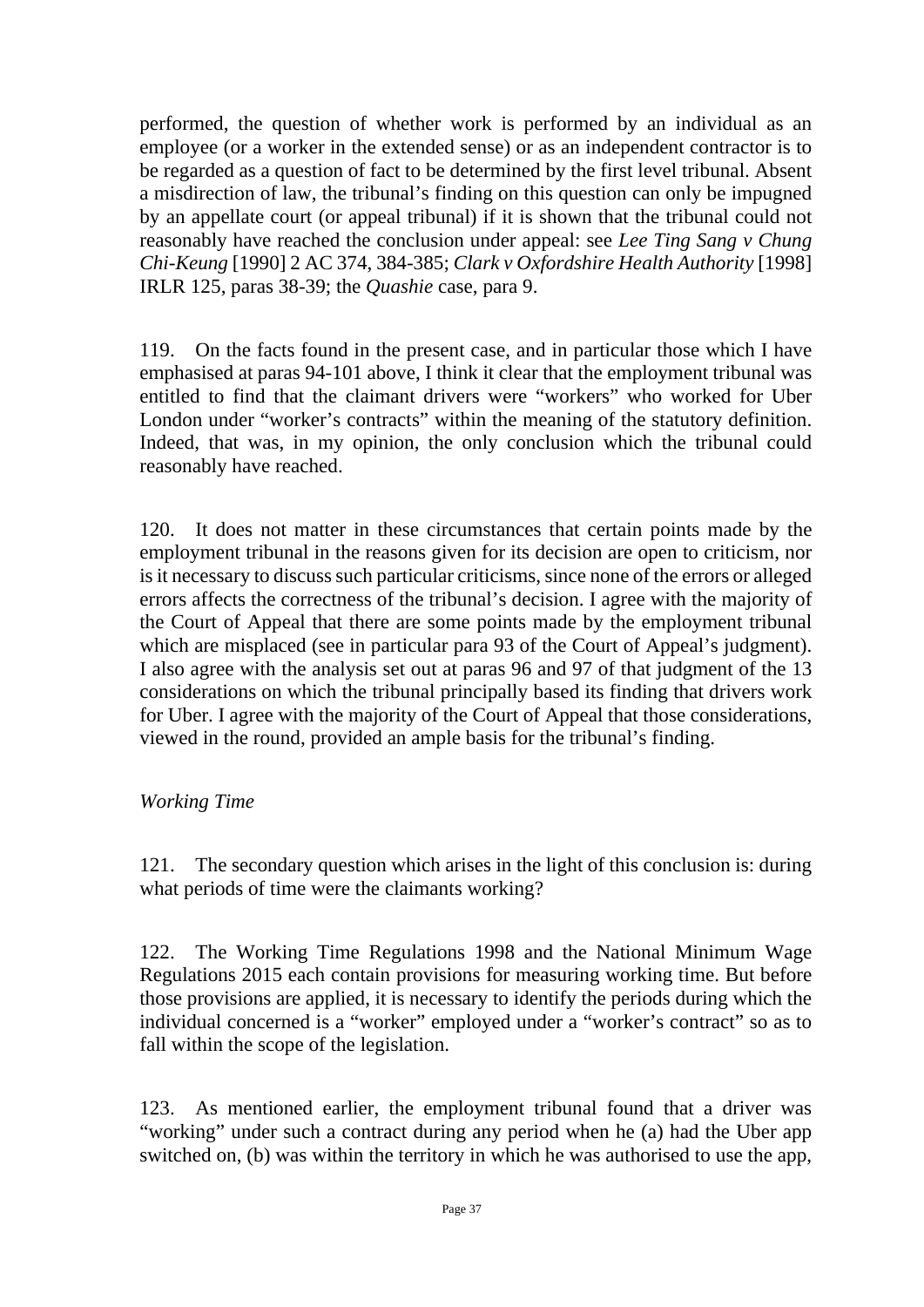and (c) was ready and willing to accept trips. Uber contends that it was not open to the tribunal in law to make this finding and that the tribunal should have found that the claimants (on the assumption that they were "workers" at all) were only working under workers' contracts during periods when they were actually driving passengers to their destinations. Alternatively, Uber contends that the tribunal should have found that a claimant was only working under such a contract from the moment when (and not until) he accepted a trip request.

124. I think it clear - as did all the members of the Court of Appeal, including the dissenting judge, Underhill LJ, if he was wrong on the main issue - that a driver enters into, and is working under, a contract with Uber London whereby the driver undertakes to perform services for Uber London, if not before, then at the latest when he accepts a trip. If the driver afterwards cancels the trip, that signifies only that the obligation undertaken to pick up the passenger and carry the passenger to his or her destination is then terminated. It does not mean that no obligation was ever undertaken. The more difficult question is whether the employment tribunal was entitled to find - as by implication it did - that a worker's contract came into existence at an earlier stage when a claimant driver logged onto the Uber app.

125. Uber argues that it is clear from the tribunal's own findings that drivers when logged onto the Uber app are under no obligation to accept trips. They are free to ignore or decline trip requests as often as they like, subject only to the consequence that, if they repeatedly decline requests, they will be automatically logged off the Uber app and required to wait for ten minutes before they can log back on again. Furthermore, when logged onto the Uber app, drivers are at liberty to accept other work, including driving work offered through another digital platform (see para 16 above). Counsel for Uber submitted that, on these facts, a finding that a driver who switches on the Uber app undertakes a contractual obligation to work for Uber London is not rationally sustainable. Nor can the fact that the driver is ready and willing to accept trips logically alter the position so as to give rise to such an obligation.

126. The fact, however, that an individual has the right to turn down work is not fatal to a finding that the individual is an employee or a worker and, by the same token, does not preclude a finding that the individual is employed under a worker's contract. What is necessary for such a finding is that there should be what has been described as "an irreducible minimum of obligation": see *Nethermere (St Neots) Ltd v Gardiner* [1984] ICR 612, 623 (Stephenson LJ), approved by the House of Lords in *Carmichael v National Power plc* [1999] 1 WLR 2042, 2047. In other words, the existence and exercise of a right to refuse work is not critical, provided there is at least an obligation to do some amount of work.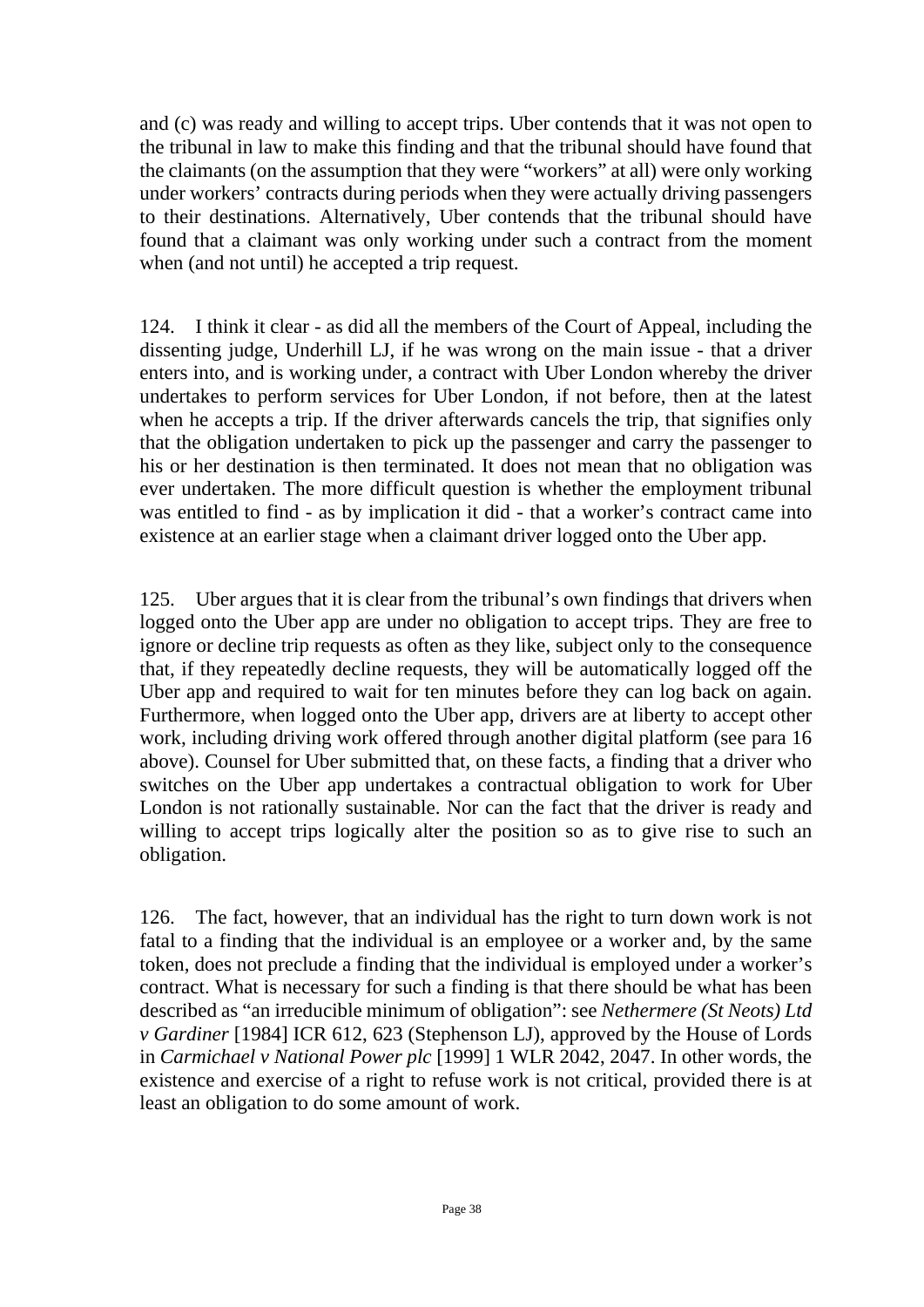127. In the present case Uber London in the Welcome Packet of material issued to new drivers referred to logging onto the Uber app as "going on duty" and instructed drivers that: "Going on duty means you are willing and able to accept trip requests" (see para 17 above). Logging onto the Uber app was thus presented by Uber London itself to drivers as undertaking an obligation to accept work if offered. The employment tribunal also found that the third in the graduated series of messages sent to a driver whose acceptance rate of trip requests fell below a prescribed level included a statement that "being online with the Uber app is an indication that you are available to take trips, in accordance with your Services Agreement." The reference in this message to the Services Agreement must have been to clause 2.6.2, which stated:

> "Customer acknowledges and agrees that repeated failure by a Driver to accommodate User requests for Transportation Services while such Driver is logged in to the Driver App creates a negative experience for Users of Uber's mobile application. Accordingly, Customer agrees and shall ensure that if a Driver does not wish to provide Transportation Services for a period of time, such Driver will log off of the Driver App."

128. Counsel for the third respondent suggested that this clause is inconsistent with clause 2.4 of the Services Agreement, which provided that:

> "Customer and its Drivers retain the option, via the Driver App, to decline or ignore a User's request for Transportation Services via the Uber Services, or to cancel an accepted request ... subject to Uber's then-current cancellation policies."

I do not agree that these clauses are inconsistent. The position both as specified in the Services Agreement and in practice was that, on the one hand, a driver while logged onto the Uber app was free to decline or ignore any individual trip request (and might well, for example, choose to do so if the request came from a passenger with a low rating). But, on the other hand, the driver was required to be generally willing and available to take trips, and a repeated failure by a driver to accept trip requests was treated as a breach of that requirement.

129. Whilst the irreducible minimum of obligation on drivers to accept work was not precisely defined in the Services Agreement, the employment tribunal was entitled to conclude that it was in practice delineated by Uber's criteria for logging drivers off the Uber app if they failed to maintain a prescribed rate of acceptances. Uber seeks to characterise this system as merely a way of seeking to ensure that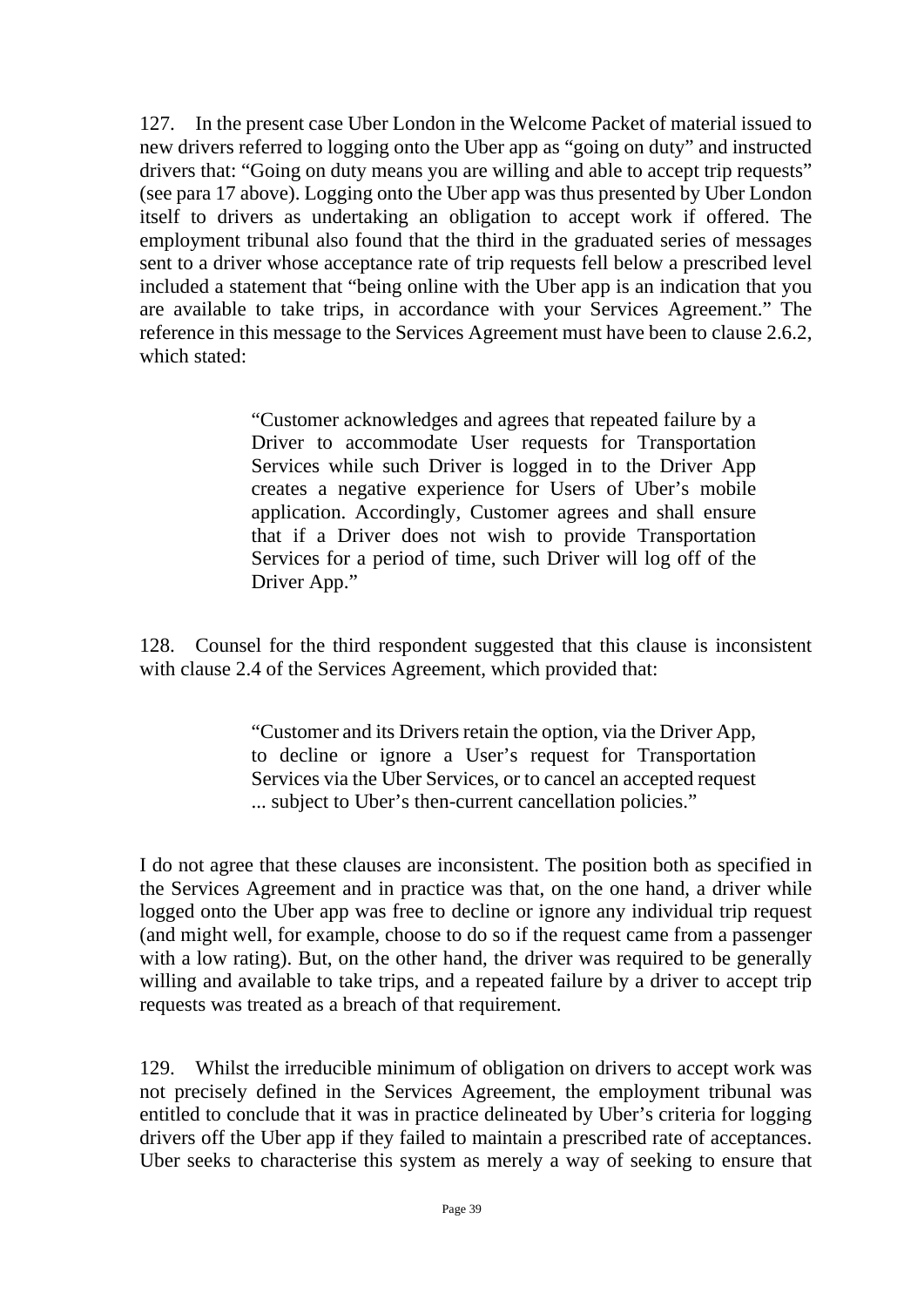drivers do not remain logged onto the app, perhaps through inadvertence whilst away from their vehicle, at times when they are not in fact available to work. However, if that were the only purpose of automatically logging off a driver, it is hard to see why the driver should then be shut out from logging back onto the Uber app for a ten-minute period. It was open to the tribunal on the evidence, including Uber's internal documents, to find that this exclusion from access to the app was designed to operate coercively and that it was reasonably perceived by drivers, and was intended by Uber to be perceived, as a penalty for failing to comply with an obligation to accept a minimum amount of work.

130. It follows that the employment tribunal was, in my view, entitled to conclude that, by logging onto the Uber app in London, a claimant driver came within the definition of a "worker" by entering into a contract with Uber London whereby he undertook to perform driving services for Uber London. I do not consider that the third condition identified by the tribunal that the driver was in fact ready and willing to accept trips can properly be regarded as essential to the existence of a worker's contract; nor indeed did the tribunal assert that it was. But it is reasonable to treat it, as the tribunal did, as a further condition which must be satisfied in order to find that a driver is "working" under such a contract.

131. This brings me to the question of what periods during which a driver is employed under a worker's contract count as working time.

# *The Working Time Regulations*

132. For the purpose of the Working Time Regulations 1998, "working time" is defined in regulation 2(1), in relation to a worker, as "any period during which he is working, at his employer's disposal and carrying out his activity or duties".

133. There is no difficulty in principle in a finding that time when a driver is "on call" falls within this definition. A number of decisions of the CJEU establish that, for the purpose of the Working Time Directive, to which the UK Regulations aim to give effect and which defines "working time" in the same way, time spent on call counts as "working time" if the worker is required to be at or near his or her place of work. For example, in *Ville de Nivelles v Matzak* (Case C-518/15) EU:C:2018:82; [2018] ICR 869 the CJEU held that time spent by firefighters on stand-by at their homes, which were required to be within eight minutes travelling distance of the fire station, was working time.

134. On the facts of the present case, a driver's place of work is wherever his vehicle is currently located. Subject to the point I consider next, in the light of this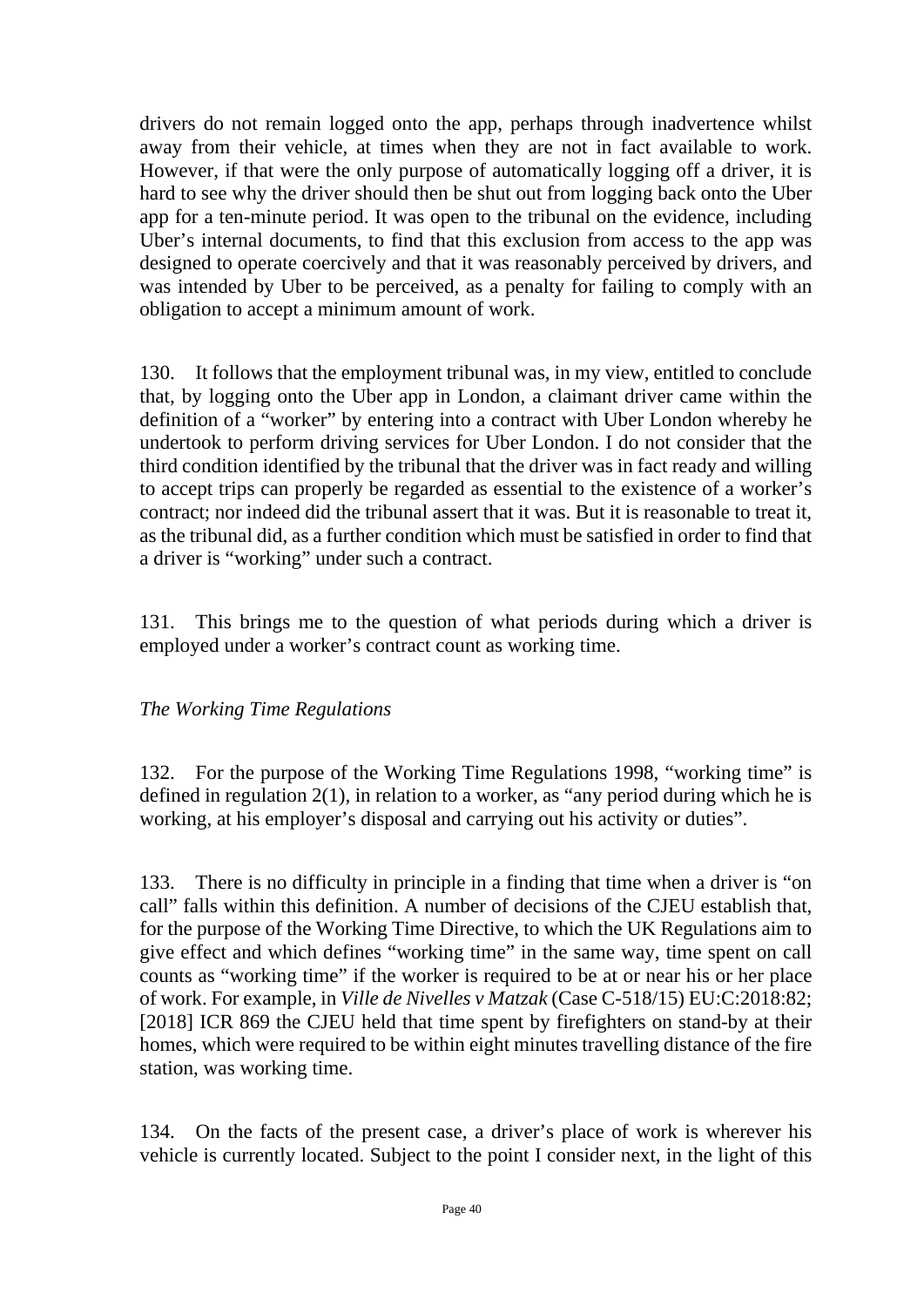case law the tribunal was justified in finding that all time spent by a driver working under a worker's contract with Uber London, including time spent "on duty" logged onto the Uber app in London available to accept a trip request, is "working time" within the meaning of the Working Time Directive and Regulations.

135. The point that - like the majority of the Court of Appeal and Judge Eady QC in the Employment Appeal Tribunal - I have found more difficult is whether a driver logged onto the Uber app in the area in which he is licensed to work can be said to be "working, at his employer's disposal and carrying out his activity or duties" if during such times the driver is equally ready and willing to accept a trip request received from another PHV operator. It was argued with force by counsel for Uber that a driver cannot reasonably be said to be working for and at the disposal of Uber London if, while logged onto the Uber app, he is also at the same time logged onto another app provided by a competitor of Uber which operates a similar service.

136. I have concluded that this question cannot be answered in the abstract. I agree with Judge Eady QC when she said in her judgment dismissing Uber's appeal to the Employment Appeal Tribunal (at para 126) that it is a matter of fact and degree. Like the majority of the Court of Appeal, I also agree with her that:

> "If the reality is that Uber's market share in London is such that its drivers are, in practical terms, unable to hold themselves out as available to any other PHV operator, then, as a matter of fact, [when they have the Uber app switched on] they are working at [Uber London's] disposal as part of the pool of drivers it requires to be available within the territory at any one time. … if, however, it is genuinely the case that drivers are able to also hold themselves out as at the disposal of other PHV operators when waiting for a trip, the same analysis would not apply."

137. So far as this court has been shown, no evidence was adduced at the hearing in the employment tribunal in 2016 that there was at that time any other app-based PHV transportation service operating in London or that drivers logged into the Uber app were as a matter of practical reality also able to hold themselves out as at the disposal of other PHV operators when waiting for a trip. No finding was made by the tribunal on this subject. In these circumstances I do not consider that the tribunal was wrong to find that periods during which its three conditions were met constituted "working time" for the purpose of the Working Time Regulations 1998.